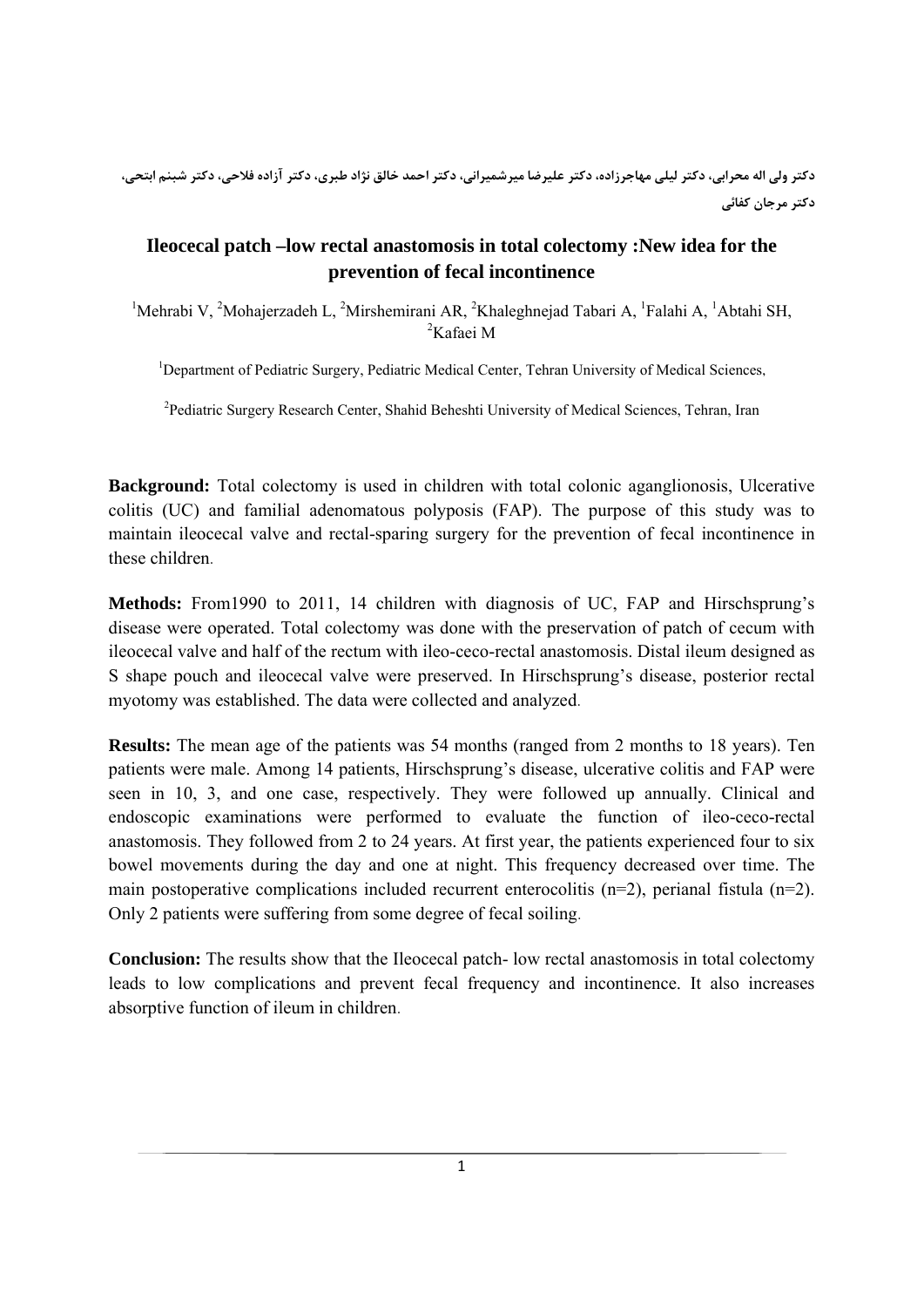**دكتر احمد بذرافشان، دكتر عباس عبداللهي، دكتر محمد اعتضادپور**

### **Laparoscopic Colon surgery for benign disease:**

#### **A comparison to open surgery**

#### Bazrafshan A, Abdollahi A, Etezadpour A

Dr.Sheikh's Children Hospital, Mashhad University of Medical Sciences, Mashhad, Iran

**Background and Objectives:** Today we are witnessed a growing number of minimally invasive surgical techniques for different disease. Laparoscopic colon surgery as a minimally invasive surgery is currently growing in treatment of malignancies after proving his place in the treatment of benign disease. We compare in this study results of laparoscopic colorectal surgery with open surgery.

**Methods:** 36 laparoscopic colon resection performed for benign disease were compared to 36 open colon resections with respect to operating times, length of hospital stay, estimated blood loss, days until first postoperative bowel function, and an equivalent number of complication. Duration of surgery was higher in the laparoscopic group.

**Conclusion:** The use of laparoscopic colon surgery for benign disease not only affords the patient the advantage of the laparoscopic approach, but also allows the surgeon to gain experience for laparoscopic colon surgeon in malignant disease.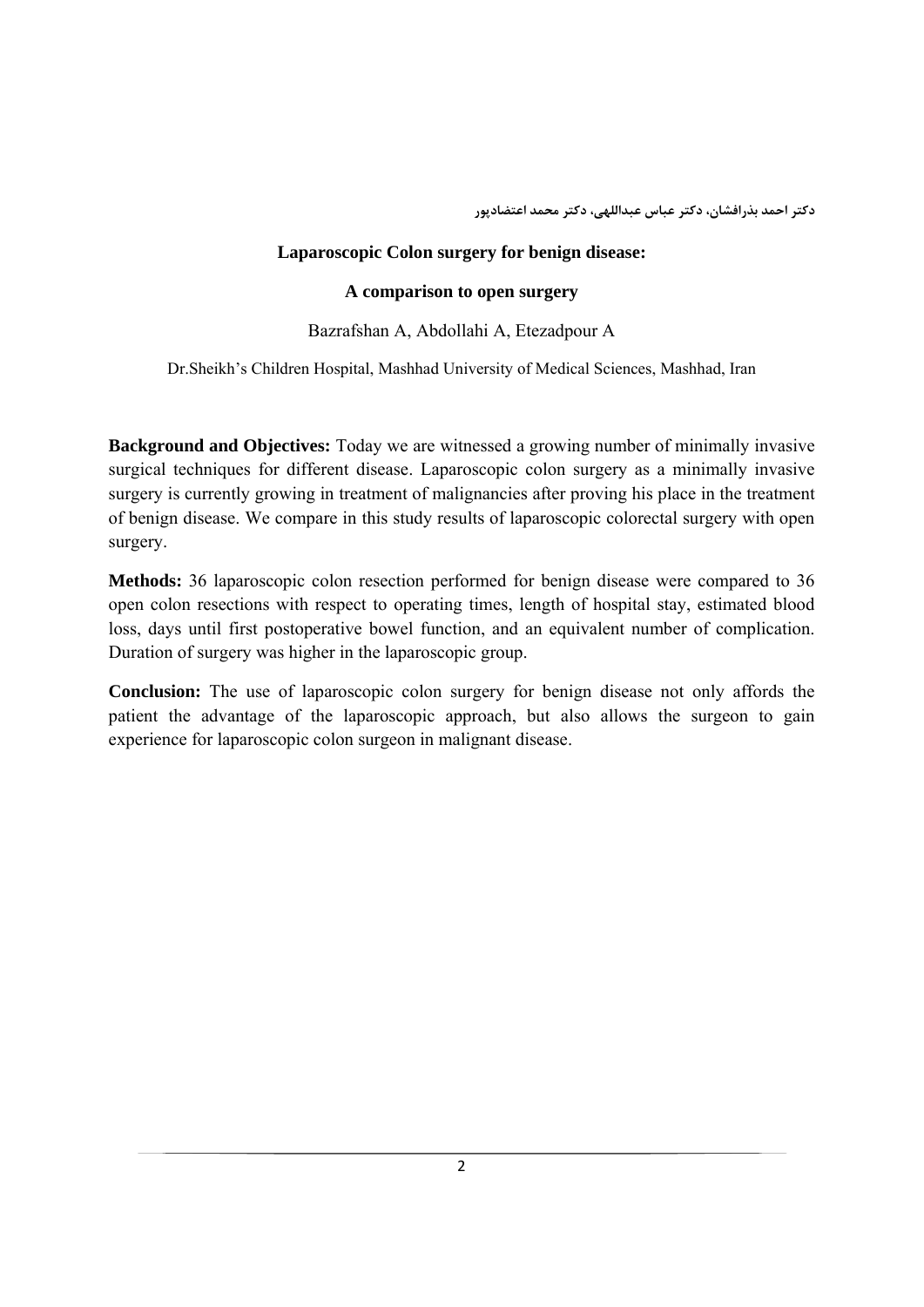**دكتر فريبا جهانگيري، دكتر مريم قوامي عادل، دكتر سيد جواد نصيري، دكتر پيروزفرهود، دكترصلاح الدين دلشاد**

# **Ten years study of children with perianal abcess & fistula- in-ano**

# **In Aliasghar Children's Hospital (1382-1392)**

Jahangiri F, Ghavami Adel M, Nasiri S.J, Farhood P, Delshad S

Aliasghar Children's Hospital, Iran University of Medical Sciences, Tehran, Iran

**Background:** The purpose of this study was to evaluate the incidence, management**,** and outcomes of these patients.

**Method**: It is a retrospective descriptive study on patients 0-14 years who were admitted in Aliasghar hospital between'1382-1392' with perianal abscess and fistula.

**Results:** There were 50 patients with 45(90%) male and 5(10%)female.Mean age of patients was28mo. (1-168) .13 patients had an underlying illness.22 patients was admitted with perianal abscess for surgical drainage and 28 with fistula that 23 patients(82%) had previous history of perianal abscess with spontaneous or surgical drainage.Fistulotomy was performed in 19 patients andfitulectomy in9.

**Conclusion:** Male is more prone for perianal abscess and fistula. Recent reports have advocated conservative management of these patients but in this center surgical management.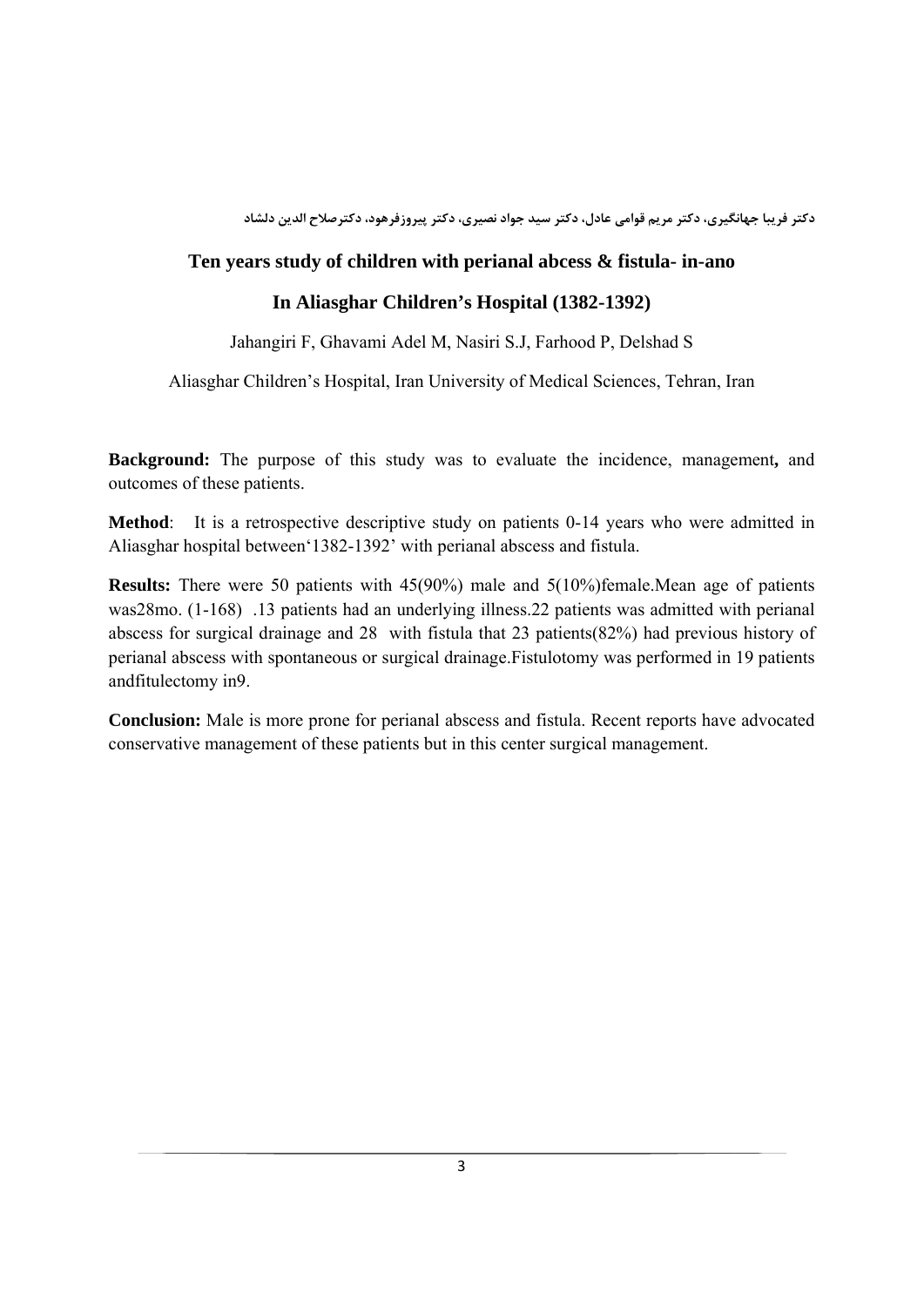**دكتر احمد محمدي پور، دكتر حليم بردي طعنه**

#### **The effects of the Saffron extract on the incidence of adhesions after abdominal surgery in rats**

Mohamadipour M, Taneh H

Department of Pediatric Surgery, Taleghani University Hospital, Gorgan, Iran

**Background:** Peritoneal adhesion is one of the most common side effects of the abdominal and pelvic surgeries. These adhesions can cause significant pain, bowel obstruction and impairment of fertility. It seems that Saffron extract due to its anti-inflammatory properties can decrease the incidence of intra-abdominal adhesions. The purpose of this study is the assessment of Saffron extract's effect on the incidence of adhesions after abdominal surgery in rats

**Methods:** This was a case-control study which was done on three groups of rats. There were fifteen rats in each group. The amount of Talc, Normal saline and Saffron extract was 2.5 cc, 6cc and 250mg/Kg in those three groups respectively. Each of the animals was under anesthesia with ketamine. Midline surgical incision was performed on their abdomens and sutures were done after treatment. After three weeks the rats' stomachs were opened again and Grade of adhesions was assessed based on Evans model. Data was analyzed using statistical software spss-16 and Fisher's exact test.

**Results:** In Talc group, all mice showed adhesions grades two and three. In the Normal saline group, ten rats showed grade 2 adhesion. In Saffron extract group, five rats had no adhesions, Five rats showed grade 1 adhesions and four mice had grade 2 adhesion, Grade 3 adhesions was observed only in one of the rats of this group. Seven rats in talc group, three in the Normal saline and one rat in Saffron extract group were expired before three weeks. Data analysis showed that the difference between adhesions grade in Saffron extract group compared to talc group was statistically significant  $(P=0.014)$  and mortality differences between these two groups were significant (P=0.001). There was no significant difference on the incidence of adhesion among the studied groups  $(P>0.05)$ .

**Conclusion:** Applying the Saffron extract can be effective in order to avoid the sticky bond formation in rat Laparotomy surgery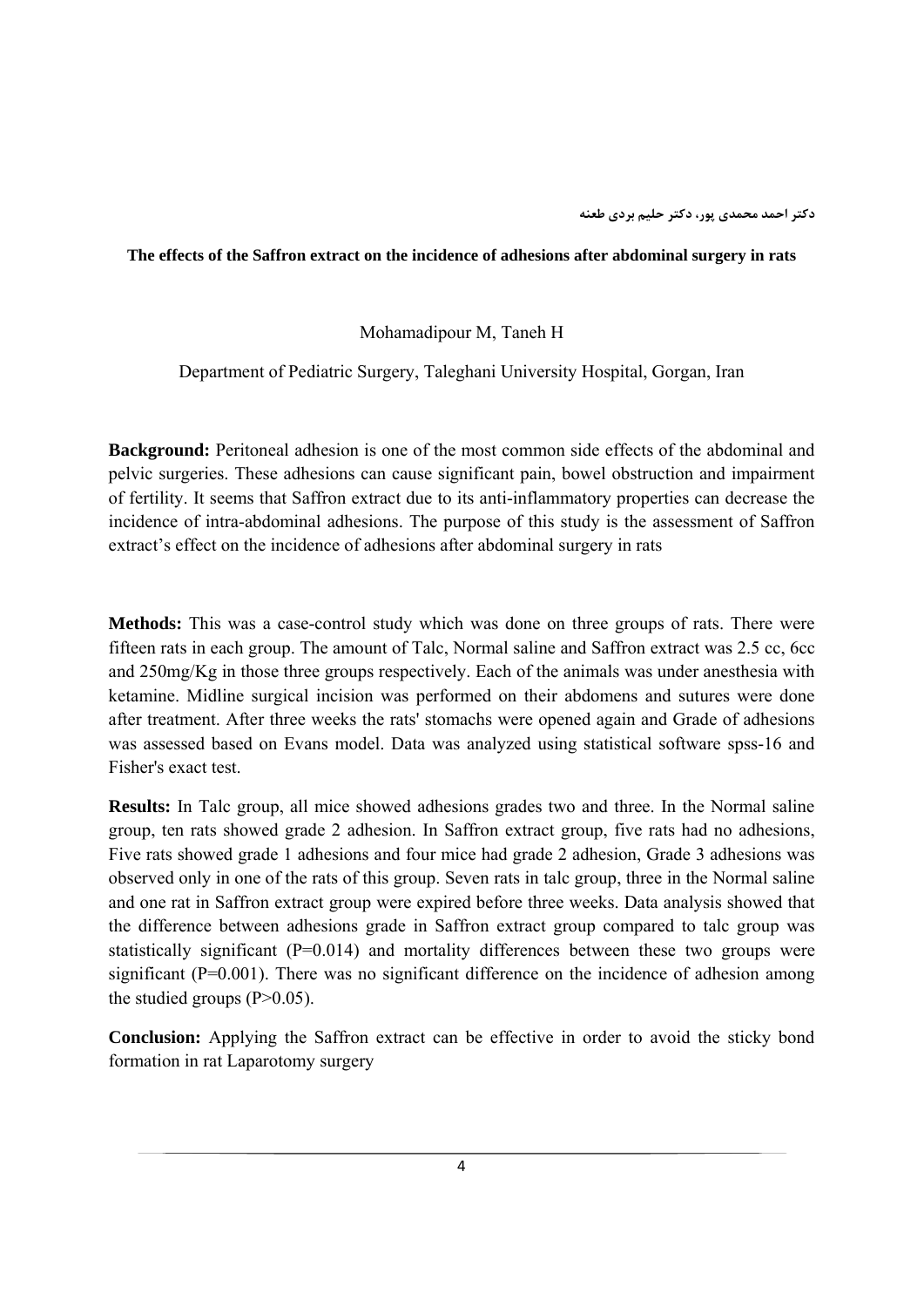# **Evaluation of diagnostic and therapeutic role of modified posterior anorectal myectomy in patients with refractory chronic constipation**

#### **Nahvi H**

Department of Pediatric Surgery, Children Medical Center Hospital,

Tehran University of Medical Sciences, Tehran, Iran

**Background and aim:** Causes of refractory chronic constipation may be different aim of this study was to evaluation of diagnostic and therapeutic role of modified posterior anorectal myectomy in these patients method and patients in this study we reviewed 15 patients who had undergone modified posterior anorectal myectomy by one surgeon for refractory chronic constipation referred to pediatric surgery clinic between 20011and 20013 patients. Patients with other medical, endocrine, psycholgic causes and with transitional zone on the barium enema or obstruction pattern were excluded and patients with persistent symptoms 3-4mounths or more after medical therapy and dilation of rectum included to the study.

all patients have under gone complete bowel prepping preop and prophylaxis antibiotic therapy and admited 2-3 day in Hospital modified. As a classic technique: posterior myotomy defined resection a classic posterior longitudinal muco muscular parts (5-10 mm diameter \*30- 60mmlenght) of anorectal and by different transversally repair of the defect.

In this study pathologic reports, response of patients to treatment and outcomes of patients were investigated

**Results:** of total 15 patients 12 was male, age range 6 month to 12 years in pathology reports 4 patients have rare (hypo) ganglion in distal part and positive in proximal, In 3 patients ganglion cell was negative on distal and proximal was positive. 8 patients have ganglion in both ends and only in one patient there was not any ganglion cell in distal or proximal ends of specimen

 we follow the patients for 6 to 20 months and only one patient has bleeding that has controlled, one had fecal incontinency that improved after 1month, all patients except one patients improved constipation , who managed medically and there was no any stricture in this study

**Conclusion:** not only majority of patients with Refractory constipation may be treated by modified posterior anorectal myotomy but also there were some advantage such as availability proximal of resection is easier and absence of stricture in this technique.

5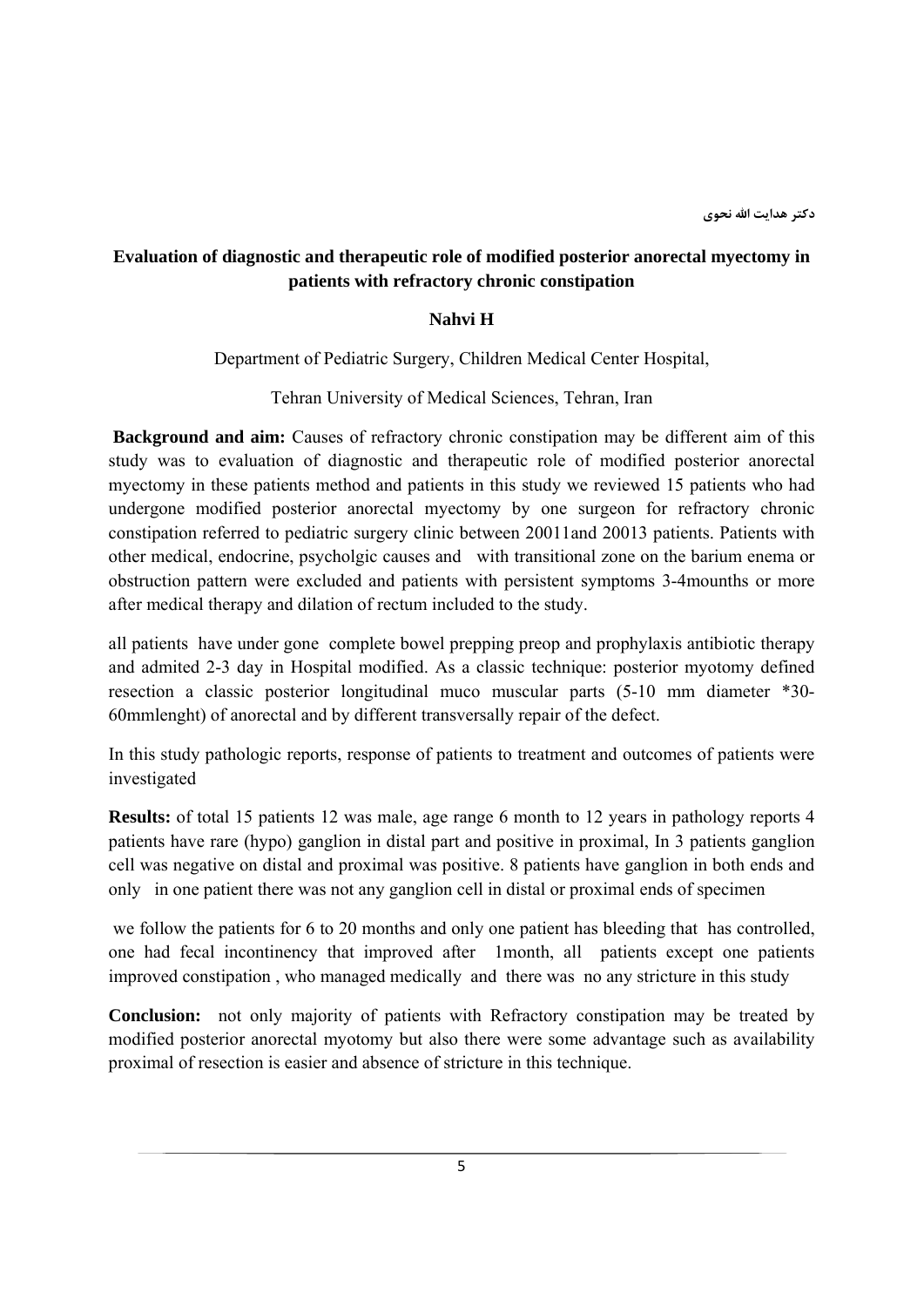دکتر فرید اسکندری، دکتر هوشنگ پورنگ، دکتر منصور ملائیان، دکتر مانا فرهنگی، دکتر اسماعیل دارابی، دکتر میترا آذرشاهین، دکتر **ابراهيم اسپهبدي**

# **Inflammatory pseudotumor of sigmoid colon - A case report**

Eskandari F, Pourang H, Mollaeian M, Farhangi M, Darabi E, Azarshahin M, Espahbodi E

Department of Pediatric Surgery, Bahrami Children's Hospital,

Tehran University of Medical Sciences, Tehran, Iran

Inflammatory Pseudo Tumor (IPT) Inflammatory Myofibroblastic Tumor (IMT) or plasma cell granulomas are synonymous for an inflammatory solid tumor that contains spindle cells, myofibroblasts, plasma cells, and histocytes. Inflammatory pseudotumor can occur, typically in children and young adults, in many different organ systems. Common sites of presentation include lung, mesentery, liver, and spleen; intestinal presentations are rare, and the etiology remains obscure. The tumor often clinically behaves like a cancer but without histological evidence of malignancy. Our case was a 5 years-old boy with an inflammatory pseudotumor presenting as an obstructing apple core lesion, mimicking a rectal carcinoma with intermitent sever rectal bleeding. A  $(6 \times 5 \times 5$ cm.) circumferential mass was find at colorectal junction which cause complete obstruction. Complete resection with primary anastomosis was performed because of sever rectal bleeding and G.I.obstruction.

Histopathologic examination showed a nonmalignant mass consisting of fibroblastic and collagenous fibrous tissue with some hyalinized areas and small dystrophic calcifications. There were varying amounts

Of inflammatory cells composed of plasma cells and lymphocytes with sparceneutrophilic infiltration in some areas, so the histopathologic diagnosis of inflammatory pseudotumor was made. The postoperative course was uneventful, and the boy was free of symptoms 2 weeks after surgery with normal laboratory findings.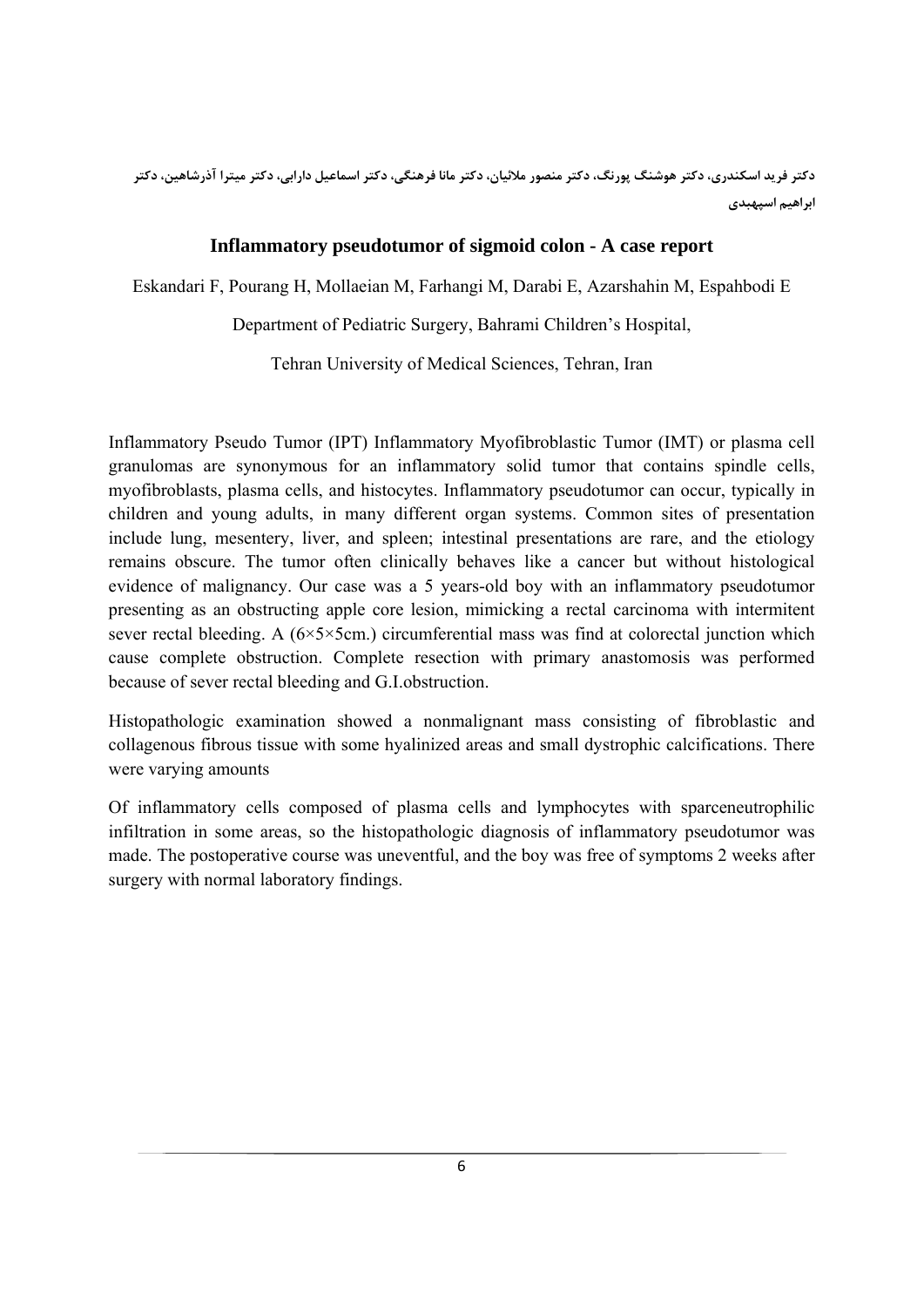# **Transanal Endorectal Resection and Pull-through Technique (TERPT) for long segment Hirschsprung's Disease**

# Ashjaei B, Ahmadi J

Department of pediatric surgery, Tehran University of Medical Science, Tehran, Iran

**Background:** Transanal Endorectal Resection and Pull-through Technique (TERPT) for Hirschsprung's disease was presented in 1998. It offers the advantages of avoiding laparotomy, laparoscopy, scars, abdominal contamination, and adhesions. This method is used for classic or rectosigmoid HD with or without laparoscopic mobilization of colon.

**Methods:** Charts of 9 patients (2008–2013) with proven long segment aganglionosis were retrospectively analyzed. One of these patients had total colon and distal ilealagangloinosis. All of these patients were undergone transanal-endorectal resection and pull-through technique.

**Results:** From December 2008 to December 2013, 9 patients (5 males) were treated. All presented from neonatal period to eight months. One patient, with transition zone within proximal 15 cm of terminal ileum, had transanal-endorectal pull-through performed. All procedures were performed without laparoscopy without intraoperative complication (operative time, from 3 to 6 hours 45 minutes). Blood transfusion was needed in 4 patients. Retrorectalabcess was happened in one patient whose imaging study was done with barium instead of water soluble contrast. Obstructive problems were not occurred in any patient. We didn't have any intraoperative and postoperative mortality.

**Conclusion:** Primary endorectal pull-through without laparoscopy is feasible in TCA with limited small bowel involvement and has the advantage of a single-stage operation, avoiding a stoma and its related complications.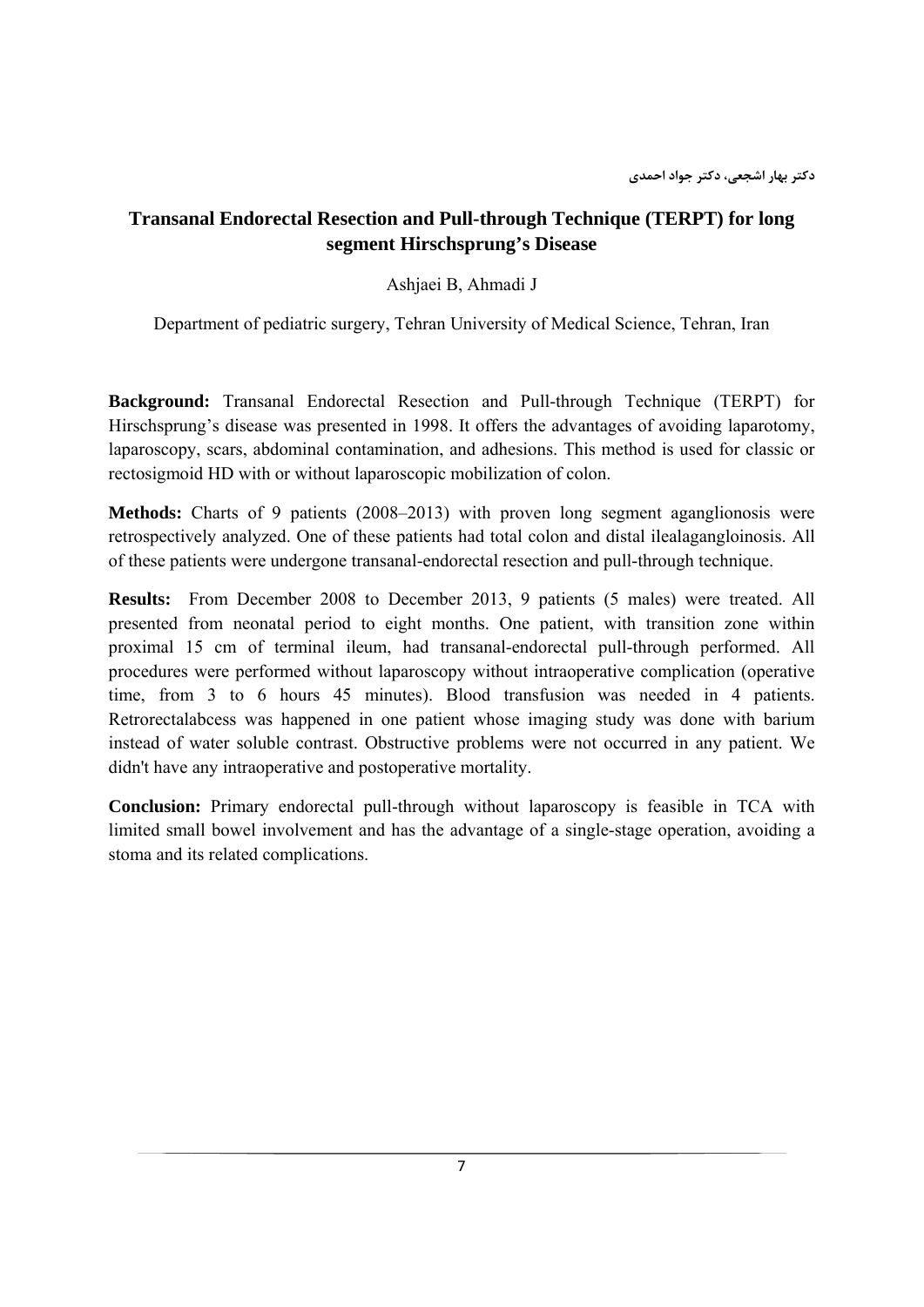دکتر فتح اله روشن ضمیر،دکتر احمد خالق نژاد طبری، دکتر نسیبه خالق نژاد طبری، دکتر رضا خالق نژاد طبری، دکتر لیلی مهاجرزاده، دکتر **محسن روزرخ**

# **Tailgut cyst as a painful sacrococcygeal mass**

Roshanzamir F,Khaleghnejad Tabari A, Khaleghnejad Tabari N, Khaleghnejad Tabari R,

# Mohajerzadeh L,Rouzrokh M, Roshanzamir F

Pediatric Surgery Research Center, ShahidBeheshti University of Medical Sciences,

# Tehran, Iran

**Introduction:** The tailgut or postanal gut is the most caudal part of hindgut, distal to the future anus. It normally involutes by the  $8<sup>th</sup>$  week of embryonic development. If a tailgut remnant persists, it may give rise to tailgut cyst in retrorectal space and caused symptoms of mass effect or pain. The lesions were usually multicystic and lined by a variety of epithelial cell types. Complete excision of the multilocular and multicysticmass prevents recurrent draining sinuses and eliminates the possibility of malignant change. Tailgut cyst occurred predominantly in women usually in middle age, but it can be discovered at any age.

Microscopically, it is characterized by the presence of a cyst lined with multiple, varying types of epithelium; columnar, mucin secreting epithelium predominates, while other areas of squamous and transitional epithelium often coexist. Sacrococcygeal mass presentation of cyst is rare.

**Case Report:** A17 year-old boy was seen for evaluation of a slowly enlarging soft mass at sacrococcygeal region. On examination a subcutaneous cystic lesion, with diameter of 6 cm at the largest diameter, was noted in sacrococcygeal region. The patient complained of tenderness on mass with fullness sensation in rectum during sitting position. CT and MRI confirmed a dumbbell shape cystic lesion from retrorectal and presacral region to sacrococcygeal area and crossing the tip of coccyx. Complete transsacral surgical excision of cyst performed. Histopathologic examination revealed a cyst lined by squamous and transitional epithelia and met the criteria of tailgut cyst. There was no evidence of malignancy within the cyst. There was no evidence of recurrence of the tumor or complication with infection 2 year after surgery.

**Conclusion:**Tailgut cysts are rare developmental lesions in adolescence. Index of suspicion should be high for diagnosis with history and physical exam, and CT/MRI. Complete surgical excision is definitive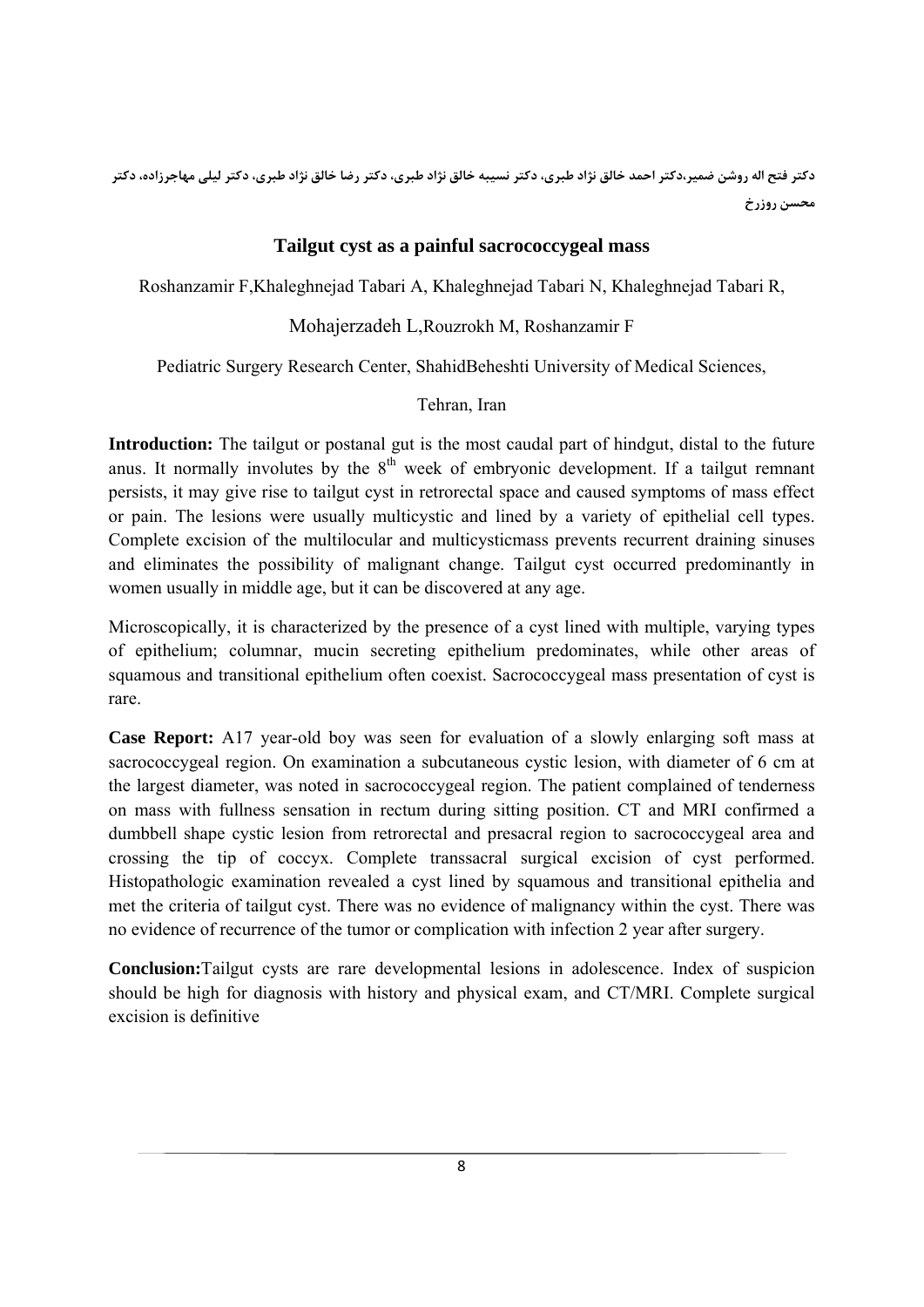دکتر جواد سیدی، دکتر احمد خالق نژاد طبری، دکتر علیرضا میرشمیرانی، دکتر لیلی مهاجرزاده، دکتر محسن روزرخ

# **Painless rectal bleeding and anemia in children due to colorectal hemangiomas and vascular malformations**

Seyedi J,Khaleghnejad Tabari A, Mirshemirani AR, Leili Mohajerzadeh L, Rouzrokh M

Pediatric Surgery Research Center, Mofid Children's Hospital

Shahid Beheshti University of Medical Sciences, Tehran, Iran

**Purpose:** Hemangiomas and vascular malformations of the GI tract are rare entities. The small bowel is the most frequent site. Colonic and anorectal hemangiomas and vascular malformations are even rarer and account only 38% of this problem, of which 50% are located in the rectum.

**Case Report:** Case 1: Female neonate with classic triad of Klippel-Trenaunay-Weber Syndrome: Left limb hypertrophy, Cutaneous hemangiomas of left limb, Perianal area and Left pelvic and rectal hemangiomatous mass. Female neonate with classic triad of Klippel-Trenaunay-Weber Syndrome: Left limb hypertrophy, Cutaneous hemangiomas of left limb.Perianal area and Left pelvic and rectal hemangiomatous mass.

Case 2 & 3: Two brothers with confirmed diagnosis of Hereditary Hemorrhagic Telangiectasia (Osler-Weber-Rendu syndrome) of left colon. Each presented with repeated attacks of fresh rectal bleeding and chronic iron deficiency anemia at ages 3 and 4 years.RBC scan and colonoscopy identified the site of bleeding. Investigation for other components of this syndrome was negative. Both patients underwent segmental colectomy of affected parts of colon and histology confirmed the vascular malformations.

Case 4: Four-year-old female with repeated fresh rectal bleeding and anemia from age 1 year.

Several upper and lower GI endoscopies were not conclusive. She has been under medical treatment for three years with ferrous sulfate and PPI. Her technetium-99m scan was suspected to Meckel's diverticulum. She underwent laparatomy that confirmed terminal ileum hemangiomas. Case 5: 10 months old girl with several episodes of severe rectal bleeding resulted to severe anemia, hospital admission and blood transfusion. All investigations were negative. Diagnostic laparotomy confirmed segmental hemangiomas of upper jejunum the resected and end to end anastomosis was done, patient had uneventful post-operative course.

**Conclusions:** Hemangiomas and vascular malformations of the distal GI tract should be considered as one of the causes of painless rectal bleeding and chronic anemia in childhood or early adulthood. Complete surgical resection is the best management for segmental GI involvement of these lesions.

9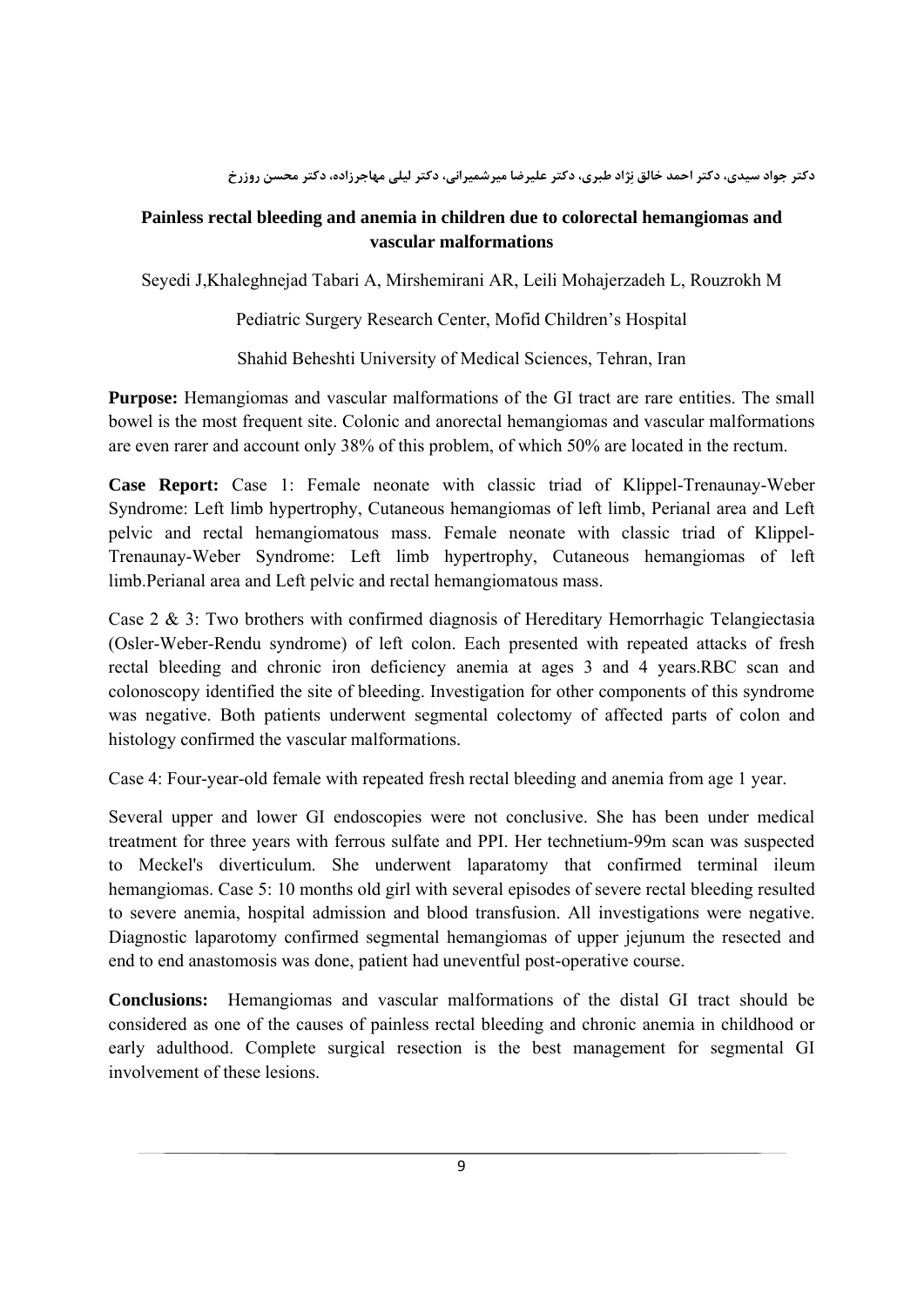### **Perisacral fistula and a history of sacro-coccegealteratoma: A case report**

#### Ghavami Adel M, Nasiri J

Aliasghar Children's Hospital, Iran University of Medical Sciences, Tehran, Iran

**Background:** Sacro-coccegealteratoma usually removed through a chevron incision and during the operation careful and delicate dissection is obligatory in order not to injure other organs. Fistula can be a debilating complication of rectal injury.

Case-Here we explain a four year old girl with sacro-coccegealteratoma that was operated 2 years ago through a postro-sagital incision. She was referred for two orifices in upper sacral region that had a tract through the rectum (high fistula). After evaluation for tumor recurrence she was treated successfully with rectal advancement and protective colostomy.

**Conclusion:** Whenever we saw any other surgical complication in a patient with a previous history of malignancy we must evaluate him thoroughly for recurrence. Rectal advancement and resection can be a safe and effective method for high sacral fistula. In fistula management fecal diversion is essential.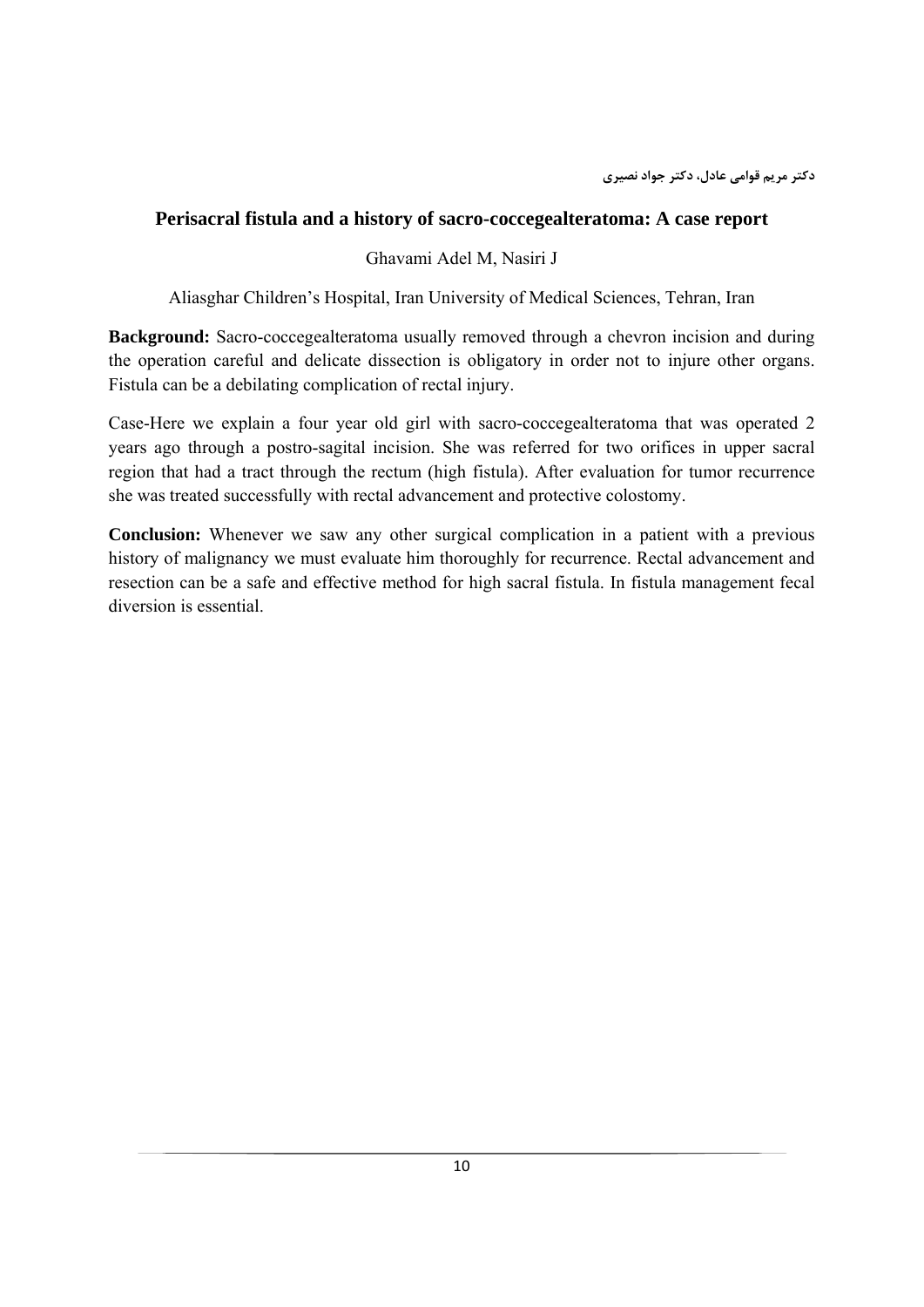### **A rare case of neonatal ileo-cecal valve stenosis**

Amouee A, Berenji R

Ali-ebneabitaleb Hospital, Rafsanjan University of Medical Sciences, Rafsanjan, Iran

Intestinal stenosis involving the ileocecal region is a very rare intestinal malformation. We report the case of a 38 day old female neonate presented with poor feeding, bilious vomiting, abdominal distention since 10 days ago with a provisional diagnosis of perforated NEC, in whom laparotomy revealed that the ileocecal stenosis with small bowel dilatation and small colon. We performed an ileocolic anastomosis between the terminal ileum and the ascending small colon without valve resection with appendectomy to R/O of total colonic H.D. When last seen, 6 months after the operation, the baby was developing normally.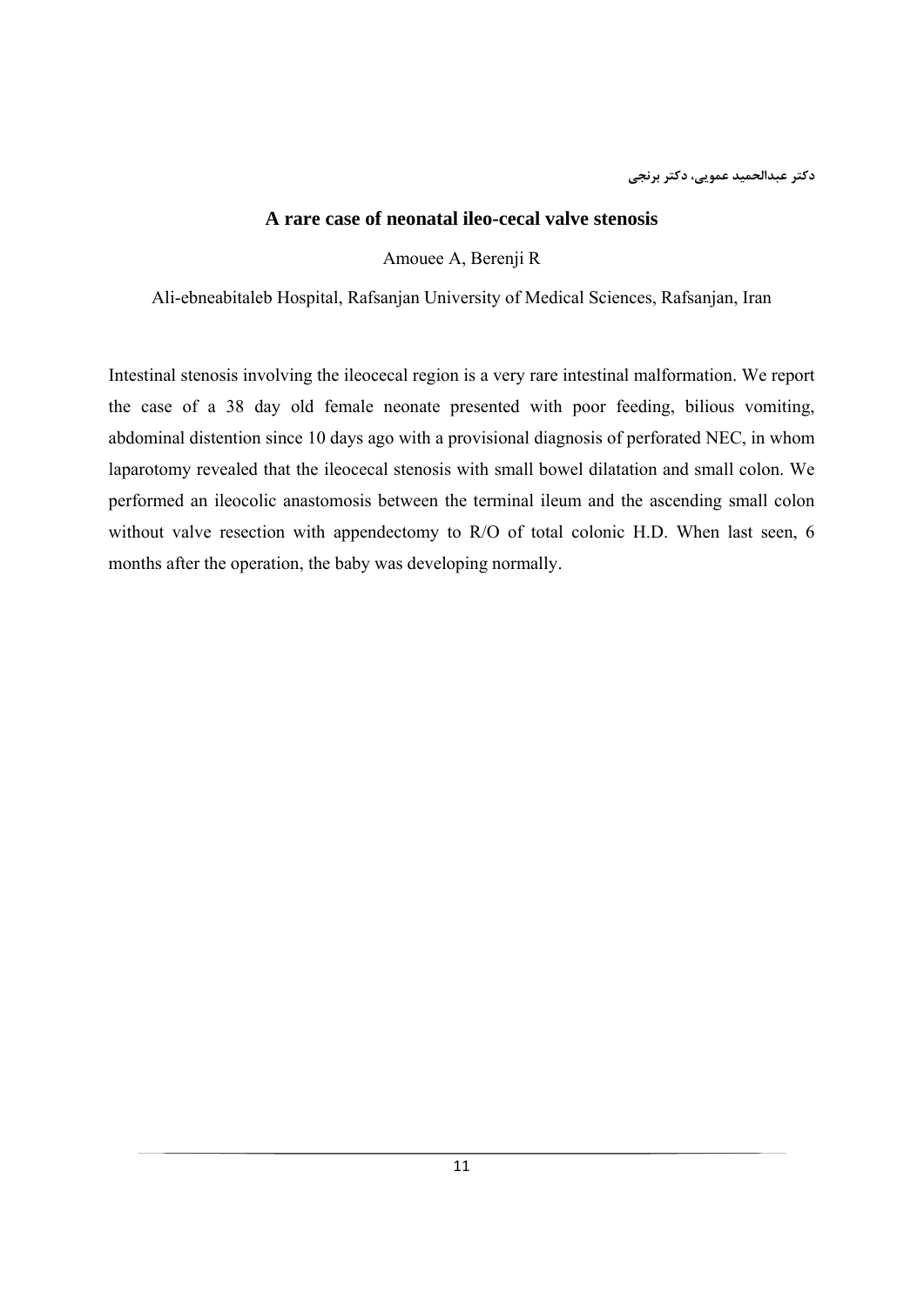# **A 10- year study of colorectal polyps in children aged under 14**

## **At Alzahra teaching Hospital' in 2001-2011**

Rafiee MH

Isfahan University of Medical Sciences, Isfahan, Iran

**Introduction:** Intestinal polyp, especially juvenile polyp is an important gastrointestinal tract disease in children.It is more frequent in patients with a positive family history .since malignancy is possible in this disease, diagnosis based on clinical and paraclinical signs and consequently treatment seem indispensable.

**Materials and methods:** Based on a descriptive, cross sectional study some 200 children aged under 14 who were suffering from colorectal polyps and visiting Alzahra teaching hospital during 2001-2011 and subjected to medical care were included in the study.

The information available on file included clinical signs on visit, diagnosis; pathology reports, treatment and positive family history were collected and analyzed using SPSS 11 whereupon indices for central tendency and distribution were reported.

**Results:** Analysis of the data. From 200 case studies reveal ad that pathologically 85% suffered from juvenile polyps, 2% from Peutzjegher, 1% from tubular adenoma, 1 % from villous adenoma.

The mean and standard deviation of the patients' ages were  $5.6 \pm 3.33$  on diagnosis.

55% of the patients were male and 45% were female. 5.7% of the cases had a positive family history. 85% suffered from rectal bleeding, 31 % from rectal prolapus, 17% from constipation, 4% from diarrhea, 4% from abdominal pain and 1% from G.I.T obstructive signs.

53% were diagnosed by rectosigmoidoscopy, 18% by colonoscopy, 2% by Ba enema and 27% by physical and rectal examination. Pathological examinations revealed no malignancy, familial adenomatous polyp or inflammatory mass. 91% of the patients were treated by endoscopyandpolypectomy and 6% by cauterization and 3% (6 patients) by laparotomy.

**Discussion:** in this study juvenile polyp was the most common type of polyp in GIT. Further, endoscopic methods were used in diagnosis and treatment which were consistent with other similar studies.

However the clinical signs of our patients were more sever at the outset than in other studies, which can be due to lack of parent's knowledge and attention or due to lack of attention on the part of medical doctors. Since polyps can lead to certain type of malignancies at older ages, their timely diagnosis and treatment as well as screening of patients with a positive family history can play an effective role in the prevention of polyp related disease.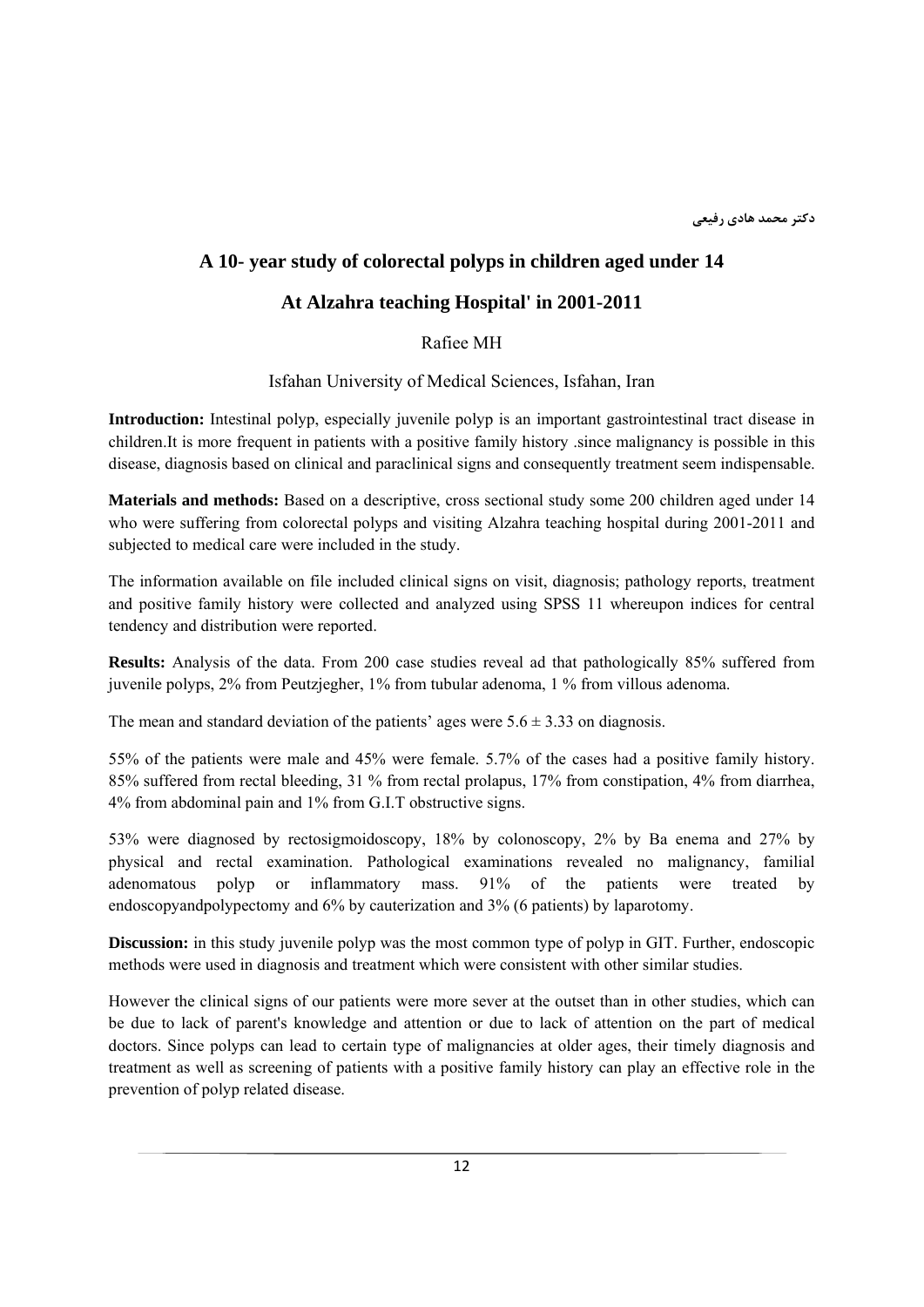دکتر مریم قوامی عادل، دکتر جواد نصیری، دکتر الهام طلاچیان، دکتر پیروز فرهود، دکتر فریبا جهانگیری، دکتر صلاح الدین دلشاد

# **Colorectal polyps in children: 10 years survey in a pediatric center**

Ghavami Adel M, Nasiri SJ, Talachian E, Farhood P, Jahangiri F, Delshad S

Aliasghar Children's Hospital, Iran University of Medical Sciences, Tehran, Iran

**Background**: Colorectal polyps are common in children and they are also a common cause of gastrointestinal bleeding in children. Most of children with colorectal polyp have a single lesion not associated with malignancy, located in the rectosigmoid colon; therefore, sigmoidoscopy with polypectomy is therapeutic.

**Material & Method**: It is a retrospective study on medical data sheets of patients with rectal polyps who were treated endoscopically or surgically in AliasgharChildren's Hospital, Tehran during January 2003 to January 2013. The purpose of this study is to evaluate sex and age prevalence in addition to different presentations and pathologies of rectal polyps in a pediatric center. Microsoft office Excel2007 was used for data analysis.

**Results** :There were 34 patients with 13 (38%) female and 21 (62%) male. Mean age of patients was 5.2 years (1-12 years) and the mean distance of the polyps from the anal verge was 5.6 cm. rectal bleeding was seen in 82% and prolapse of the polyp in 53% of patients, although 38% of patients had both presentations together. Histopathology included juvenile polyp (88%), fibro epithelial (6%), retention cyst and nodular lymphoid each in 1 patient. Most of the polyps removed surgically (65%) and 85% of the polyps were pedunculated. The family history of rectal polyp was positive just in 6% of patients. And only one patient had multiple polyps in proximal colon.

**Conclusion**: As the other studies most of the rectal polyps are single with a very low risk of positive family history. The predominant pathology was juvenile polyp. Although multiple polyps were seen just in one patient thorough endoscopic examination of the proximal part is recommended.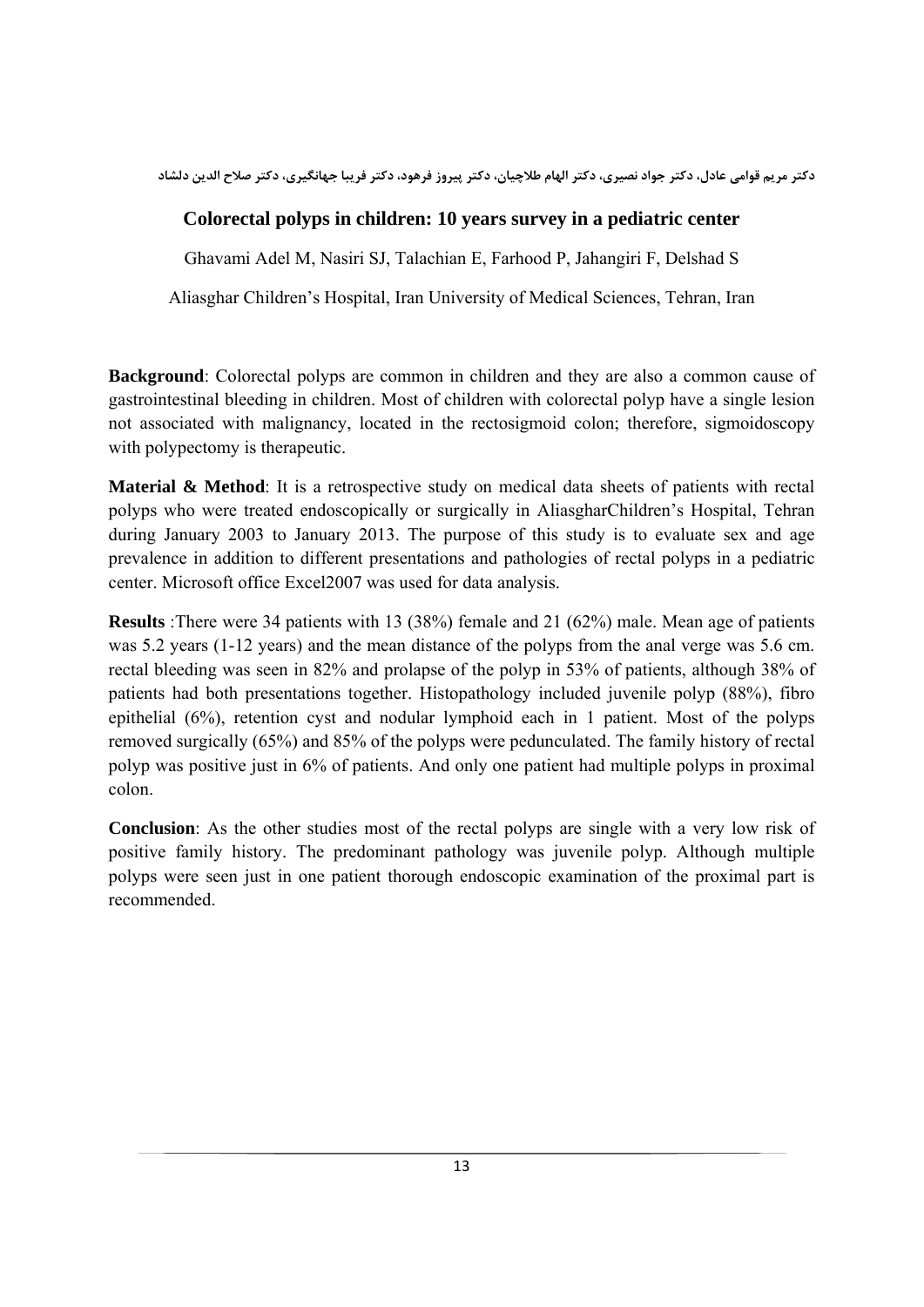# **Does childhood constipation need surgical intervention?**

Ashrafi Amineh M

Isfahan University of Medical sciences, Isfahan, Iran

Childhood constipation is an extremely common problems, accounting for 3-5% of general pediatric outpatient visits and 20- 25% of pediatric Gastroenterologist outpatient consultation. Estimates of the worldwide prevalence of constipation vary widely from 0/3-28% with younger children

Being affected most often, while the vast majority of cases (90-95%) are functional, certain diagnosis is indicative of an organic etiology.

This article will describe definition of constipation, etiology; organic cause

Of constipation: anatomical abnormalities: Analectopic, Imperforate anus with prineal fistula, anal or colonic stricture, neural cause: spinal cord lesion, Neuropathic lesions of the gastrointestinal tract such as Hirschsprung's disease

Intestinal neuronal dysplasia, systemic disorders: such as, connective tissue disorders, metabolic causes and celiac disease, drugs and others.

Recommendation for taking history, physical examination, differential diagnosis, and recommendation which one not to do for diagnosis, and which one to do for diagnosis, and which one needed surgical treatment?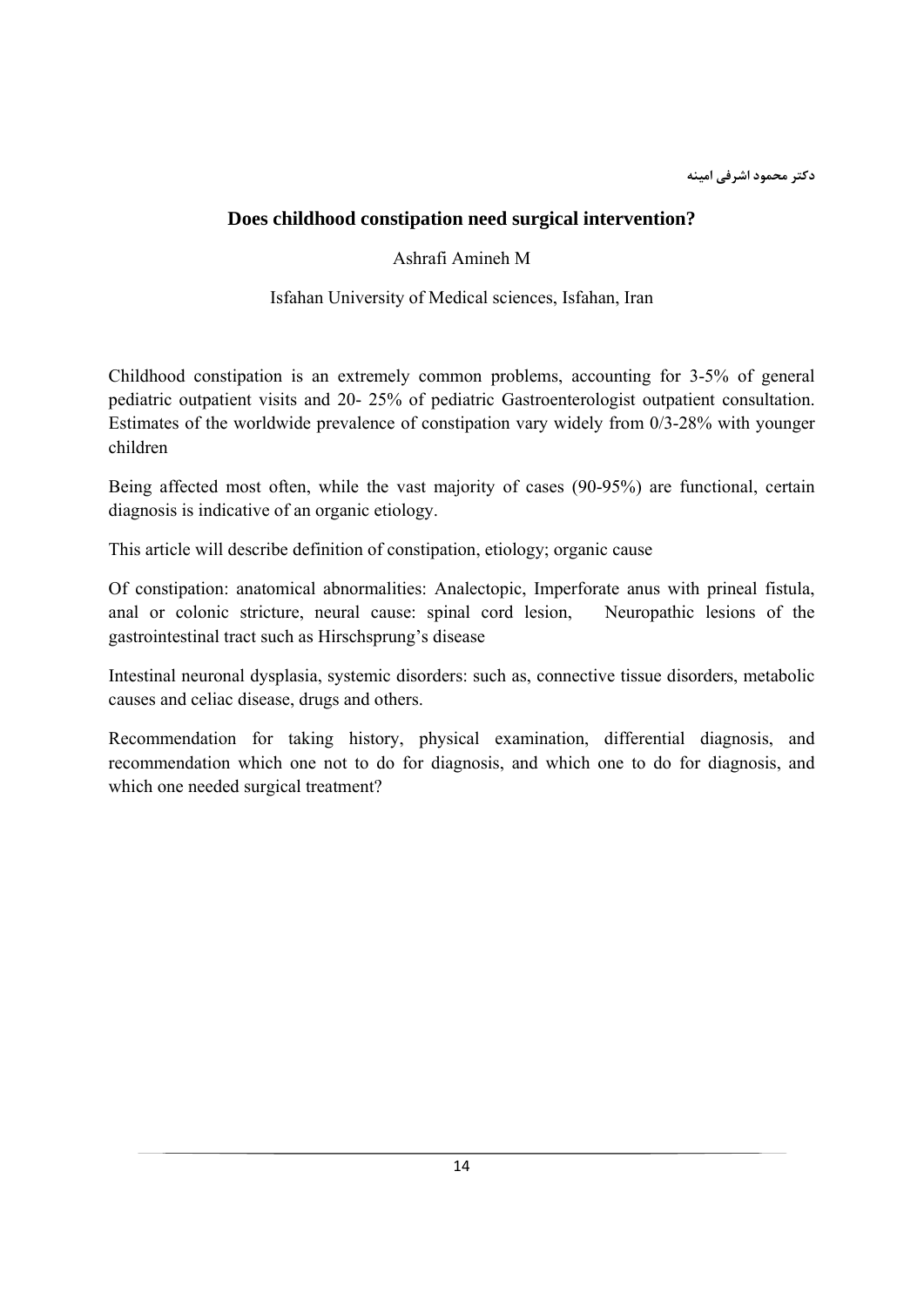**دكتر سعيد اصلان آبادي، دكتر داوود بادبرين، دكتر داريوش شيخ زاده**

#### **Ten years results of one staged surgery of Hirschsprung's Disease**

AslanAbadi S, Badebarin D, Sheikhzadeh D

Department of pediatric surgery, Tabriz Children's Hospital, Tabriz, Iran

Transanal One Staged Pull-Through (TOSEPT) has been recently used as the minimally invasive method for treatment of Hirschsprung's disease. Compared to previous multistage methods, in this method there is often no need for abdominal wall incision and colostomy is hardly needed. For about ten years this method has been widely used as the technique of choice in patients with Hirschsprung's disease particularly infants in Children's Hospital of Tabriz. With this method parents and patients are obviously more satisfied and complications are lower compared to previous classic methods. In this study we surveyed all the patients who have been managed with this method and compared the rate of complications with other techniques of Hirschsprung's surgery. It seems that the incidence of complications such as entrocolitis, anal stricture, chronic constipation and incompetence is considerably lower in patients who have been undergone TOSEPT procedure.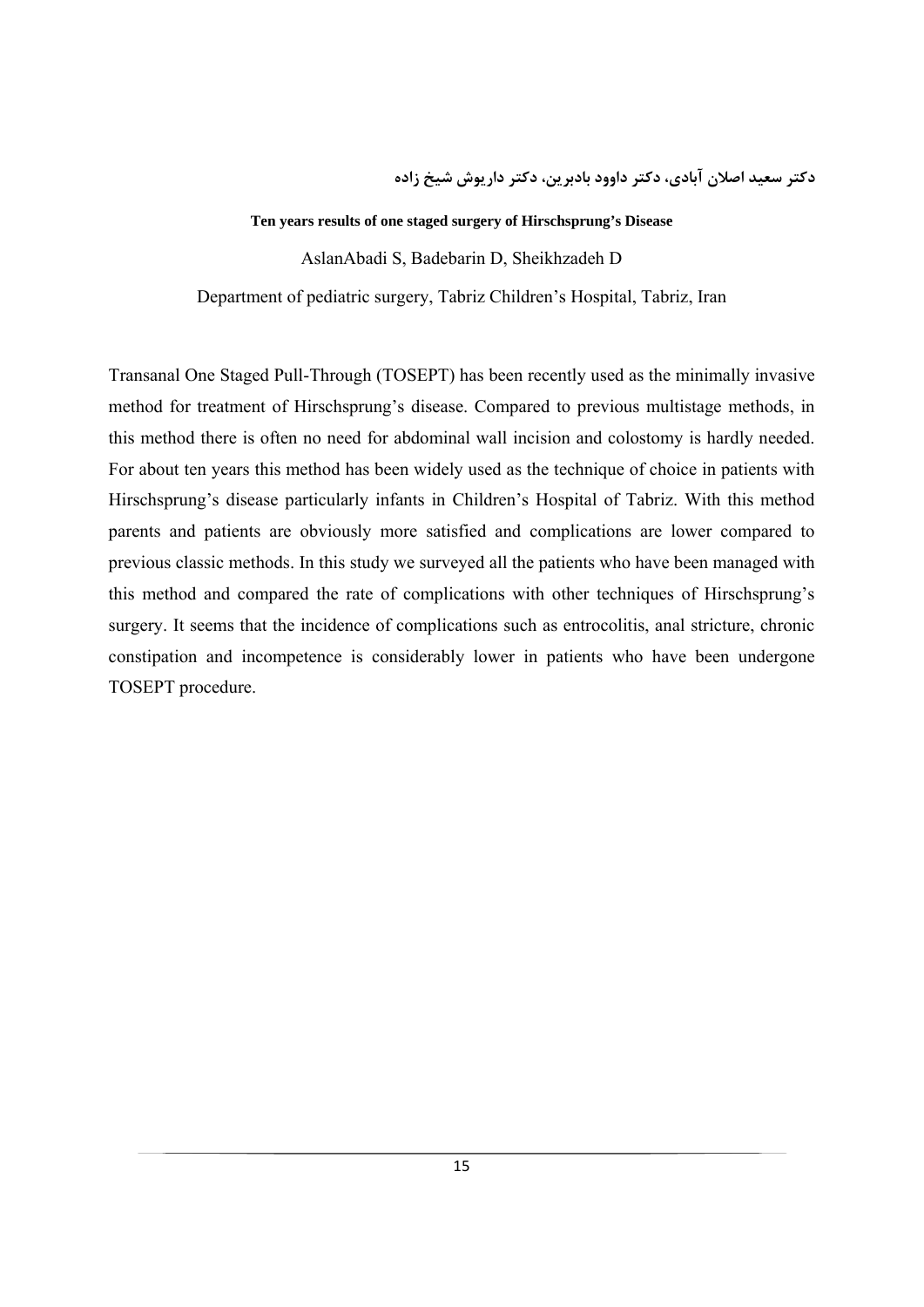**Atresia of the colon associated with Hirschsprung's Disease - A case report** 

 $1$ Diaz D,  $2$ Eftekhari K

<sup>1</sup>Department of Surgery Zanjan University of Medical Sciences, Zanjan, Iran

<sup>2</sup>Department of Pediatrics, Zanjan University of Medical Sciences, Zanjan, Iran

**Introduction:** Atresia of the colon is a rare anomaly with a reported incidence of between 1:20,000 and 1:66,000 live births1,2. Only 20 patients were previously been communicated in association with Hirschsprung's disease

**Case report:**A 2-day-old full-term female baby with a birth weight of 3200 g was born to a 28 year-old mother. She was admitted with severe abdominal distention, bilious vomiting and failure to pass meconium. A distended abdomen accompanied by hypoactive bowel sounds was also observed. X-ray examination of the chest and abdomen revealed increased intestinal gas, mainly in the colon.

Type IIIa atresia of the colon at the level of the splenic flexure was found at laparotomy. A temporary double-barrel colostomy was completed, the postoperative course was uneventful and the patient was discharged at the 10th postoperative day. The biopsy of the proximal colon showed the prescence of ganglion cells. At the age of 3 months, a rectal biopsy was performed because of the aspect of the distal colon and aganglionosis was confirmed. After that, the patient was lost from follow-up.

**Discussion:** The incidence of simultaneous colonic atresia and Hirschsprung's disease is estimated to be 1 in 10 million live births 3. Wilson et al claims that 80 per cent of infants with colonic atresia have associated gastrointestinal anomalies, particularly rotation and fixation anomalies 4 but aganglionosis and intestinal neuronal dysplasia should be taken into account as well 5. When both diseases are combined, the etiology is still uncertain and several etiologies have been suggested. The association should be suspected in all cases of colonic atresia and rectal biopsies are advocated at the primary operation in patients with atresia of the colon. 2,5,6,7,8,9, 10.11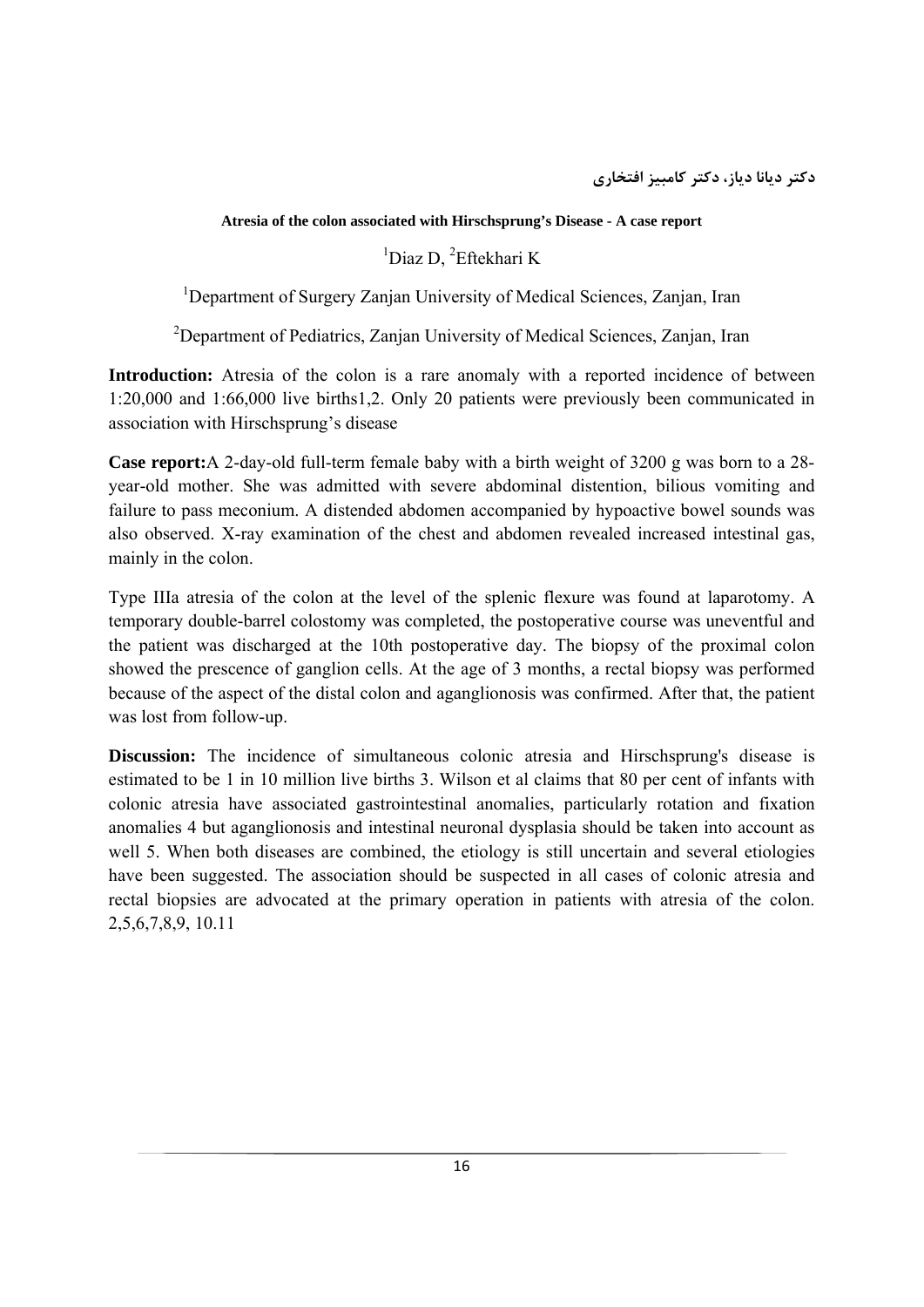**دكتر محمد علي رئيس السادات، دكتر فريبا تبريزيان**

#### **Innovative Hybrid Technique in treatment of Hirschsprung's Disease**

Raeisolsadat MA, Tabrizian F

Azad University, Mashhad, Iran

**Background:** Hirschsprung's disease is a well- known disease that has multiple surgical approach based on size and site of disease, every day a new techniques introduce for treatment, but for total Hirschsprung's there are few techniques. The most famous of them is Kimura technique.

**Methods:** We want to introduce an innovative hybrid technique from combination of Kimura and Soave techniques that has done in one stage.

**Results:** Although this has done in two cases, we have good results.

**Conclusion:** we introduce to make more experiences.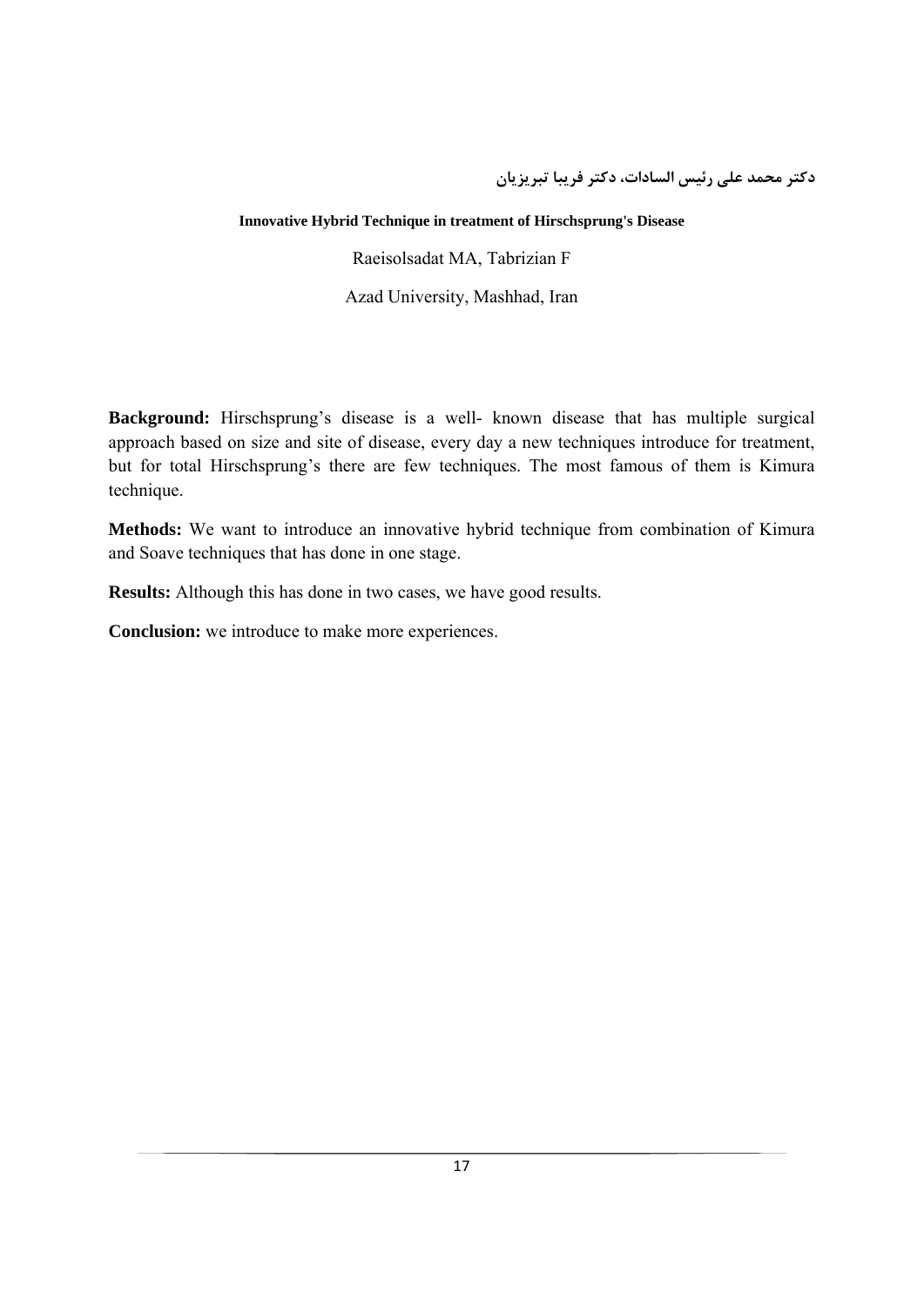# **Evaluation of early outcome of Duhamel operation with stapler in children with Hirschsprung's disease**

Hosseinpour M

Department of Pediatric Surgery, Imam Hossein's Hospital, Esfahan, Iran

**Background:** Although linear cutter stapler can be used on tissue in Duhamel procedure, but this instrument is not used routinely in all pediatric surgery centers. In this survey, the outcome of Duhamel operation with stapler in children with Hirschsprung's disease operated in 2013 in Imam Hossein's hospital of Isfahan in Iran was evaluated.

**Methods:** In this survey, all children with Hirschsprung's disease referred to our center in 2013 were evaluated. All patients had double barrel colostomy at the time of diagnosis. Patients were hospitalized two days before operation and bowel preparation was performed by PEG and antibiotics. Procedure was Duhamel technique with 75 mm linear cutter stapler. Post operatively oral regimen was started on day seven. In January 2014, parents were recalled and standardized defecation assessment questionnaire were filled by specialized nurse trained for this purpose.

**Results:** In 2013, seven children were evaluated. The mean of post operative time was 4 months. Six patients (85%) were female. The mean age of patients was 15 months. Three patients (43%) had no meconium defecation in first 24 hours of birth. Severe constipation and abdominal distension were noted in six patients (85%). There was no adhesion band formation clinical finding in patients. Defecation was 1-2 times per day in 85% of patients. Fecal consistency was normal in all patients. None of above 1 year old patients had incontinency. Defecation sensation was present in these 3 patients.

**Conclusion:** With linear cutter stapler in Duhamel operation, we can have acceptable outcome in first year of operation in children with Hirschsprung's disease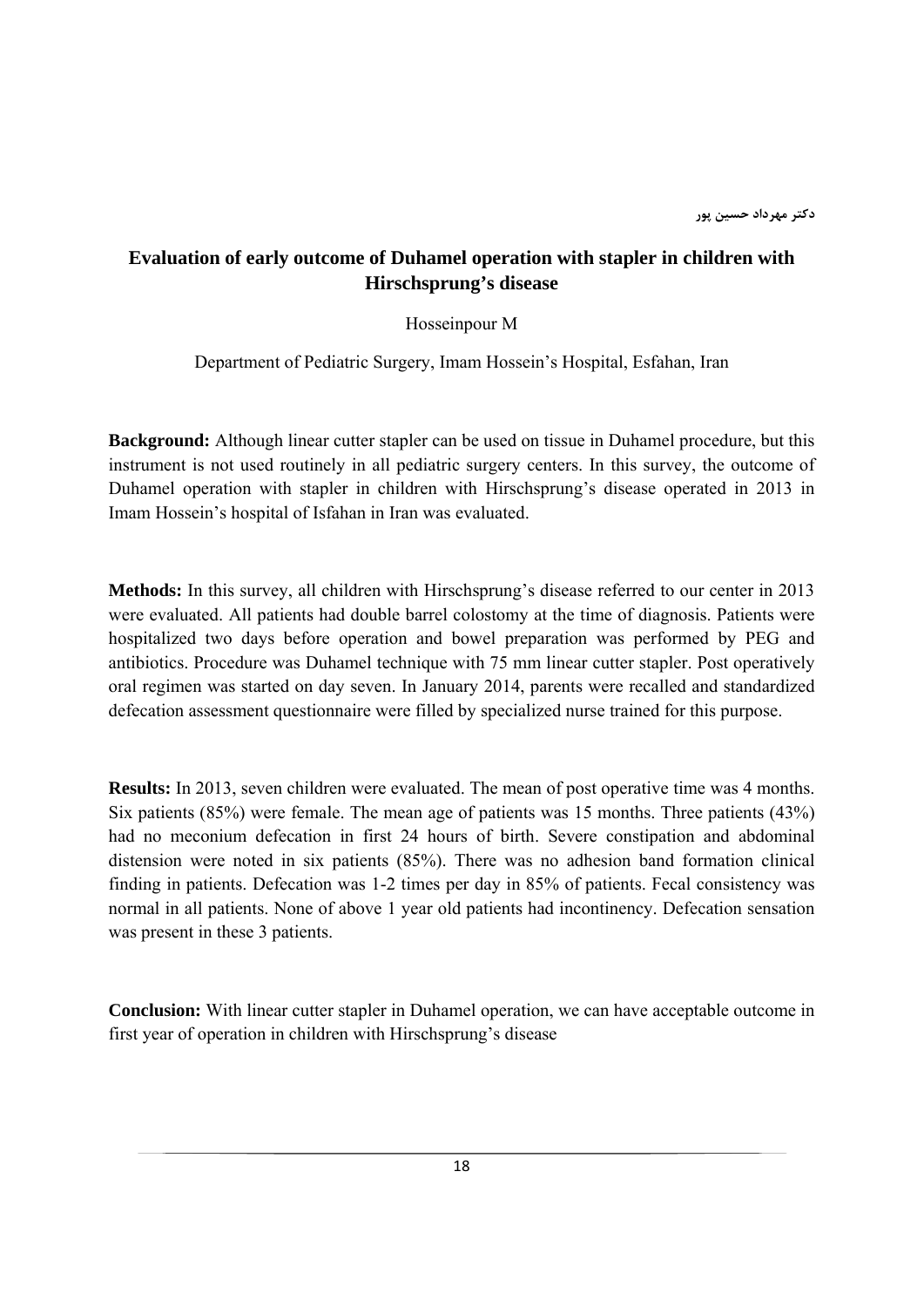# **Totally Transanal LESS Pull-Through Colectomy: A novel approach for avoiding abdominal wall incision in children with long-segment intestinal aganglionosis**

<sup>2</sup> Foroutan H, <sup>1</sup>Vahdad M, <sup>2</sup> Foroutan A, <sup>2</sup>Najafi M, <sup>2</sup>Banani A, <sup>1</sup>Grigore Cernaianu, <sup>1</sup>Ralf-Bodo Trobs

<sup>1</sup>Marien Hospital, Bochum University, Bochum, Germany

<sup>2</sup>Mother and Child Hospital, Shiraz University of Medical Sciences, Shiraz, Iran

**Introduction:** Minimally invasive surgery in children with long-segment intestinal aganglionosis aims to reduce the number of abdominal wall incisions. Conventional laparoscopic and Laparo-Endoscopic Single-Site (LESS) surgeries fulfill this goal. In children, Natural Orifice Transluminal Endoscopic Surgery (NOTES); American Society for Gastrointestinal Endoscopy [Oak Brook, IL] and Society for American Gastrointestinal and Endo- scopic Surgeons [Los Angeles, CA] has been limited because of fear of access site complications.

We present a novel technique of totally Transanal LESS Pull-through Colectomy (TLPC), avoiding abdominal wall incision, which combines LESS technology and the NOTES approach.

**Subjects and Methods:** Two boys and one girl (2.5 months, 6 months, and 5 years of age, respectively) with sigmoid and transverse colon aganglionosis underwent surgery. The TLPC procedure consisted of an endorectal technique with submucosal dissection starting 1 cm orally from the dentate line to above the peritoneal reflec- tion, where the rectal muscle was divided circumferentially. After ligation of the rectal mucosa, the proxi- mal bowel was replaced into the abdominal cavity, and a TriPortÒ (Olympus Surgical Technologies Europe, Hamburg, Germany) was introduced transanally. Mesenterial resection of the aganglionic bowel was accomplished via transanal LESS until the normo-ganglionic colon segment was reached and pulled down to the site of anastomosis. After removal of the port, a conventional pull-through procedure was performed.

**Results:** All children displayed normal bowel movements and were complication-free during the follow-up period of up to 7 months.

**Conclusions:** TLPC combines the minimally invasive LESS surgery with the scarless concept of NOTES and allows resection of long-segment aganglionosis without abdominal incision. TLPC is a safe, effective, and feasible surgical procedure in children with long-segment intestinal aganglionosis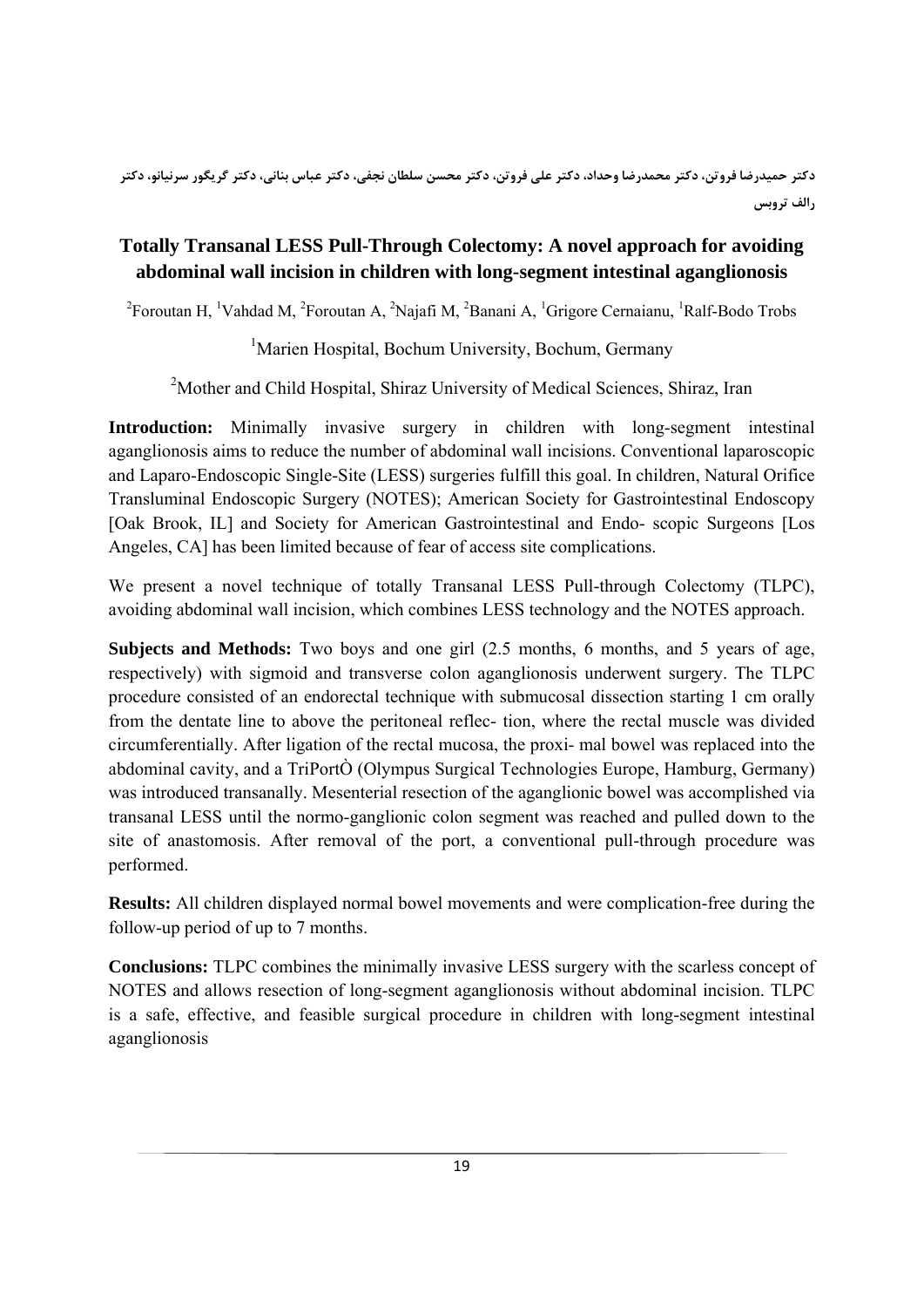#### **New method of transanal pull through operation in patients with Hirschsprung's Disease**

Vahidhosseini M

Department of Pediatric Surgery, Hormozgan University of Medical Sciences,

Bandar Abbas Children's Hospital, Bandar Abbas, iran

**Backgrounds**: Hirschsprung's disease is an enteric nervous system dysfunction. Although, several types of pull through operations exist for this condition, each has its own pros and cons. the latest method of transnal soave pull through operation is usually performed much more frequently. However, this method is associated with soilage in many patents because the myotomy of the soave cuff or excess retraction destroys the symmetry of high pressure zone of anal sphincter and also made the operation easier with less associated complications.

Methods: During the period of month between January 2011 and February 2012 we performed a new method of transanal soave pull through after obtaining parental consent and ethical approval on 50 cases of Hirschsprung's disease. Mucosectomy was started 1.5 cm above the dentate line as in classic soave. Once frozen biopsy showed ganglion cells the mucosal dissection was stopped and a four quadrant myotomy on soave cuff done. The mucosal cuff was resected and full thickness anastomosis done above dentate line over a rectal tube. All patients started feeding on the second day of operation.

**Results:** The mean age was 4.5 years (range 1-3 years). Internal sphincter pressure ranged from 29.6  $\pm$  6.7 mmHg before intervention to 37.5  $\pm$  6.5 mmHg after intervention and 48.4  $\pm$  8.3 mmHg 6-month after study (p <0.0001). Defecation pattern score changed from 7.4  $\pm$  1.9 to 6.1  $\pm$ 1.4, 6 month after study ( $p = 0.002$ ). Early obstruction occurred in 20 of them. But it was relieved by rectal dilatation for 2-month. Three cases developed anal stenosis that underwent reoperation. There was no anastomotic leak or peritonitis.

**Conclusion:** Pull through operation remains the gold standard for treating Hirschsprung's disease. It was considered as a major operation with major complications such as anastomotic leakage and incontinence. However, the present method, by avoiding opening the peritoneal cavity and saving the configuration of sphincter complex, appears to have fewer complications. The problem of post soave cuff obstruction was obviated by avoiding the wrapping muscle cuff around full thickness of colon. We a larger scale trial of this method and hope that it may lessen the number and degree of complications usually associated with transanal-pullthrough operations.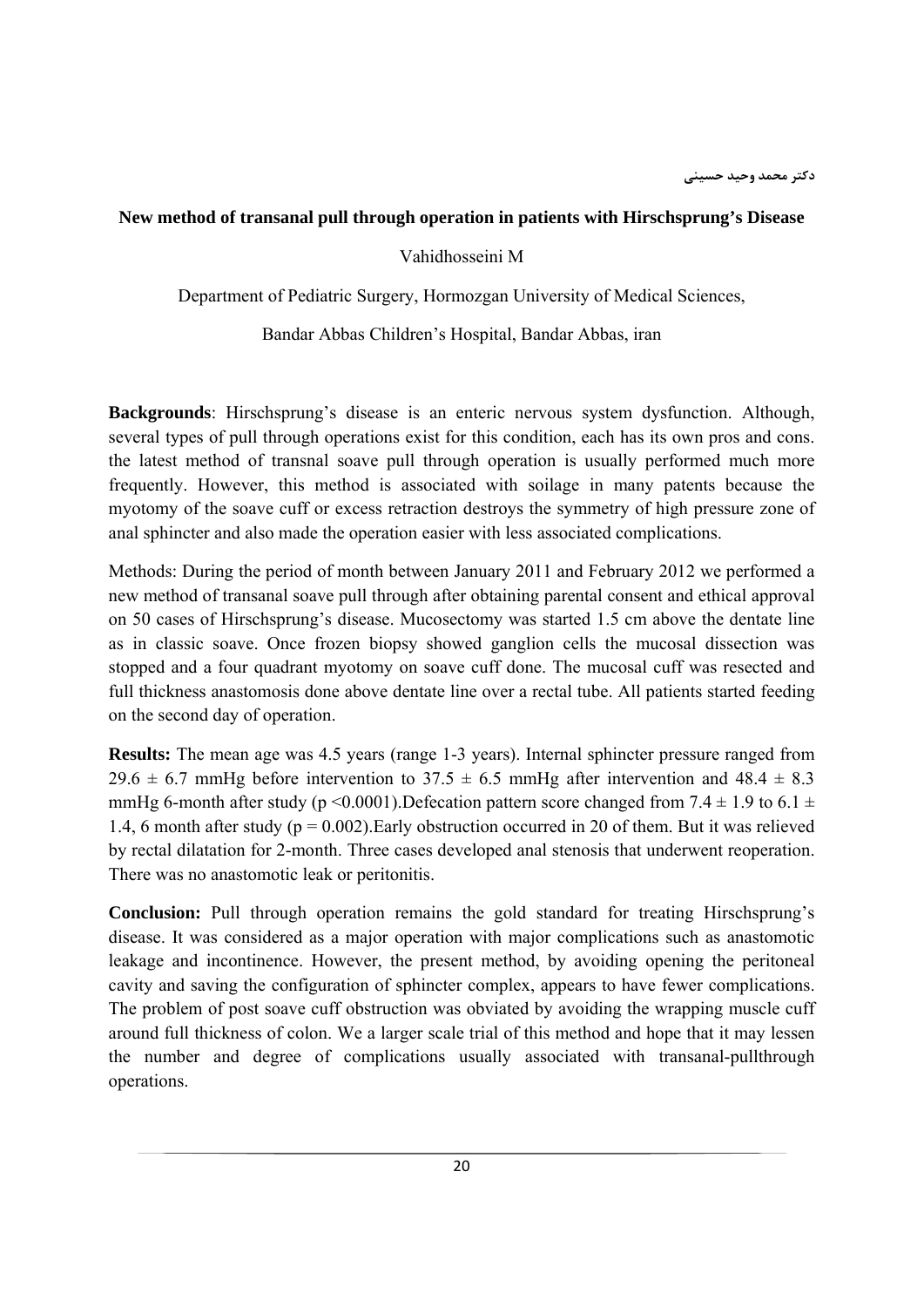دکتر لیلی مهاجرزاده، دکتر احمد خالق نژاد طبری، دکتر محسن روزرخ، دکتر ناصر صادقیان، دکتر علیرضا میرشمیرانی،دکتر فتح اله روشن **ضمير، دكتر جواد غروبي، دكتر ساره پورحسن، دكتر پرند غفاري**

# **Results of surgical repair of Hirschsprung's Disease in Mofid children's Hospital**

Mohajerzadeh L, KhaleghnejadTabari A, Rouzrokh M, Sadeghian N, MirshemiraniAL,Roshanzamir F,Ghoroobi J, Pourhasan S, Ghaffari P

Pediatric Surgery Research Center, Mofid Children's Hospital,

Shahid Beheshti University of Medical Sciences, Tehran, Iran

**Purpose:** Considerable controversy exists regarding the optimal surgical technique for the treatment of Hirschsprung's Disease, We collected results of pull-through in last 7 years ago, to evaluate differences in surgical preferences among pediatric surgeons in our center and compare the consequences. We want to compare our results with another centers for identify our pitfalls.

**Material & Method:** From 1385 until 1392 we had 193 patients with Hirschsprung's Disease that operated primary in our center. Referral patients with complication removed from our study. We provided Hirschsprung's Disease sheet and collected all information from the files. Then we called and requested them for visit.

**Results:** We had 193 patients with mean age 20 months(10 days-168month) for pullthrough procedure.75% were male.50% were identified in infancy period. 9% had associated anomalies that most common was Down syndrome (5.1%).

length of involvement was, Ultrashort  $11(5.7\%)$ , Rectosigmoid  $139(72\%)$ , Descending colon8(4.1%), transverse colon17(8.8%) ,ascending colon  $1(0.5\%)$  ,Total colonic  $8(4.1\%)$ ,Ileum2(1%),Jejunum1(0.5%).Type of repair was Duhamel 6 (3.1%), Soave 32 (16.6%), Swenson 58(30.6%),Transanal 83(43%) ,State 5(2.6%), Myectomy Transanal 2(1%). 85(44.1%) patients underwent single-staged repair. 71(36.8%) patients in 2 stages and 25 patients (13 %) in 3 stages .Fallow up duration was between 1-8 years. Complications as early or late were seen in 75(39%) of patients that included: Entrocolitis in 20(10%), pelvic Abscess formation in  $2(1\%)$  cases, Fecal incontinence in  $8(4\%)$ , anastomic Stricture 24(12%), Constipation 13(6.5%), fecal peritonitis 3(1.5%), Urinary retention 3(1.5%), obstruction 4(2%) ,colostomy prolapsus 4(2%),late entrocutaneous fistula followed abscess formation 3(1.5 %) ,colovesical fistula 1(0.5%),Massive perianal abscess formation and perianal fistula in 2(0.5%) and anastomosis in aganglionic segment in 1(0.5%). Frozen section biopsy was performed in 137 patients (71%), that frozen and permanent reports were different in 13 cases  $(6.7\%)$ .3(1.5%) patients expired .For 2 cases with entrocolitis colostomy established. And for 2 cases with fecal soiling Malone operation was done. Rectal stricture management include: anal dilatation program in 9 patients (4.7%), redo pull through 3(1.6%), y-v Anoplasty 3(1.6%), anal dilatation program under general anestesiain were done for others. 2 cases with perianal abscess formation led to colostomy insersion.

**Conclusion:** The only way to improve results is to gain more experience, assess the complications, methods and learn from others.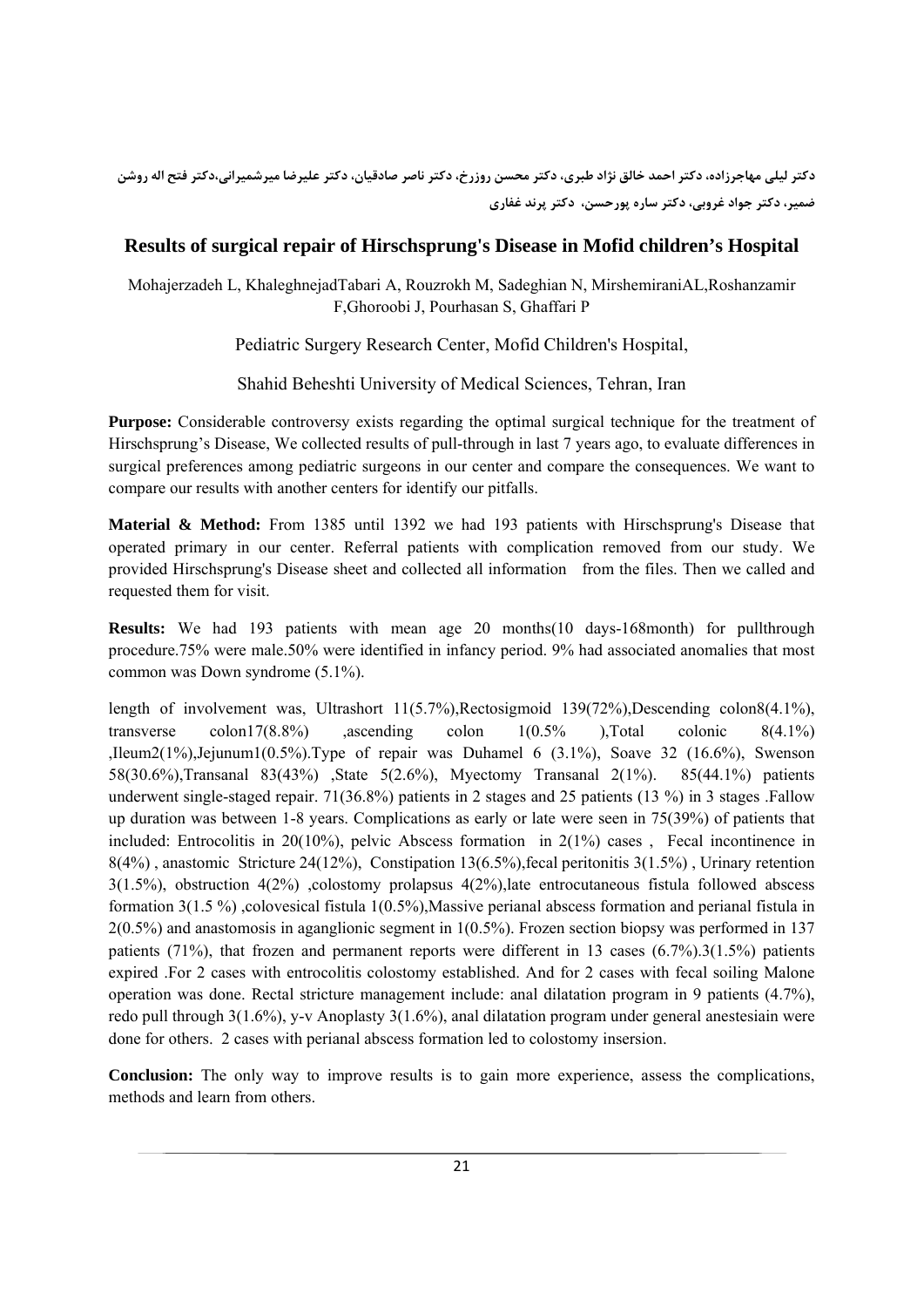# **Comparing and treatment of defecation disorders after different surgeries for Hirschsprung's Disease in Tabriz Children's Hospital**

Badebarin D, Aslanabadi S, Jamshidi M, Alizade D

Pediatric Surgery Department, Children's Hospital, Faculty of Medicine,

Tabriz University of Medical Sciences, Tabriz, Iran

**Introduction:** Hirschsprung's disease (HD) is a developmental disorder of the enteric nervous system characterized by the absence of ganglion cells in the distal of colon. After corrective surgery, the majority of children with HD develop protracted defecation disorders such as soiling, constipation, fecal incontinence, and/or enterocolitis. The aim of this investigation was to determine the incidence, diagnoses, therapies, and 6-month clinical outcomes in these children.

**Methods &Materials:** In this cross-sectional study performed at pediatric surgery ward in Tabriz children hospital, incidence, diagnosis and treatment of defecation disorders after surgery for HD were studied. First, defecation pattern was determined in 230 cases of HD that were treated with surgery in past ten years (2001- 2011). Then 30 patients ( $> 1$  year old) with severe disorders were recruited. Diagnostic and therapeutic procedures were performed. Treatment outcome was evaluated after six months.

**Results:** Defecation pattern was normal in 65% patients. In 21% of the cases, defecation disorders were mild and negligible, with no need of treatment. In 13%, this pattern was impaired and annoying for the patient. Seventy seven percent were male and 23% were female. Soiling, constipation, incontinency and enterocolitis were the postoperative disorders. The incidence of defecation disorders was low in transanal one staged pull-through surgery technique. Twelve patients were treated with reoperation, 10 cases recovered with drug administration and in 24 cases parental education was done. In a 6-month follow-up, clinical outcome was excellent in 5 (16.7%), good in 15 (50%), fair in 8 (26.7%), and poor in 2 (6.6%) patients.

**Conclusion:** The majority of children with HD and protracted defecation disorders after corrective surgery have a favorable long-term clinical outcome when treated with correct methods and following a systemic algorithm.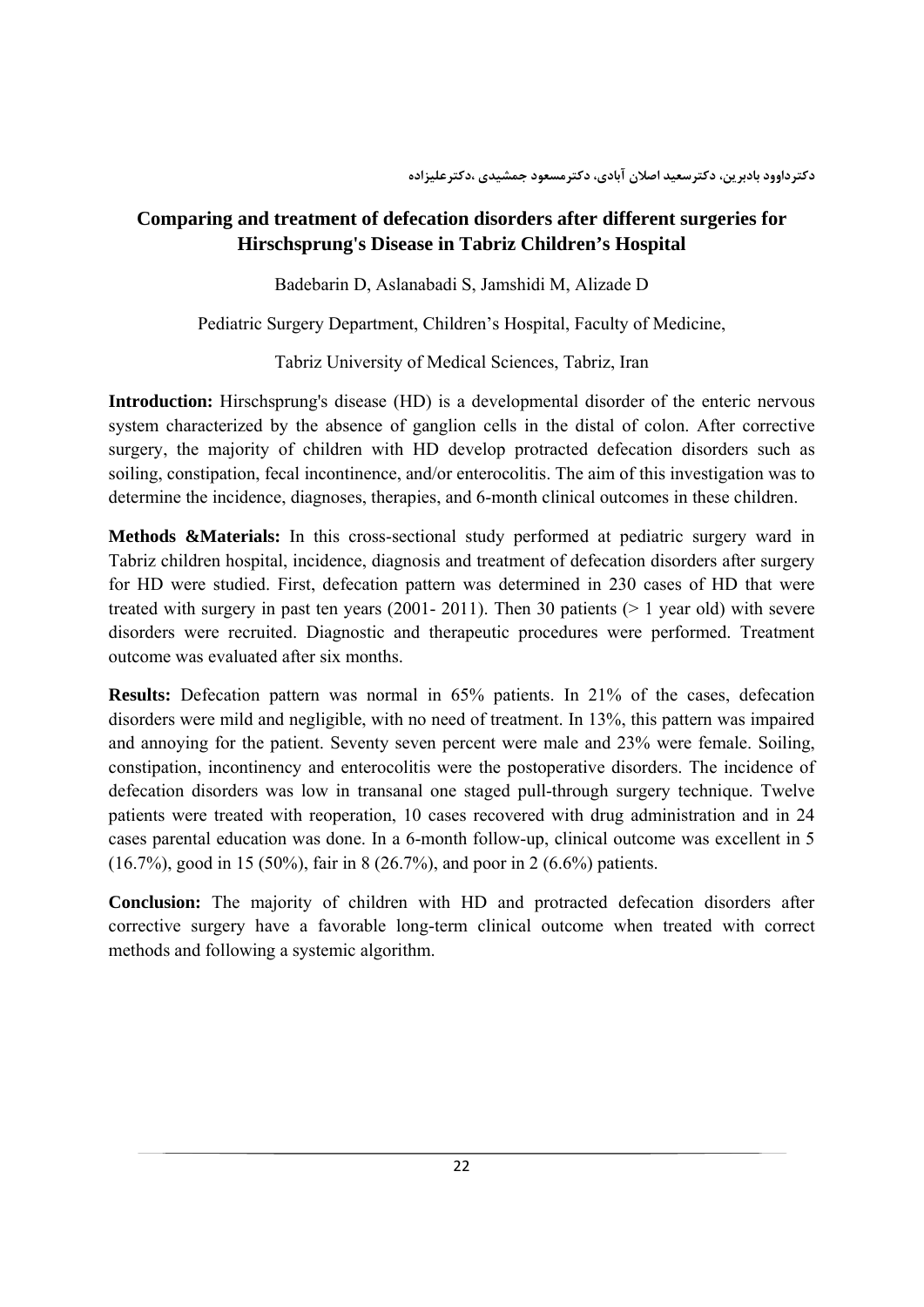دکتر لیلی مهاجرزاده، دکتر احمد خالق نژاد طبری، دکتر محسن روزرخ، دکتر ناصر صادقیان، دکتر علیرضا میرشمیرانی، دکتر فتح اله روشن **ضمير، دكتر جواد غروبي، دكتر ساره پورحسن، دكتر پرند غفاري**

# **Unusual late complications after pull through for Hirschsprung's Disease**

Mohajerzadeh L, Khaleghnejad Tabari A, Rouzrokh M , Mirshemirani AR, Sadeghian N, Roshanzamir F, Ghoroubi J, Pourhassan S, Ghafari P

Pediatric Surgery Research Center, Shaheed Beheshti University of Medical Sciences, Tehran, Iran

**Introduction:** Common complications after pull-through procedure include enterocolitis, anastomotic stricture, constipation, retention of aganglionic colon and fecal incontinence. Fistula from the rectum to the skin, urethra, or vagina is seen very rare. We confronted with late fistula formation in these children that are too problematic.

Cases presentation: from 2005 until 2012 we had 193 patients with Hirschsprung's disease that underwent different types of procedures for treatment. But 5 patients presented with late fistula formation that are very challenging.

Case 1: a 4 years old male with massive late entrocutaneou fistula in gluteal area. He has total colonic aganglionc Hirschsprung's that underwent State procedure in 10 months old. In 2.5 years old followed mild anastomotic stricture laid bouginage program and it resolved. He had one attack of enterocolitis in 3 years old that respond to conservative management. He referred with massive gluteal abscess, and after drainage it converted to entrocutaneous fistula. So we performed diverting colostomy for him. Case 2: 15 years old male with delayed gluteal abscess and followed enterocutaneous fistula with history of Soave Pull through in 5 years ago followed ultra short Hirschsprung's disease. He also underwent diverting colostomy. He had no anastomotic stricture and complains fecal soiling .Case 3: 6.5 years old male with enterocutaneous fistula in supra pubic area. He had history of Swenson procedure in 4 years ago. He presented with fistula 2 years ago and repaired but followed colostomy closure it recurred again. Now he has colostomy. Case 4: a 3 years old male with colovesical fistula. He had history of trans anal pull through in 23 days old .Because anastomotic stricture, he was under bouginage program. But in 19 months old he presented with colovesical fistula. After vesicostomy and colostomy insertion, fistula repaired but it recurred one year later and underwent Posterior sagittal trans-sphincteric approach for reoperation .Case 5 was similar to these cases with recalcitrant sacral and perian -entrocutaneous fistula that died despite several operations.

**Conclusion:** Although Surgical treatment of Hirschsprung's disease has an overall good outcome. And most patients live in acceptable condition forlong term but sometimes pediatric surgeons confront with catastrophic complication in these children that need to long team working for resolving it.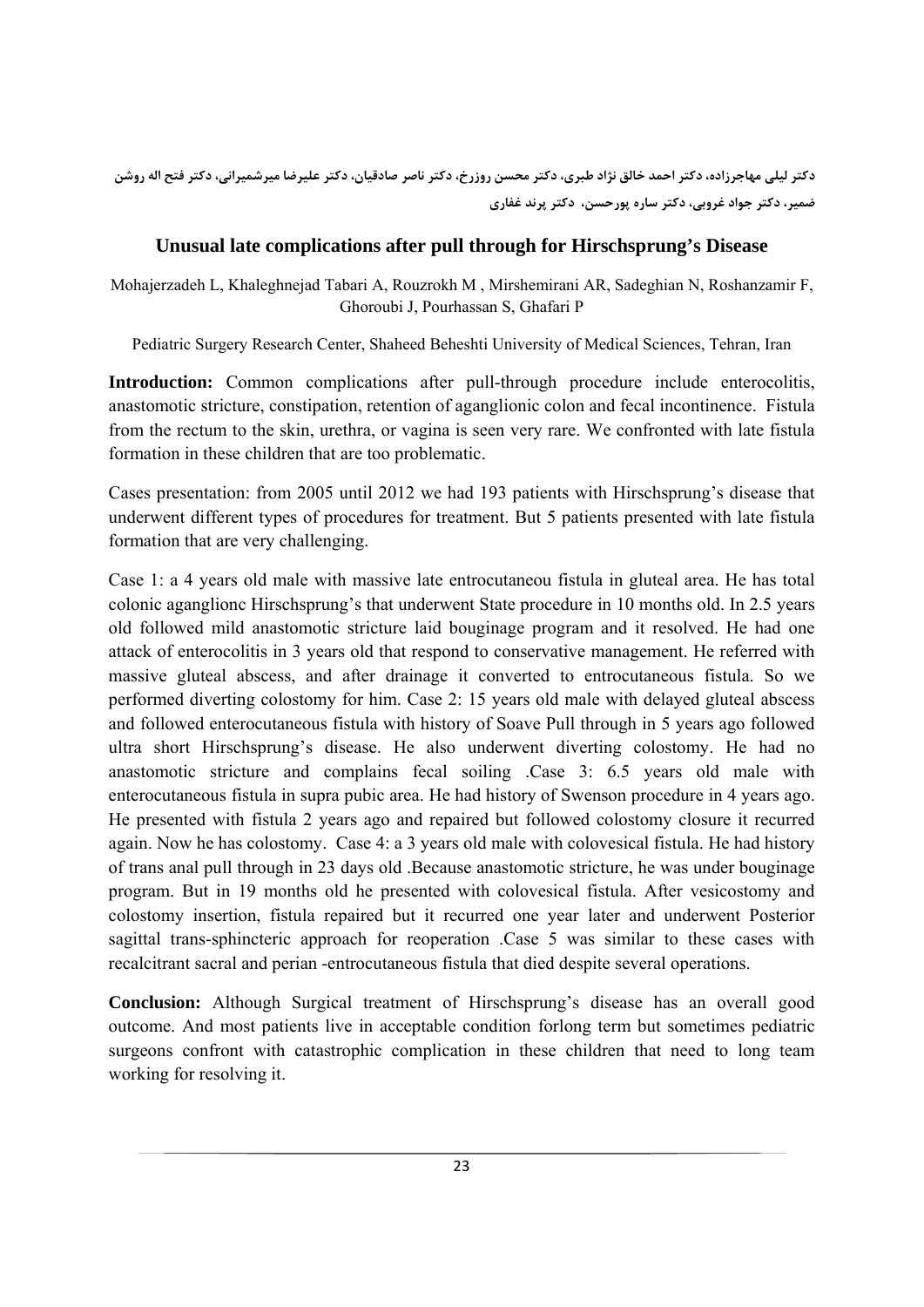دکتر احمد خالق نژاد طبری، دکتر علیرضا میر شمیرانی، دکتر حمیدرضا فروتن، دکتر عباس بنانی، دکتر لیلی مهاجرزاده،

**دكتر محسن روزرخ** 

#### **Total colectomy and Ileorectal anastomosts with anorectal myotomy:**

#### **A new procedure for treatment of total colonic aganglionosis and gastrointestinal dysmotility**

Khaleghnejad Tabari A, Mirshemirani AR, Foroutan H, Banani A, Mohajerzadeh L, Rouzrokh M, Pediatric Surgery Research Center, Shahهd Beheshti University of Medical Sciences

Department of Pediatric Surgery, Mother and Child Hospital, Shiraz University of Medical Sciences

**Introductions and Aims:** We have performed State pull-through as ileoproctostomy with long posterior myotomy in total colonic aganglionosis and sever dysmotility disorders.

**Methods:** 13 cases, 10 total colonic aganglionosis, Intestinal Neuronal Dysplasia (IND) and 2 Chronic Intestinal Pseudo-obstruction syndrome (CIP) from1992 to2012 underwent total colectomy and resection of part of involved small intestine and ileorctal anastomosis in one layer with 4/0 Vicryl with long posterior rectal myotomy. All patients had barium enema and rectal biopsy.

Leveling ileostomy was done in 12 cases of which one had distal jejunostomy.2 of 13 children, proximal diverting loop ileostomy had been established. 3cases, 2 weeks after initial operation, myotomy from anus, performed.

**Results:** 13 female patients at the age of 6 months to years. Rectal biopsy of10 Patients reported no ganglion cell of which one had extended aganglionosis to distal jejunum, one had IND and two had ganglionic bowel with clinical presentation of CIP.

Follow up time was 6 months to 10 years. There were no significant complication in this group of patients except episodes of diarrhea and severe dehydration that need hospitalization and hydration. .All have acceptable bowel function following operation (2-6 times a day).Now, 5 children of 13 patients are above the age of toilet training have voluntary bowel movement with little or no medication (Leopromid).

**Conclusion:** State pull-through is recommended in all cases of total colonic aganglionosis and severe dysmotility problems of colon. This technique is less difficult to perform, and avoid the complications and disadvantages of removal of the rectum and has satisfactory results.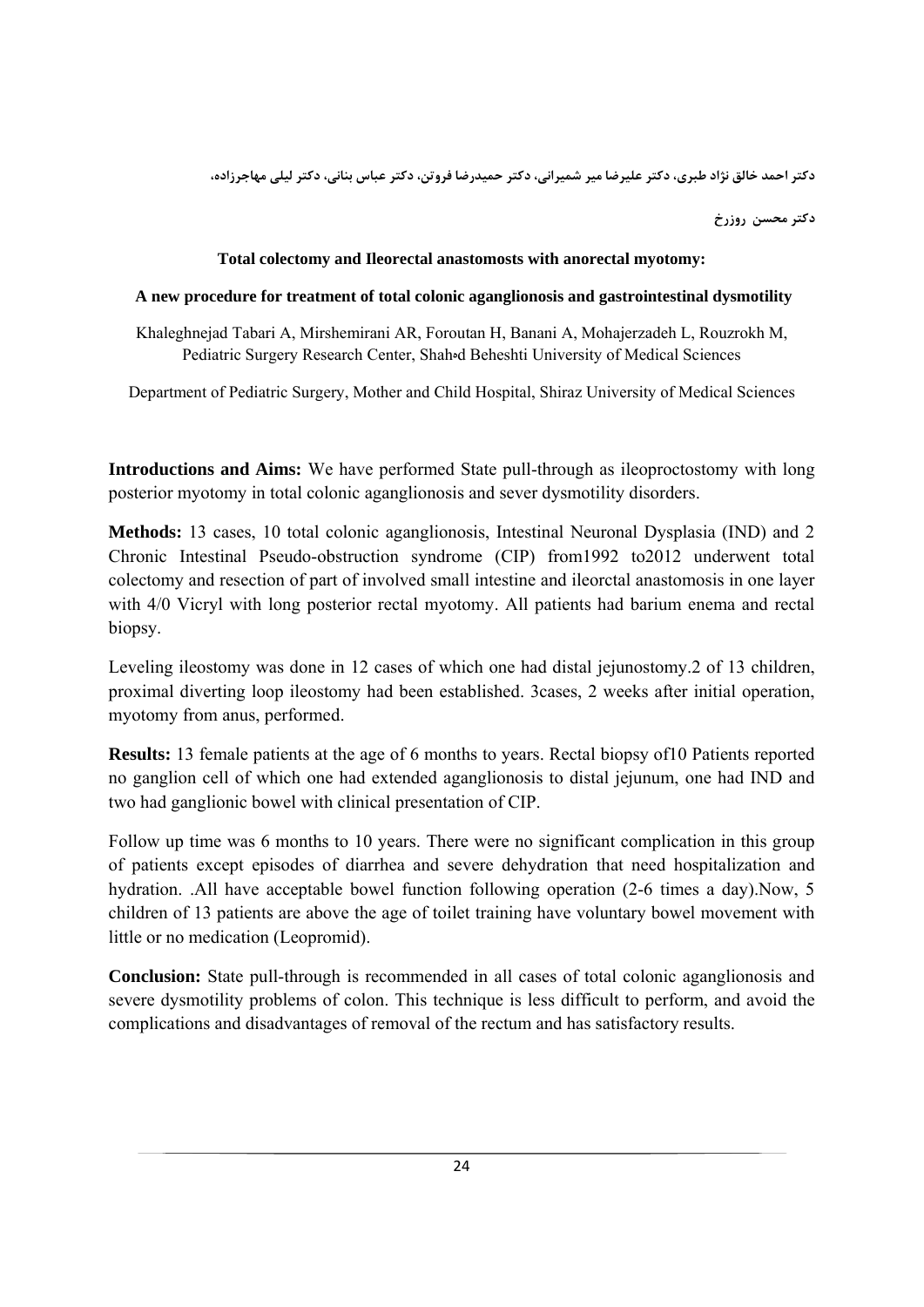## **Perineal mesh rectopexy with sterile Talc in children with rectal prolapse**

<sup>1</sup>Nazem M, <sup>2</sup>Hosseinpour M

<sup>1</sup>Department of Pediatric Surgery, Al-Zahra Hospital, Isfahan, Iran

<sup>2</sup>Department of Pediatric Surgery, Imam Hussein Hospital, Isfahan, Iran

**Background:** With such a wide variety of treatment options available for rectal prolapse and a variable success rate, the optimal treatment for this condition in children is still debated. In this study, we evaluated a technique of perineal mesh rectopexy with a sterile talc-soaked mesh and compared the success rates and complications of this method with those of abdominal rectopexy.

**Methods and materials:** To examine the effect of therapeutic interventions, a randomized control trial (children were randomized into the case group or the control group) was carried out. In the control group, children were operated on by abdominal posterior mesh rectopexy. In the case group, a 30-cm sterile asbestos-free talc-soaked mesh was placed in the presacral space in a spiral fashion with the end exiting from the perineal incision. From  $5<sup>th</sup>$  day after surgery onward, the mesh was gradually extracted (10 cm per day) and completely removed by the  $7<sup>th</sup>$ postoperative day. On postoperative assessment, the duration of hospitalization, the postoperative complications and the success rates after surgery were compared. Patients were followed up for one year.

**Results:** In this study we evaluated 120 children. Mean age of the patients was  $5.1 \pm 0.081$  years in the case group and  $4.91 \pm 0.59$  years in the control group ( $p = NS$ ). 34 patients in the case group were male vs. 41 patients in the control group. Results indicated that there was no statistically significant difference in postoperative complications between groups. The infection rate was 1.6 % in the case group and 6.6 % in the control group ( $p = NS$ ). There was a higher resolution of constipation in the perinealrectopexy group (68.4 % in the control group and 96.8 % in the case group;  $p = 0.002$ ). The duration of hospitalization was  $6.34 \pm 0.28$  days in the case group and  $6.68 \pm 0.31$  days in the control group (p = NS).

**Conclusion:** Our findings suggest that perineal mesh rectopexy with sterile talc can be an alternative approach to abdominal surgery and offers an acceptable outcome with a low rate of complications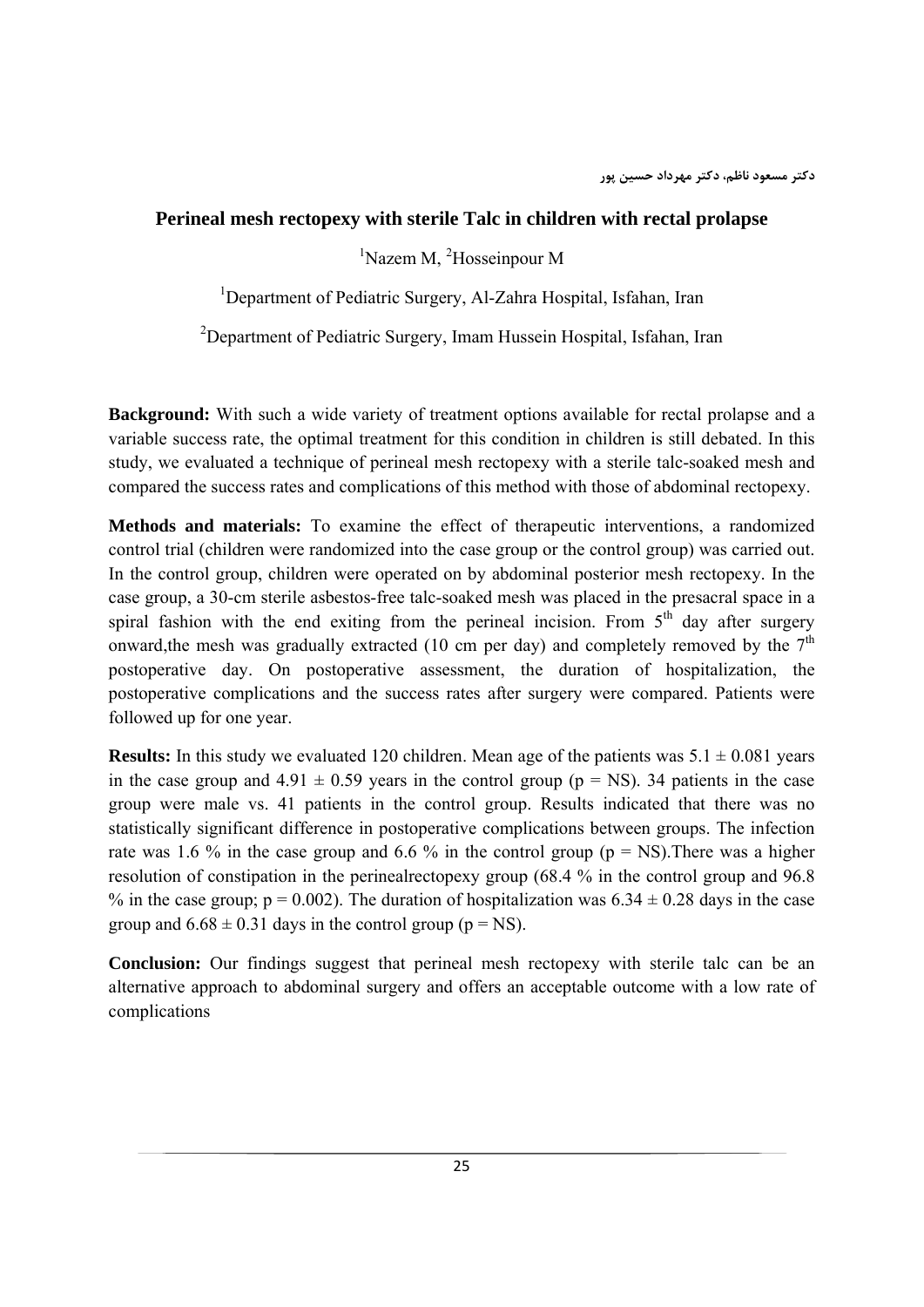# **Role of bulking agents in improving continence in post-operative patients with Hirschsprung's Disease**

vahidhosseini M

Department of pediatric surgery, Hormozgan University of Medical Sciences,

Bandar Abbas Children's Hospital, Bandar Abbas, Iran

**Background:** The bulking agents have provided an effective means in patients with Internal Sphincter (IS) incompetence in adults. The damages to IS in pull-through operation and those who had hypermotile proximal bowel segments had increased the need for rising the IS pressure.

**Materials and methods:** From January 2008 to February 2012, 35 children with fecal incontinence after pull-through were enrolled and investigated with endoanal sonography and anorectal mannometery. The bulking agent was injected into the sub-mucosal anal plane of IS. The assessments were undertak to clinically assess functional score and anorectal mannometery for 6-12 months.

Data was analyzed with IBMSPSS ver21 with repeated measure ANOVA and Friedman test was used for soil edge score changes during study.

**Results:** Mannometery finding before and 6-month after intervention was 21.8±4.2 and 25.2±4.7 mmH20, respectively. High pressure zone area changes from  $1.98\pm0.63$  to  $2.8\pm0.75$  cm (P < 0.0001). Before intervention, all of patient had history from soil age to complete incontinency. However, after intervention and 6-12month follow-up near sixty percent of patient were continent without history of significant soil age. However, there was a significant improvement in the overall continence grading scale scores post bulking from baseline to 6-12 months but no change in the mean squeeze pressures at any time interval.

**Conclusion:** Bulking of internal anal sphincter defects provides an improvement in faecal continence and also makes an improvement in function.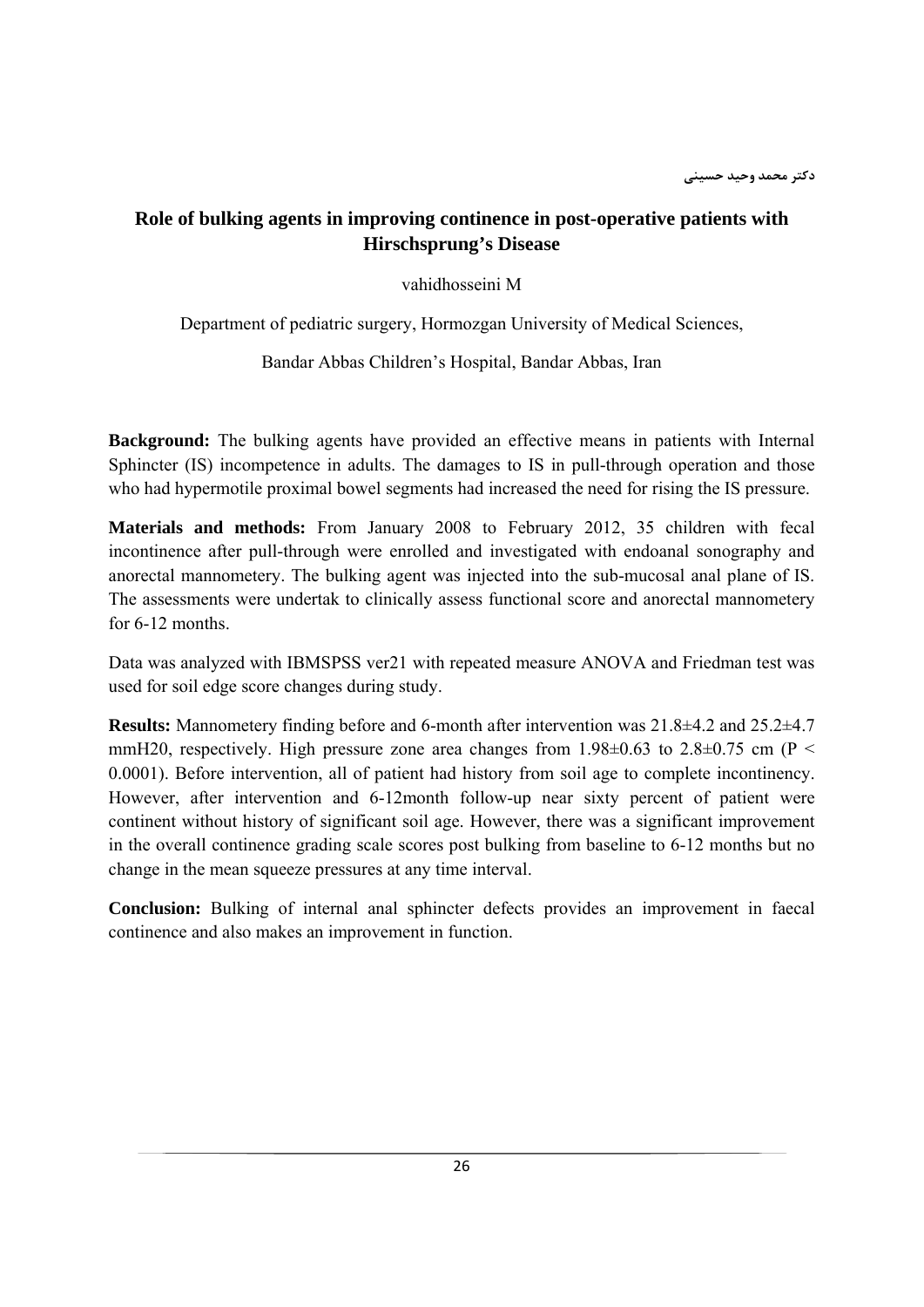### **Enteric nervous system dysfunction in children with chronic constipation**

Vahid Hosseini M

Department of Pediatric Surgery, Hormozgan University of Medical Sciences,

Bandar Abbas Children's Hospital, Bandar Abbas, Iran

**Background:** Many aspects of enteric nervous system were still unknown and patients considered idiopathic constipation. Developments in techniques of histopathology are going to disclose the basis of the many idiopathic dysmotility of gut. Abnormalities in the interstitial cells of Cajal (ICC) and intestinal smooth muscle and inter neurons have also been postulated [1- 7].Our aim to evaluate the children with chronic constipatation who were candidates for rectal biopsy for enteric nervous system dysfunction and modulation of these dysfunction with chemical suitable agents.

**Methods:** Between January 2010 to February 2012, 40 children 28male 12 female with including criteria for rectal biopsy underwent full rectal biopsy 1.5 CM above dentate line and each patients had identification of ganglion cells [2, 8] and Calretinin ,C-kit, NSE for (ganglion cells, ICC, nerve trunk) ,respectively [3].[fig1].Those with aganglionosis underwent pull through operation, 2- patients with ganglion but abnormality in their immunohistochemistry were received botolunium toxin(dysport ,500unit ,uk), nitroglycerin paste (toliddaru ,iran) for perianal application each night, domeperidone (.5mg/kg/d) tablet (toliddaru,10mg,iran).[8-10]and as nerve growth factor ,helps maturation of cajal cell and promotility agent respectively. They were followed by constipation score [1, 2] and anorectal mannometery and their complications for 2 years.[11]

**Results:** In this study, 9 aganglionic patients with mean age of  $3.6 \pm 1.7$  years compared with 31 hypoganglionic patients with mean age of  $3.2 \pm 1.2$  years. Pull-through operation was done for all patients in anglionic group. But in hypoganglionic group Pull-through operation were done in six (19.4%) patients. postop manometry significantly was better in both groups (58.2 $\pm$ 15.3 vs. 14.3 $\pm$ 3.5) (p<0.001), but mannometeric change wasn't significant between two groups (14.3 $\pm$ 3.5 vs.  $14.4\pm2.6$ ) (p<0.1).[table 1]

**Conclusion:** Our results in this study show that both parallel groups have similar pre and post treatment. Values of internal sphincter and constipation score despite, significant improvement after treatment in two groups, We recommend every chronically child should be biopsied for evaluation of whole enteric nervous system dysfunction and treated accordingly.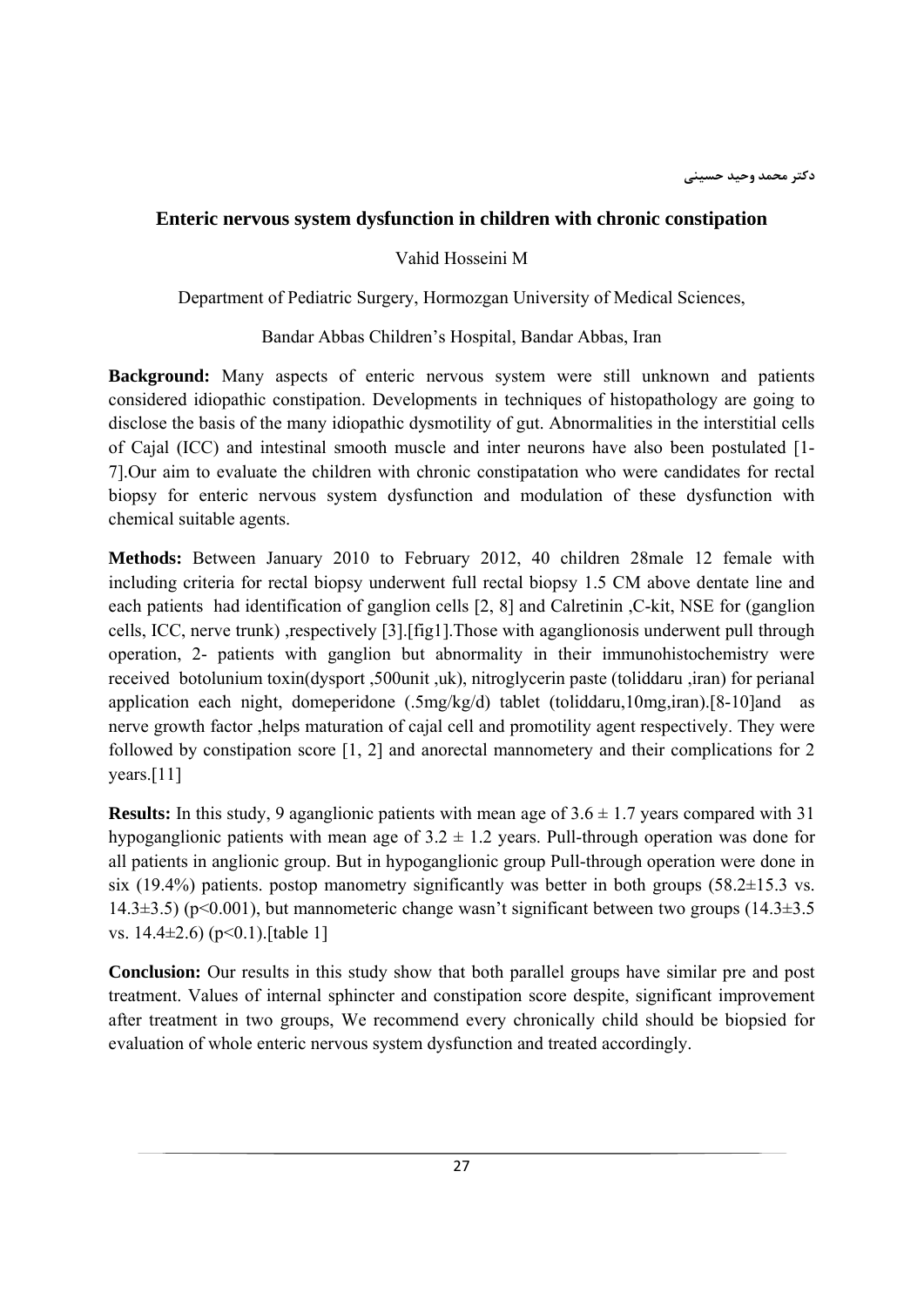دکتر ناصر صادقیان، دکتر علیرضا میرشمیرانی، دکتر احمد خالق نژاد طبری، دکتر لیلی مهاجرزاده، دکتر ساره پورحسن، دکتر نسیبه خالق **نژاد طبري** 

### **Surgical Treatment of Rectal Prolapse during 8 Years in**

### **Mofid Children's Hospital**

Sadeghian N, Mirshemirani AR, Khaleghnejad Tabari A, Mohajerzadeh L, Pourhassan S, Khaleghnejad Tabari N

Pediatric Surgery Research Center, Shahid Beheshti University of Medical Sciences, Tehran, Iran

**Introduction:** Rectal prolapse refers to the extrusion of some or all of the rectal mucosa through the external anal sphincter, usually between infancy and 4 years of age, with a high incidence in the first year of life. It is considered as a sign of an underlying condition‑clinical conditions causing increased intra‑abdominal pressure, pelvic floor weakness, poor root innervations as seen in Hirschsprung's disease-and not a distinct entity. Also many different methods of surgery exist for treating this condition. We reviewed our experience with treatment and outcome of rectal prolapse in a tertiary center.

**Material and Method:** All patients with rectal prolapse who were managed at Mofid Children's Hospital between 1384 and1392 were included. Clinical information was obtained from their hospital records. Main study variables were age, sex, type of prolapse, and type of surgery performed.

**Results:** From the 111 patients we included, there were 82 boys (73.9%) and 29 girls (26.1%) with a mean age of 3.5yrs +/- 2.3 SD at the time of diagnosis and a mean age of 4.3yrs+/-3SD at surgery. The most frequent type of rectal prolapse was mucosal (82.4%) whereas the frequency of procidentia was 17.6%. Mass extrusion from anus alone was the most frequent symptome (39.2%) but mass extrusion along with rectorrhagia and pain was seen in 17.5% and 11.3% of cases respectively. Chronic constipation (42.9%) and Iatrogenic prolapse following pull-through operations (24/7%) were the most frequent predisposing factors. Conservative treatment mainly consisting of constipation therapy was carried out in 22.2% of our patients. The most common surgical procedures used in our center were Lockhart mummery (28.7%), excision of redundant mucosa (20.4%). Other methods were also used according to the surgeon preference (sclerotherapy 8.3%, Ekehorn rectosacropexy 4.6%, rectopexy with resection of prolapsed rectum through abdomen 2.8%, Thiersch 1.9%, rectopexy with resection of prolapsed rectum through anus 1.9% and others with less prevalences). Eighty nine percent of our patients showed no post-surgical complications. Among those who encountered complications 4.8% had fever, 1.2% anal abscess, 2.4 % rectorrhagia and 2.4 %fecal incontinency. Forty one patients (31.7%) had PSARP alone as a past surgical history. In our study we had 8 cases with recurrent prolapse after surgery (mean 1.3+/-0.7SD). Duration of hospitalization was 1 to 24 days (mean day 3.88+/-3.2SD).

**Conclusion:** A variety of options for management of rectal prolapse in children exist. Lockhart mummery seems to be safe and a relatively successful option in children.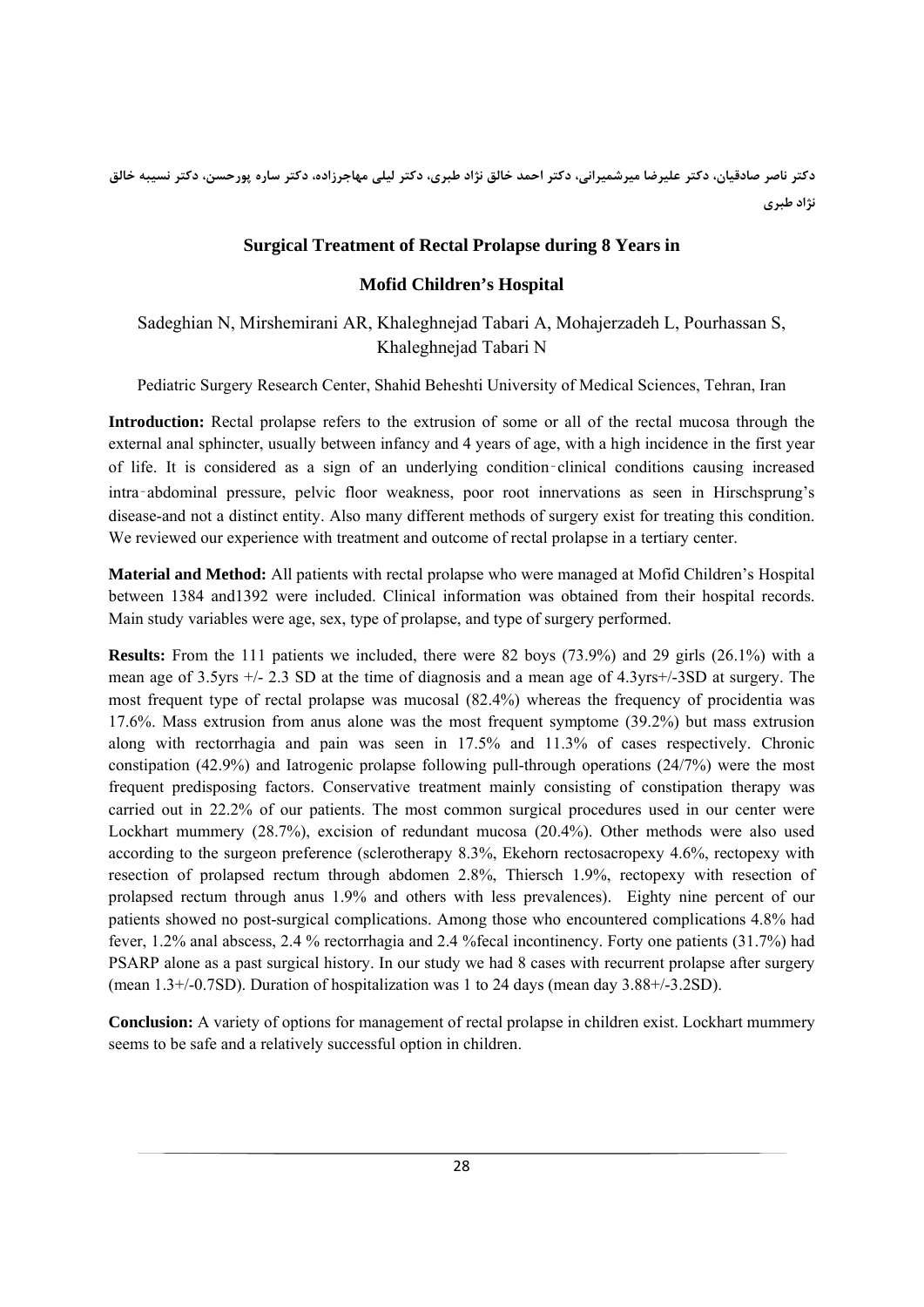دکتر لیلی مهاجرزاده، دکتر احمد خالق نژاد طبری، دکتر علیرضا میرشمیرانی، دکتر ناصر صادقیان، دکتر محسن روزرخ، دکتر جواد غروبی، **دكتر پرند غفاري**

# **Ulcerative colitis in infancy, our surgical results**

Mohajerzadeh L, khaleghnejad Tabari A, Mirshemirani AR, Sadeghian N, Rouzrokh M, Ghoroubi J, Gafari P

Pediatric Surgery Research Center, Mofid Children's Hospital,

Shahid Beheshti University of Medical Sciences, Tehran, Iran

**Background/Purpose:** Ulcerative colitis (UC) is a chronic, idiopathic, destructive disorder of colon. The incidence of UC peaks in the age group of15 to 25, and only 1% are infantile. Despite initial medical treatment, in refractory cases, colectomy is needed. There are few studies regard surgical results in infancy with UC.

**Methods:** In this retrospective study we reviewed infants with ulcerative colitis that consulted with us for surgery between 2009 and 2012. We measured age at onset, family history of inflammatory bowel disease, symptoms of onset, colonoscopic findings, duration of Medical treatment, Indication of surgery, Type of operation, surgical complications and Management of them, and rate of mortality.

**Results:**4 patients (3boys, 1girl) were identified. The mean age of onset of the disease was 35(range3-60) days. The mean age of patients at the time of surgical consult was7months.The disease began in 3 patients with watery diarrhea .One case (12month old) had positive family history of his sister with similar presentation that expired in 3 month. He had sever FTT with no response to medical treatment as indication for surgery and underwent total proctocolectomy, ileoanal anasthomosis and loop ileostomy but it failed and 3 days after first operation we performed end ileostomy.2 cases had colon perforation followed colonoscopy and one of them (4month girl) expired before laparotomy and the other (12 month boy) underwent colostomy in septic shock. The last case was 3 days neonate that underwent ileostomy, in initial surgery with suspicion to total colonic agangliosis and then underwent subtotal colectomy at 2month old.At1.5 year old he referred to us with toxic megacolon in remenant colon and underwent colostomy, and 3 month later underwent final surgery.

**Conclusions:** If a child presents with recurrent bloody or watery diarrhea even in infancy, UC should be considered as a differential diagnosis. The pattern of the disease in infancy appears more rigorous. Evidence-based management of UC presenting in infancy is incomplete but early surgical attempt can reduce catastrophic results.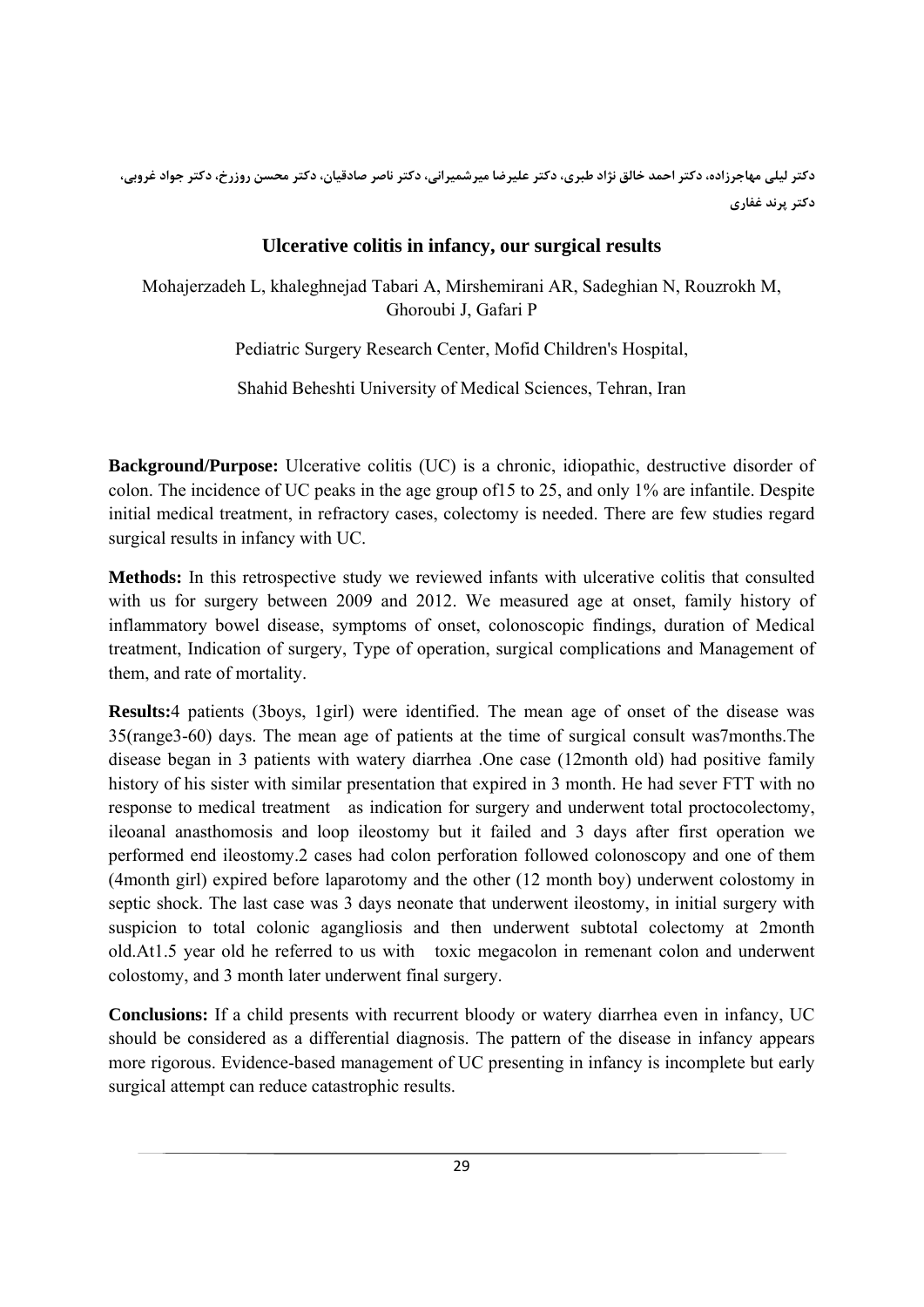### **Successful Surgical management of refractory constipation in children, Taleghani Hospital of Golestan Medical University 1389-1392**

#### Taneh H, Kouchaki GH

#### Talaghani Hospital, Golestan Univesity of Medical Sciences, Gorgan, Iran

**Abstract:** Chronic childhood constipation is a debilitating disease that is best managed by using a multidisciplinary approach. Primary care of these patients usually is managed by pediatricians and pediatric gastroentrologiests and typically consists of diet modification, cathartic agents, enemas, biofeedback training, and psychotherapy. However, as many as 40%to50% of such patients fail to respond to medical treatment, and surgical intervention has played an increasing role over the decade in the management of functional constipation.in the past ,pediatric surgeons were primarily limited to treatment of the complications associated with constipation of congenital anorectal anomalies. Recently, this limited role has expanded, and earlier surgical intervention including transanal rectal biopsy, posterior internal sphincter myomectomy, and establishing access for ante grade enemas is undertaken for both evaluation and treatment of unremitting, chronic constipation.

**Method**: Eight children, ages3 to7 years, with a history of unremitting constipation were referred for evaluation after not responding to medical management. All patients had megacolon and dilated sigmoid and soiling. All patients treated by surgical technique. Mean follow up was 6 month.

**Result**: Constipation resolved within 6months in all patients, 2cases use 2months cathartic agents.2cases use 12 monthscatharticagents.2cases had defect 2time daily, 5cases had defect daily and another day.Acasehad 2 times weekly. Soiling in all cases was resolved.

**Conclusion**: refractory constipation with megarectum may be amenable to surgical intervention in selected patients. We limited experience suggests that surgical technique is an effective treatment option that improve the quality of life in these patients.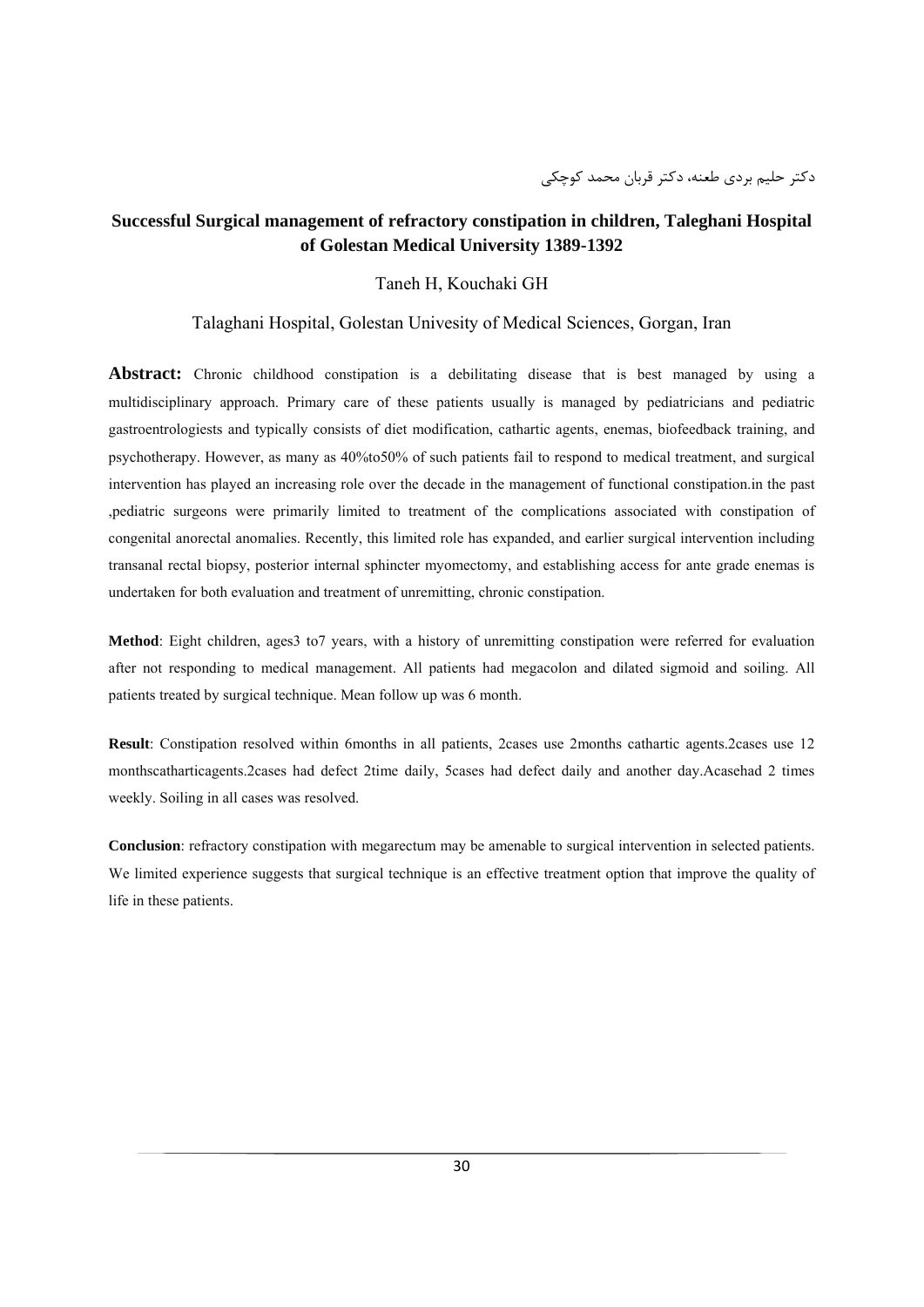دکتر احمد خالق نژاد طبری، دکتر نسیبه خالق نژاد طبری، دکتر لیلی مهاجرزاده، دکتر محسن روزرخ، دکتر علیرضا میرشمیرانی، دکتر **فرزانه معتمد، دكتر نقي دارا**

# **Stage surgical management of ulcerative in children and young adult**

Khaleghnejad Tabari A<sup>1</sup>, Khaleghnejad Tabari N<sup>1</sup>, Mohajerzadeh L<sup>1</sup>, Rouzrokh M<sup>1</sup>, Mirshemirani AR<sup>1</sup>, Motamed<sup>2</sup>, Dara N<sup>1</sup>

<sup>1</sup>Pediatric Surgery Research Center, Shahid Beheshti University of Medical Sciences

<sup>2</sup>Mehr General Hospital, Tehran, Iran

**Purpose:** Ulcerative Colitis (UC) in children and young adult is frequently severe and medical treatment-refractory. There is an assumption that patients treated with 3-stage procedures with delayed ileoanal anastomosis for acute phase and active ulcerative colitis is undergoing a safer surgical approach and thus spared the complications associated with a 2-stage procedure. **Methods:** Retrospective analysis of 15 patients who underwent 2 and 3-stage ileal pouch-anal anastomosis (IPAA) surgery for active ulcerative colitis due to failure of medical management over a 14 year period (2000 to 2014). The mean follow-up was 4 years (range, 2 month to 14 years).

**Results:** Fifteen patients were evaluated in this study. Mean age was 10 years (4 months to 20 years). Mean time of medical therapy before surgery was 3.8 years. In 14 operated patients the indications of surgery were severe anemia, rectal bleeding, abdominal pain and very bad general condition irresponsive to medical therapy and in 1 case colon perforation during medical therapy and colonoscopy. In7 cases the surgical operation was two stages; Total proctocolectomy+ Endorectal ileoanal anastomosis+ loop ileostomy of which 4 had j pouch ileoanal and 3 straight ileoanal followed by closure of ileostomy after a period of 1 month in 6 cases and after 2 years in one case. In 7 cases operation was three stages: 1- Total colectomy+ Hartman+ End Ileostomy 2-Total proctectomy, J pouch Ileo-anal anastomosis with stapler, loop Ileostomy3- Closure of Ileostomy. 2 cases after first stage are waiting for the rest stages. Post-operative complications were as follows: in 2 stages 4 patients had complication of which 3 early septic complications (wound infection, pelvic abscess, bowel perforation and peritonitis), 3 late complication (delayed wound healing, entero-cutaneous fistula, perianal fistula and incontinency). In 3 stages, 3 cases had early complications wound infection, pelvic abscess and DVT.

**Conclusion:** 1- Chronic UC, long-term steroid therapy, Malnourish, Suppress immune system and Urgent surgery are high risk of complications of primary surgery even with protective ileostomy. 2- Staged operation provides an optimal situation with less complication in acute phase of UC patients.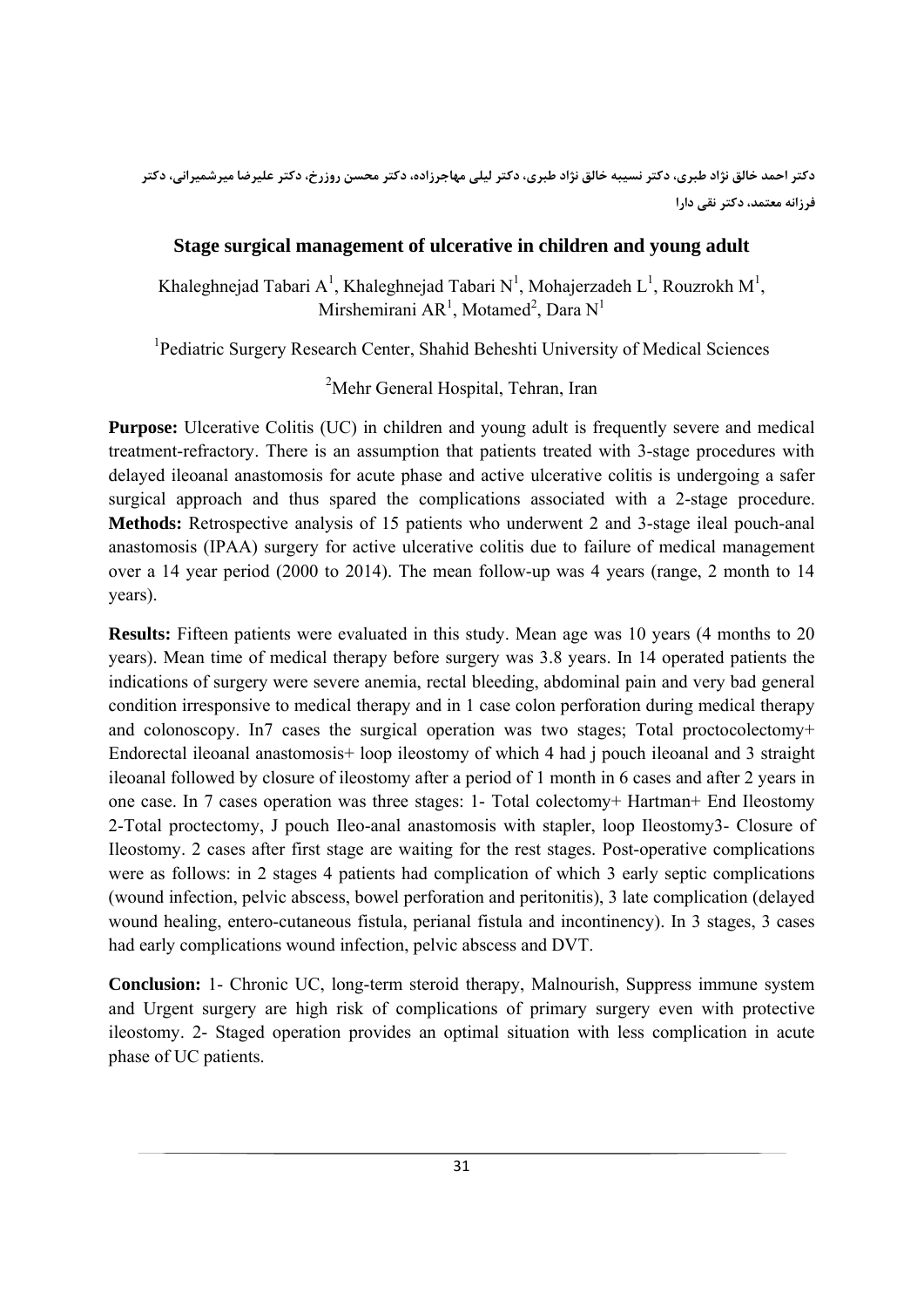#### **What's the most appropriate method of enterostomy in children?**

Saeeda M<sup>1</sup>, Khaleghnejad Tabari A<sup>2</sup>

<sup>1</sup>Department of Pediatric Surgery, Milad General Hospital, Social Security Organization, Tehran Iran

<sup>2</sup>Pediatric Surgery Research Center, Shahid Beheshti University of Medical Sciences, Tehran Iran

**Background:** Enterostomy, as the primary treatment for anorectal malformations (ARM) and Hirschsprung's disease (HD), is a delicate operation that can affect the quality of life of the patients and even the parents. In older children and the teens, the self-esteem and body image may be somewhat disturbed especially in cases with ugly or "low quality" enterostomies, which lead to significant problems and unsuitable consequences in the course of stoma care and treatment success. Herein we report our clinical outcomes of "separate double-barreled enterostomies with tapering of distal stoma as mucous fistula".

**Methods:** During a period of 22 years, 200 cases of ARM and HD underwent primary operation (enterostomy), via a curved left lower quadrant incision. We performed a modification of the divided double-barreled enterostomy; separating the proximal stoma located at the uppermost portion of incision and the distal one after being meticulously tapered as a minute mucous-fistula at the level of skin in the medial corner of the incision. The bowel seromuscular coat fixed only to the peritoneum (silk) and subcutaneous tissue (vicryl).

**Results:** Stenosis of the stoma occurred in 2% of cases, wound dehiscence in 1% and stomal dysfunction in 2%. None of our patients had peri-stomal hernia or stomal retraction and prolapse. Since there was only one maturated prominent stoma, it was fully acceptable and comfortable to the parents and patients.

**Conclusion:** Although the complications of enterostomies have been reported in many series to be as high as 50%, we had a low rate of complications. Our patients just had only one prominent (proximal) stoma whose care was undoubtedly simple and easy. Also the distal mucous-fistula was so minute and ignorable that there was no need for any dressing or coverage, encouraging parents and older patients to be more motivated and satisfied in the treatment course.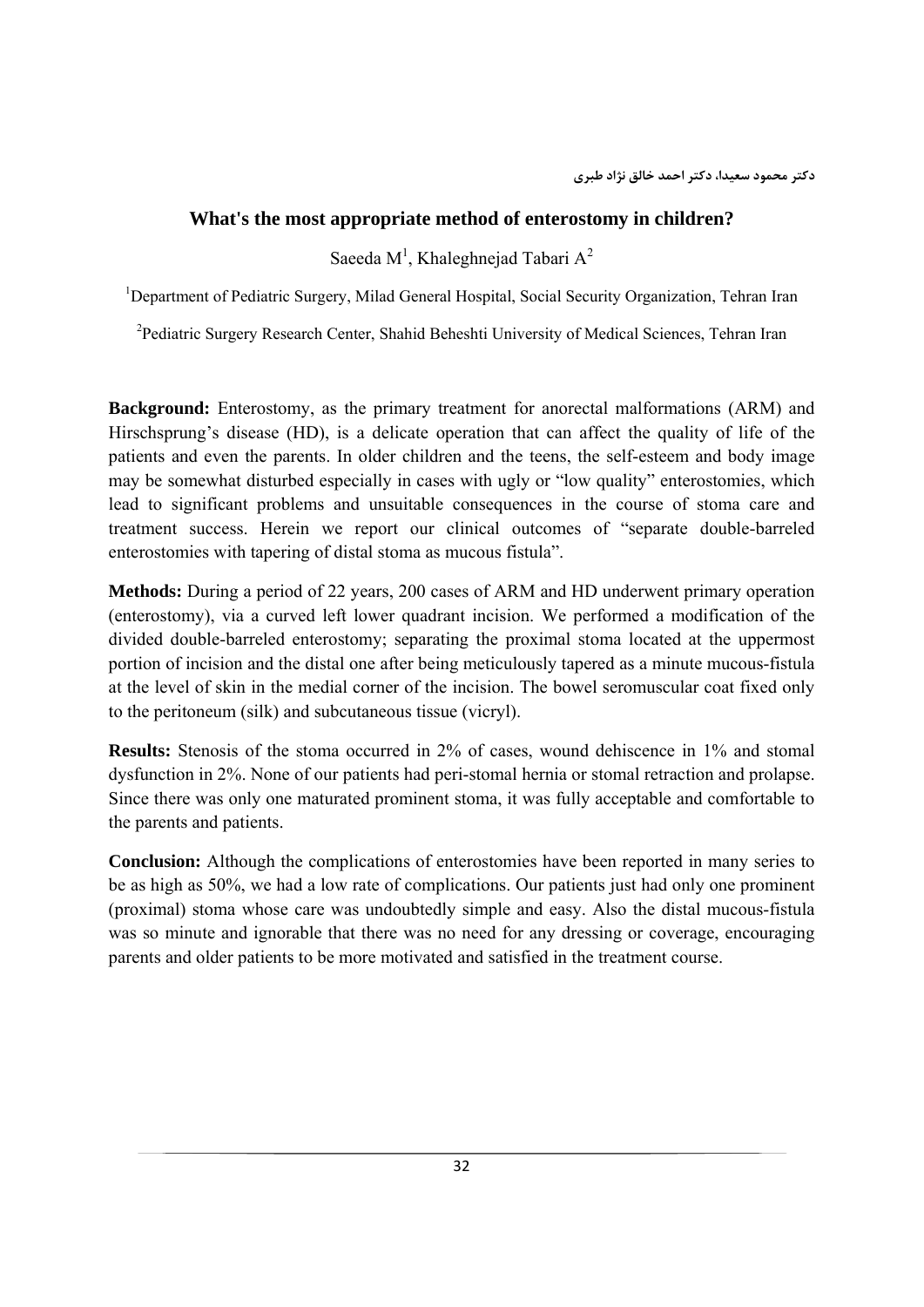# **Management of severe dermatitis caused by ileal-peristomal leakage using Mushroom-type (de Pezzer) Catheter in Infants**

Banani A, Banani J,

Department of Pediatric Surgery, Shiraz University of Medical Sciences, Shiraz, Iran

**Background:** Peristomal leakage leading to skin damage is a fairly common complication of ileostomies in infants. Although traditional conservative measures including skin barriers, ointments, and agents to reduce bowel movements are initially helpful, uncontrolled leakage requires additional measures.

**Methods:** A relatively simple procedure [insertion of a mushroom-type (de Pezzer) catheter into the ileostomy], is introduced for the management of severe peristomal dermatitis.

Catheter Insertion Technique: To be explained in the Congress

Case Series: Eleven 1–4-month-old infants (7 males, 4 females) with ileostomy who had severe dermatitis around the stoma unresponsive to conservative management underwent this procedure; eight had total aganglionic colon (TAC); two had meconium ileus (cystic fibrosis); and one had meconium peritonitis due to bowel perforation proximal to ileal atresia. Photographic documentation and monthly body weight were recorded before and after tube procedure.

**Results:** Intensity of peristomal dermatitis improved significantly in all patients after 2–3 days. In 8 patients, there was minimal (if any) dermatitis 5–7 days after tube insertion. Six patients who had poor weight gain (mean 345 g/month), developed acceptable weight gain (mean 648 g/month) ( $P < 0.03$ ). The tube in 7 patients with TAC was maintained for 2–4 months till the time of definitive procedure, while in 4 patients it was kept for 3–7 days as a step for preoperative build-up. None of the patients developed any complications.

The procedure requires the presence of a pediatric or trained surgeon, and care must be taken to prevent iatrogenic damage.

**Conclusion:** An appropriate size mushroom-type (de Pezzer) catheter inside the ileostomy is a practical mode for temporary control of ileal-peristomal leakage causing severe peristomal dermatitis in infants particularly in those not responding to medical therapy.

Recently published in: Ostomy Wound Management 2013; 59 (12): 26–31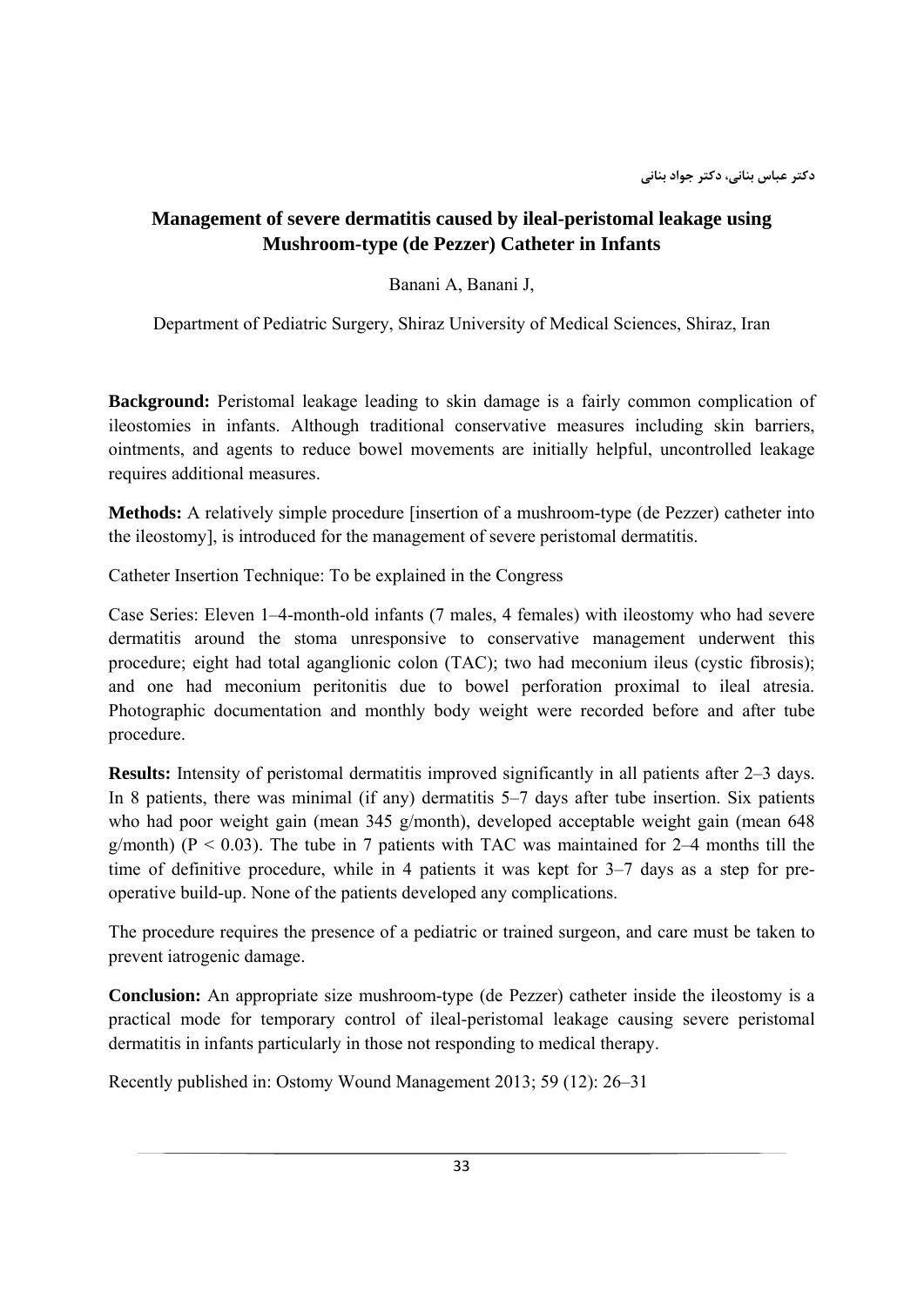# **Study the role of nursing supports rendered to children with colostomy hospitalized in Qods Pediatrics Hospital in 2012**

Mashhadi R, Mohajeri S, Ehsan E

Qods Children's Hospital, Qazvin, Iran

**Background:** Colostomy is a mouth from the abdominal colon that is created by surgery purpose of the colostomy operation is to allow the passage of stool feces; in order to create colostomy, the surgeon removes a part of colon from abdominal wall and this newly opened mouth on abdomen is called the called colostomy. Colostomy may be created in any region of the large intestine. Therefore, nursing support for children with colostomy is very important. Exploit such children is important. The present study was conducted to determine the status and the importance of care giving and emotional supports to establish self-confidence in the mothers of such children.

### **Methods:** Pediatric Intensive Care Unit

This study is of a descriptive type and a comprehensive one consisting of all mothers with children having colostomy surgery hospitalized in Pediatric Intensive Care Unit and in Pediatric Surgery Unit, over a year. Sample size was thirty individuals, sampling was conducted through census, and data collection was carried out using Margaret Miles' 20-option questionnaire (1999). The validity of the said method was evaluated by content and translation validity method. Reliability of tools was conducted using Cronbach's alpha (Cronbach's alpha npst=90%). Results: The majority (100 %) of all mothers considered the nursing supports mentioned in the tool as important. According to the results, main part of nursing support given to mothers with children having colostomy hospitalized in intensive care unit and in pediatric ward, are related to information - communication and emotional subgroup and the least supports are given to the self-confidence subgroup; the most supports provided is related to communication subgroup.

**Results:** The results of the present study showed that mothers ask for more nursing support than what they have received. Recommendation: Parents should be encouraged to visit their hospitalized children and contribute to caregiving given to their children and express their feelings and questions.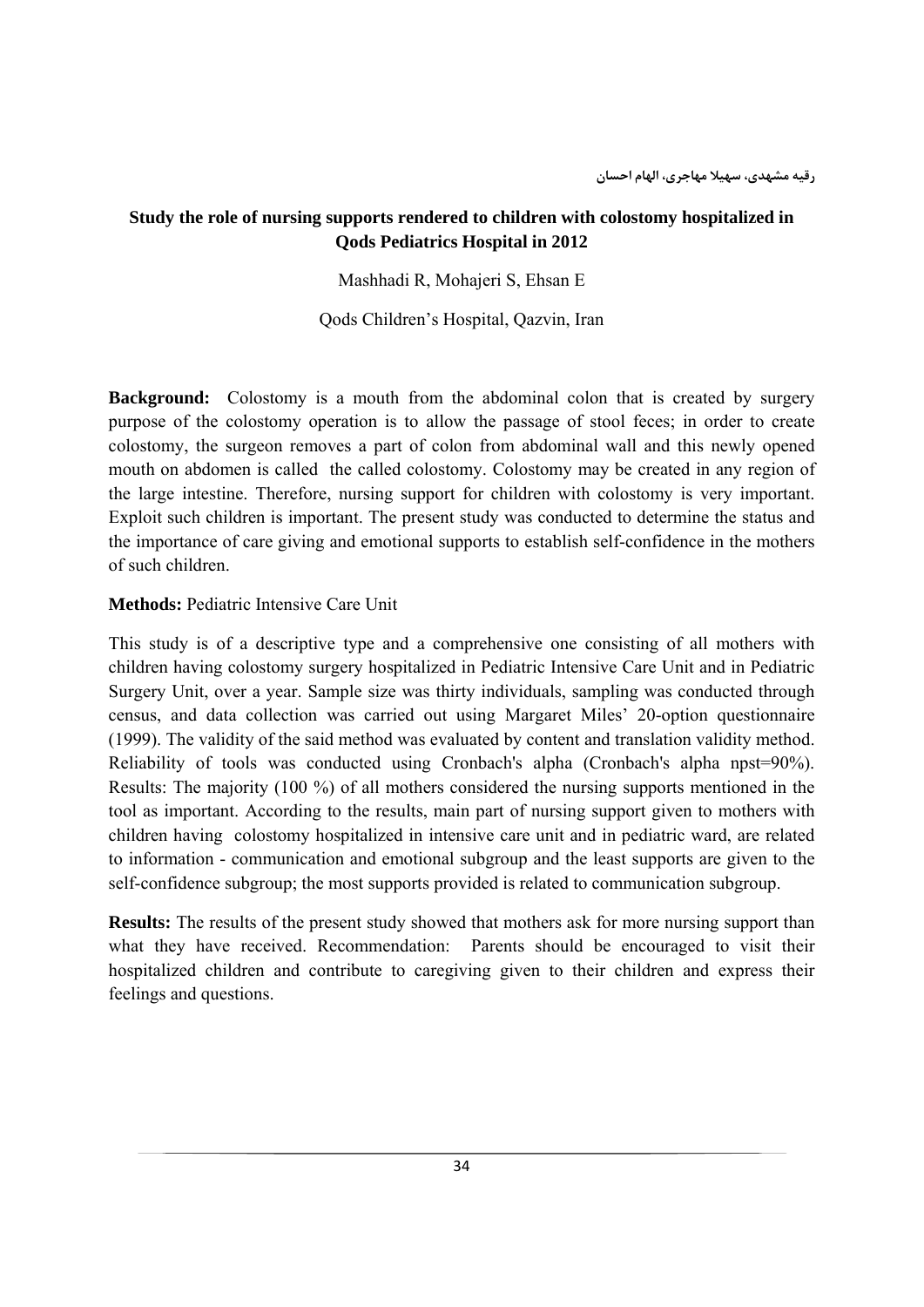# **Operative treatments of rectal prolapse open sclerosing procedure**

Javanmardi $M<sup>1</sup>$ , Naghavi  $M<sup>2</sup>$ 

1- Pediatric Surgeon Atieh Hospital Tehran

### 2- General Surgeon

**Background:** Rectal prolapse is relatively common in young children prolapse is probably a herniation of the rectum in most cases through a dilated levator mechanism. There are many nonoperative and operative approach for treatment of rectal prolapse with different results

**Methods:** we report an open operative treatment in twenty six children from 2005 2012 in pediatric surgery ward of Atieh Hospital in Tehran . Data evaluated in all cases include sex, age, duration of disease, and treatment approach. Follow up performed within six months to three years.

**Results:** 26 children aged from 2-14 years old operated due to rectal prolapse (18 male 70% 8 female 30%). Mostly were operated within 2 \_5 years old. The first 5 cases treated with cerclage method, and 21 operated with open sclerosing. One child with cerclage was infected and abscess formation, One child with open surgery had retrorectal abscess, one case who had 13 years old operated transe abdominal rectopexy, this patient readmitted for intestinal obstruction after one year, and the others had no complication and recurrency.

**Conclusion:** This study has proved that open sclerosing may be more acceptable than the other operative therapy for full thickness of rectal prolapsed in children.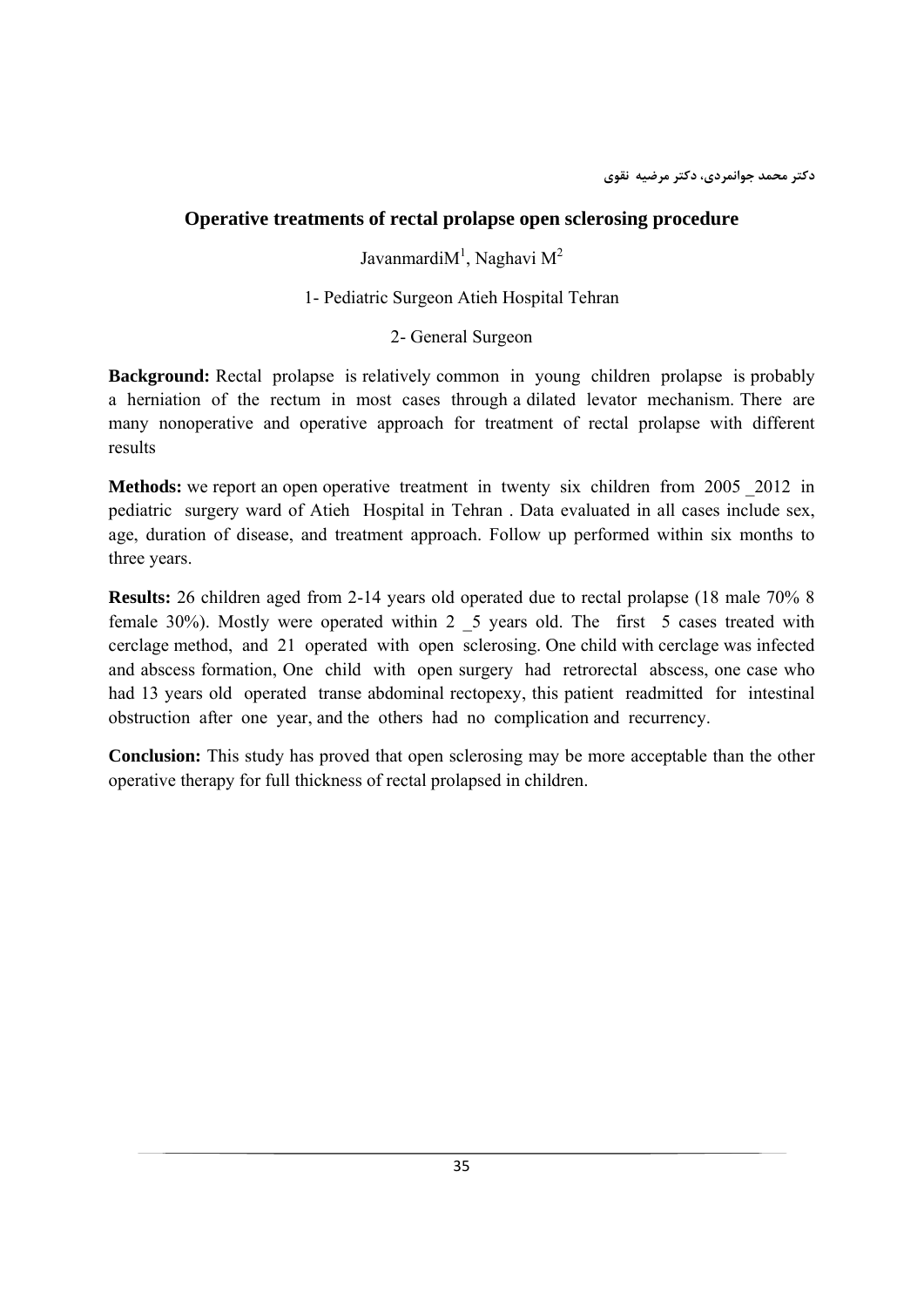# **The use of cell phone camera as a definitive, reliable and non-stressful diagnostic tool of rectal prolapse in children**

Raisolsadat MA, Tabrizian Namini F, Ashkezari A

General Surgery Department, Islamic Azad University, Mashhad, Iran

**Background:** In this study we want to show the use of cell phone camera is a definitive, reliable and non-stressful diagnostic tool in rectal prolapse diagnosis in children

**Methods:** In a 3 years period (September 2008-september 2011), 142 parents brought their children to our general pediatrics and pediatric surgery outpatients clinics, with complain of something protruded from anus when their child was defecating, after taking the history that showed there is not an emergent condition, the pediatrician and pediatric surgeon didn't try to visual inspection and anal region examination, because of psychological trauma and refusing by the older children, the parents asked to take photos by cellphone camera,. All information prospectively recorded and reviewed

**Results:** Of these 142 patients, 7(5%) parents didn't come back to clinics, 10(7%) couldn't take photos. The photos provided by 125 parents and the diagnoses of all patients with rectal prolapse were confirmed. Of these 125 patients, a definitive diagnosis of rectal prolapse in 49, hemorrhoids in 31, rectal polyp in 8, and sentinel skin tag in 12 was made after confirmation the thing protruding is exact the lesion has seen in photos by the parents and in 25 of them the photos were normal or they couldn't see the thing have protruded before, these patients underwent anal physical examination and diagnostic procedures if they needed. In addition, the photos gave us an idea of the degree of rectal prolapse in patients with rectal prolapse diagnosis.

**Conclusion:** In a child with a protruding anal prolapse, after taking history and physical examination except anal region, parents should be encouraged to take photos with their cellphone that is available in most families. Before trying a stressful anal inspection and psychological trauma of digital exam; these photos provide definitive and reliable diagnosis in rectal prolapse.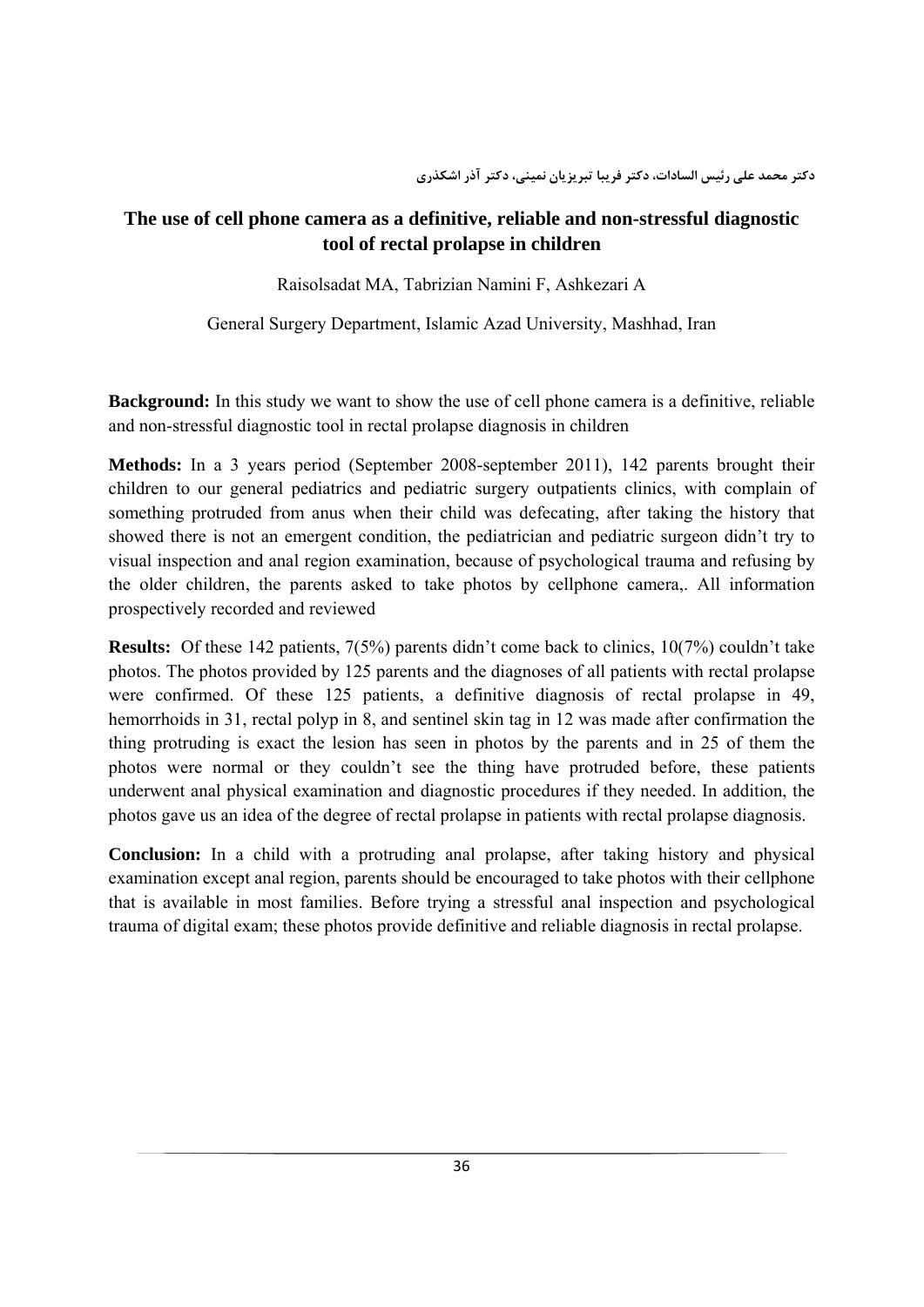#### **Use of Herbal medicine in children's constipation**

<sup>1</sup>Raesolsadat MA, <sup>2</sup>Nabi F

<sup>1</sup> Assistant professor, Mashhad Islamic Azad University

<sup>2</sup>Assistant professor, Herbal medicine

 Constipation in children is one of the most common disorders in pediatric Gastroenterology, and pediatric surgery, in 95% of constipated cases there is not an anatomical reason so functional etiologies responsible for constipation . These functional constipation can't manage simply so most of physicians(general physicians, pediatricians, and pediatric surgeons) need to use symptomatic managements ,in spite of these treatments most patients do not respond to these treatment perfectly, so patients tend to use herbal (traditional)medicine that is growing up now in the world, Iran has the richest history in this branch of medicine , we decide to start to make relation between traditional and academic medicine for management of children constipation, in first step we introduce these herbs and if possible to explain their mechanism of effects that need clinical trial to compare them with synthetic medicines.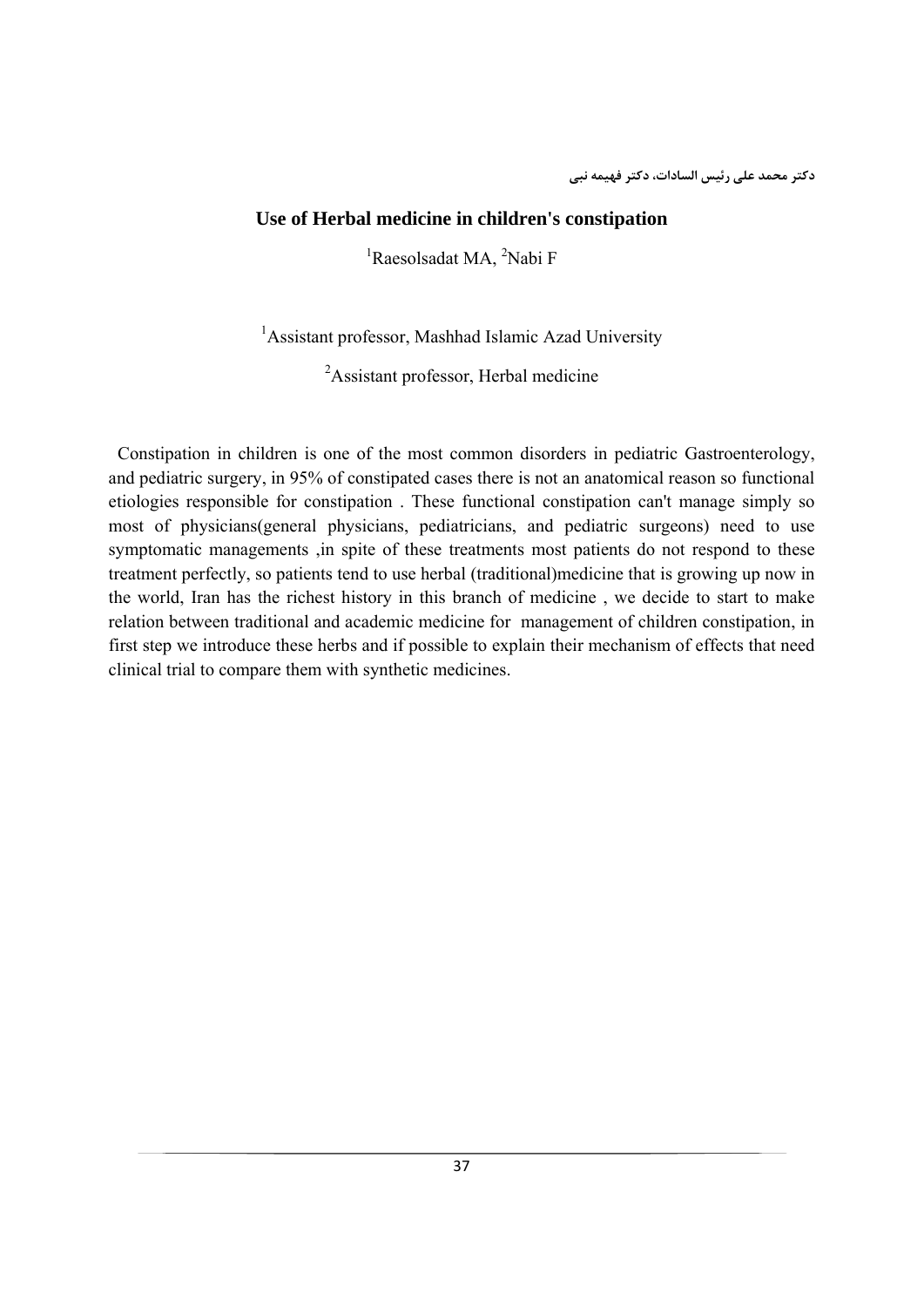## **Diagnostic value of inflamatory markers (CBC-ESR-CRP) of appendicitis in children**

Amanollahi O, Salimi J

Department of pediatric surgery, Kermanshah University of Medical Sciences, Kermanshah, Iran,

Background: To evaluate the diagnostic value of inflammatory markers (CBC-ESRCRP) for differentiation of acute appendicitis from nonspecific abdominal pain in children, combination

**Methods:** In this prospective study, 150 children who admitted to referral, Mohammad kermanshahi's Hospital, Kermanshah - Iran. (from june2011 to may2012)and were suspected toacute appendicitis enrolled . Careful history and physical signs were recorded and evaluated in hospital observation; decisions were made to operate or to observe on clinical backgrounds. in the study group were patients who had acute appendicitis, according to pathologic report ,and in control group were patients who had nonspecific abdominal pain. Venous blood samples were taken from all patients on admission and sent to laboratory and CBC-ESR-CRP levels were measured. Serum CRP greater than 8 micrograms per ml and ESR more than 20 mm per hour and WBC, more than 10,000 in cubic mm are considered abnormal. . Sensitivity, specificity, positive predictive and negative predictive values were calculated, for each test and in

**Results:** 150 patients were studied in two groups,. %54 of them was female and%46Were male. The mean age of patients in study group was  $7.7 \pm 1.3$  year, and  $8.7 \pm 1.3$  year in control group .in study group %80 had leukocytosis (WBC over 10000) -%64 had elevated ESR and %70.6 had elevated CRP. But in control group (non specific abdominal pain) %17.3 had leukocytosis, %25. 3 had elevated ESR and%26.6 elevated CRP

**Conclusion:** The results of our studies showed that inflammatory markers in patients with acute appendicitis are significantly higher than children who have nonspecific abdominal pain. Measurements of these markers are valuable tools to diagnose appendicitis in children. - Diagnostic value of CBC is higher than ESR and CRP.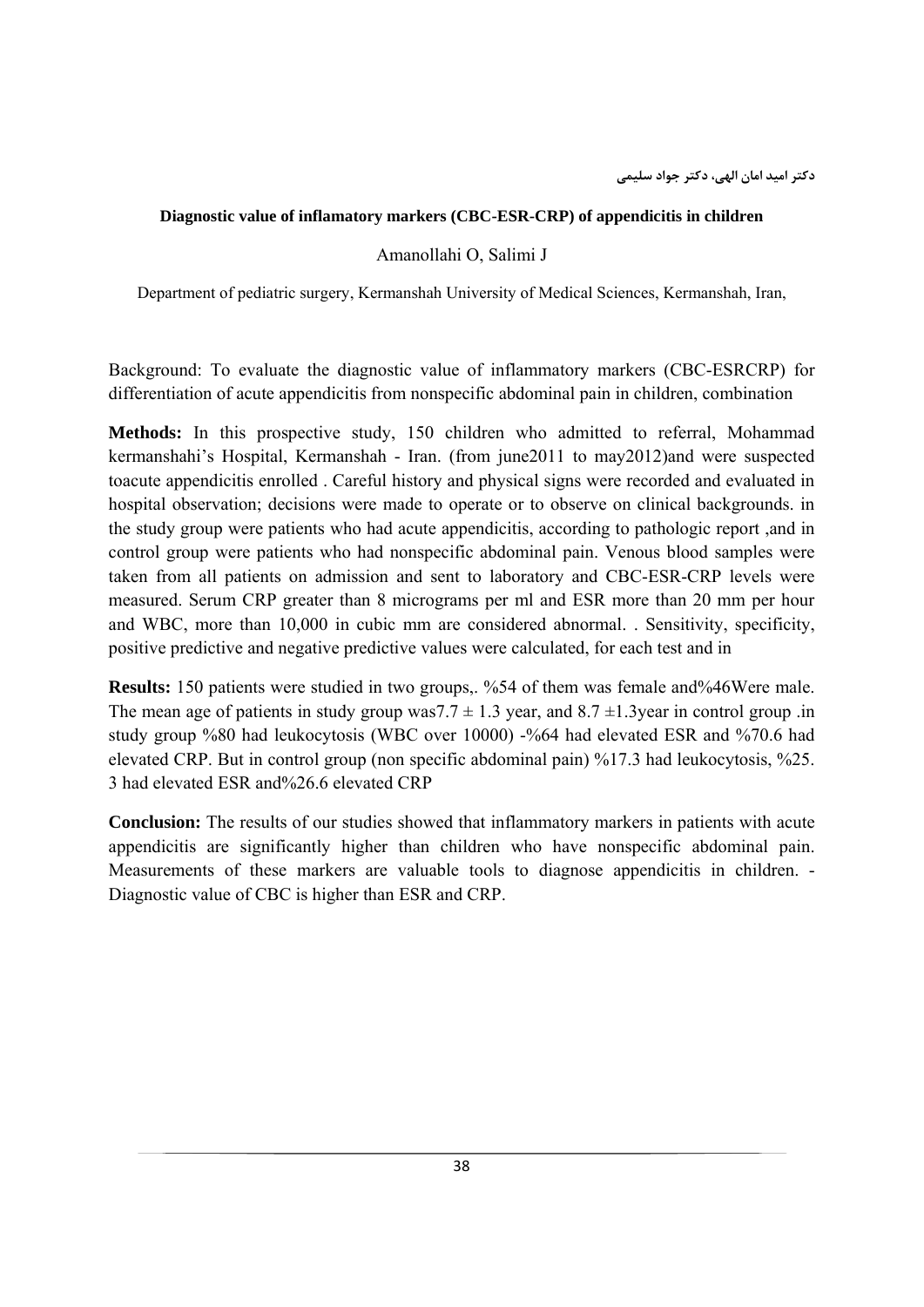#### **Recurrent and chronic appendicitis: Assessment of a new maneuver as a screening test**

Banani SA, Banani J, Modjallal M, Geramizadeh B,

Department of Pediatric Surgery and Pathology, Shiraz University of Medical Sciences & Dena Hospital

**Background:** Recurrent and Chronic Appendicitis (RCA) are uncommon, diagnosis of which still remains challenging. The effectiveness of a new method of physical examination as a screening test in RCA is evaluated.

Methods: A prospective study was conducted during 17 years on a group of patients suspicious to RCA. All had history of intermittent or chronic, vague, peri-umbilical or lower abdominal pain beyond one month duration unresponsive to medical treatment. Being otherwise normal, they had mild local tenderness at the right lower quadrant (RLQ) region, with or without intensification by the new maneuver. After paraclinical work-ups and a course of conservative therapy, the patients were re-examined. Having still detected local tenderness, elective appendectomy was recommended. Histopathologic report was accepted as gold standard test for the diagnosis. The sensitivity and specificity of this maneuver were also determined.

Technique of the new maneuver: To be explained in the Congress

**Results:** 92 patients (mean age:  $12.03 \pm 5.8$ ; range:  $5-25$ ) are included in this study. Symptoms lasted from two months to six years. All paraclinical work-ups were either normal or inconclusive. Mild tenderness at the RLQ area, intensified remarkably by this maneuver in 84 (91.3%) patients. The histopathologic reports in 85 (92%) patients revealed evidences of chronic inflammation. Follow-up period lasted 12-24 months. 86 (93.5%) patients had complete relief of symptoms and four had marked improvement after appendectomy. The sensitivity and specificity were 93% and 29%, respectively.

**Conclusion:** Considering the high sensitivity of the test, when the test is negative, the possibility of RCA is unlikely, whereas, a positive test, because of the low test specificity, cannot be construed as the presence of RCA. Therefore, it can be used as a good screening test. Although a positive test may be indicative of RCA, other problems (eg, mesenteric adenitis, ileitis, etc.) should also be included in the list of differential diagnosis.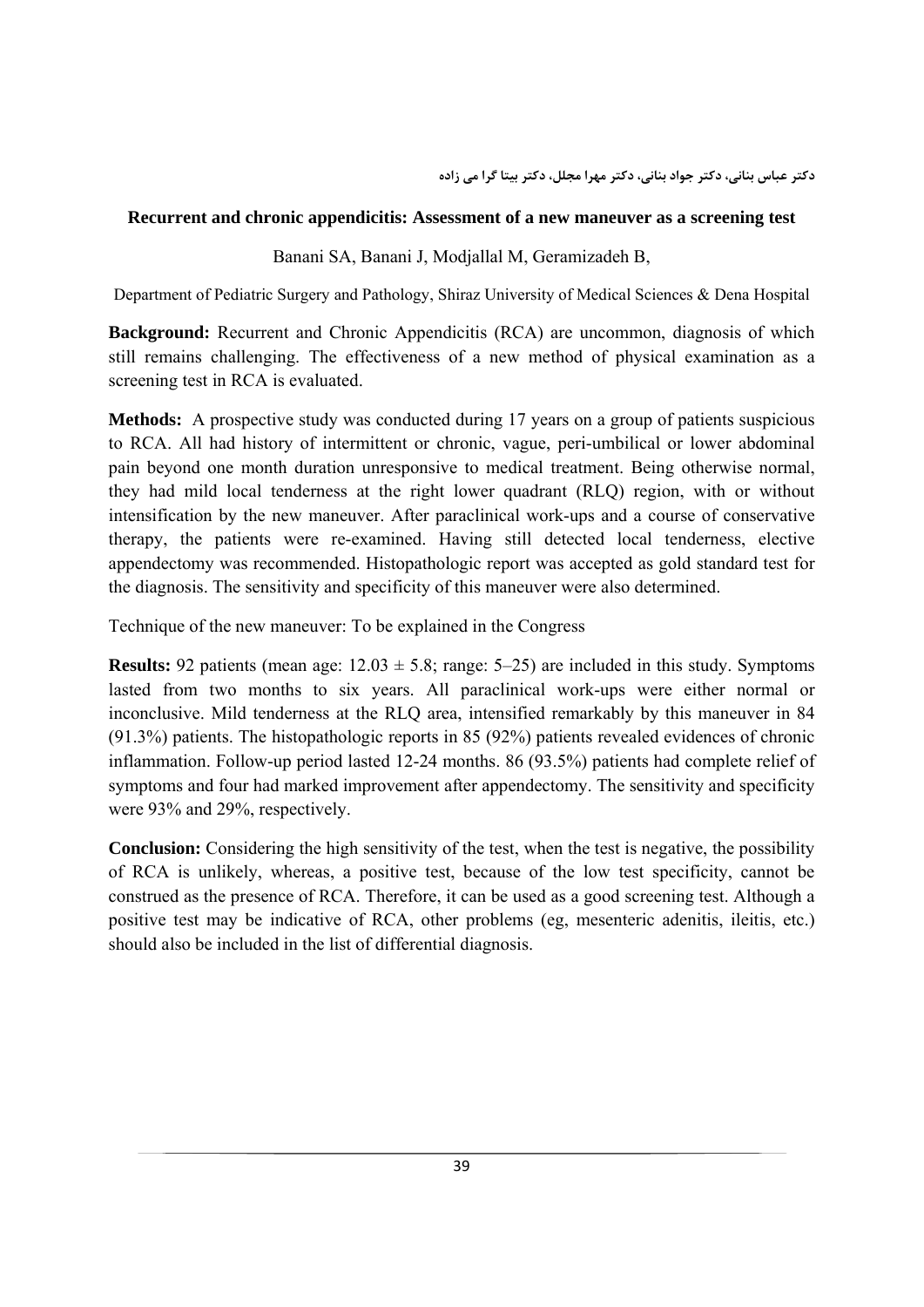# **Laparoscopic appendectomy in complicated appendicitis in children: our experience**

Mohajerzadeh L, Khaleghnejad Tabari A, Mirshemirani AR, Rouzrokh M, Ghaffari P

Pediatric Surgery Research Center, Mofid Children's Hospital,

Shahid Beheshti University of Medical Sciences, Tehran, Iran

**Background/Purpose:** laparoscopy for complicated appendicitis in children is not accepted procedure for majority of pediatric surgeons. This is correlated to a higher incidence of postoperative abdominal abscess reported in some studies. In this study we investigate the security, efficacy and complications of laparoscopy in children with complicated appendicitis in our center.

**Methods:** From April 2010 until January 2013 we performed routinely laparoscopic appendectomy in all cases of none complicated and complicated appendicitis (includes perforated appendicitis or an intra-abdominal abscess). Based on operative findings and pathological reports, we found complicated cases and retrospective reviewed them. Primary outcome measures were incidence of complications, intra-abdominal abscess, and wound infection. Secondary outcomes were length of operation, length of hospital stay, resumption of diet, incidence of bowel obstruction, duration of antibiotic use and readmission.

**Results:** Laparoscopic appendectomy was performed in 142 children ranging from age 2 to 14 years (mean, 8 years) over a 3 years period .23 cases were complicated appendicitis (either localized or generalized peritonitis) .There was one conversion from LA to OA in a patient with appendicular abscess with a mass were excluded from our analysis. There were10patients with generalized peritonitis and 12 patients with localized abscess. Two port-instruments were possible in all patients. Average duration of symptoms was 4 days (ranged 3–6 days). Mean length of operation was 52 minutes (range40–80min).The average length of hospital stay was 4.4 days (ranged4–7days).They were able to restart oral intake from 16 until 24hours after operation. 2 patients (9%) had postoperative complications; one patient with Intra-abdominal Abscess that underwent reoperation (first patient of complicated appendicitis in our study), and Umbilical wound infection was seen in one patient and resolved with antibiotic therapy. The average follow-up was30days (ranged from14–45days).

**Conclusions:** We recommend laparoscopic approach to all children presenting with complicated appendicitis as initial procedure of choice.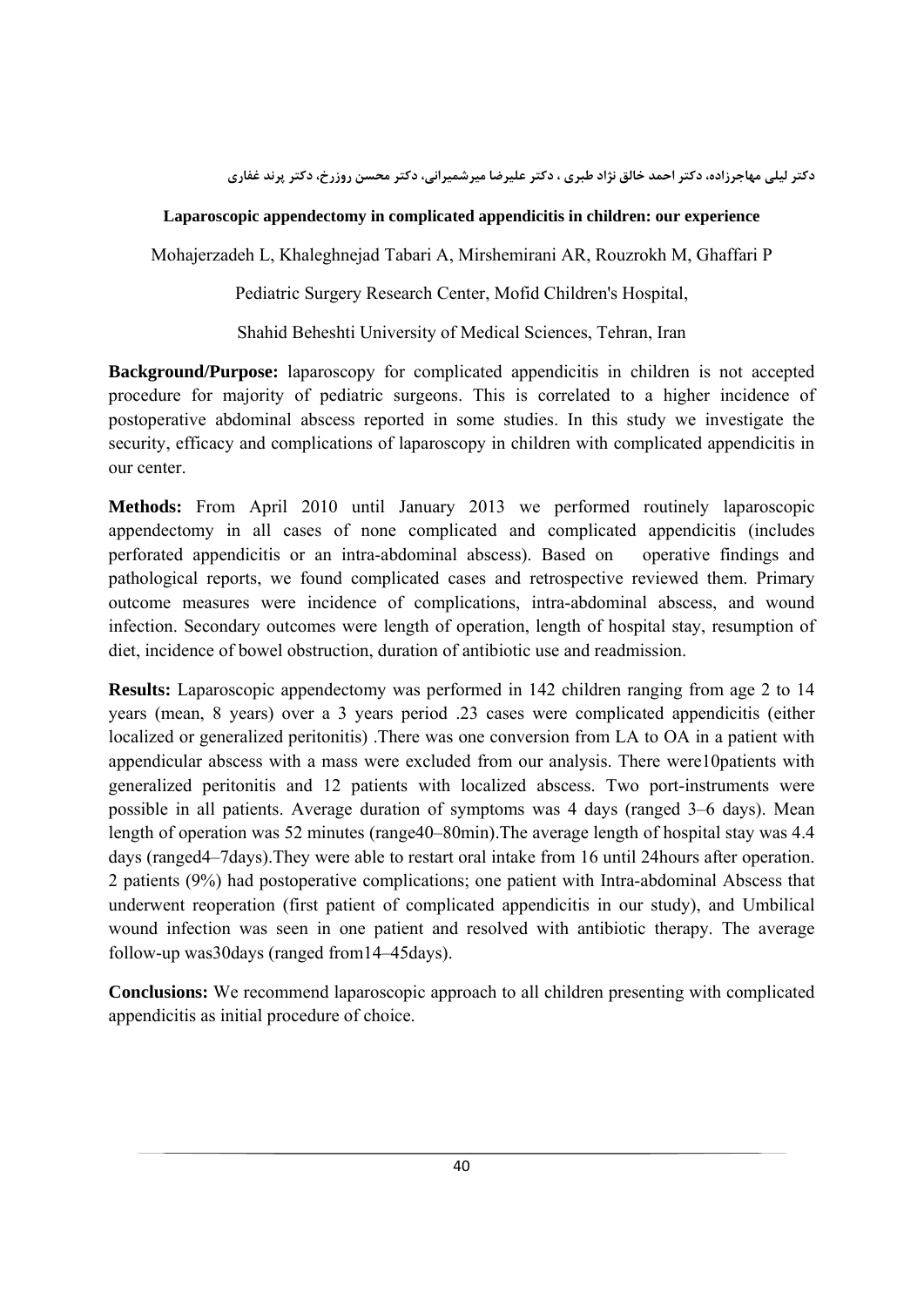#### **Appendicitis in Children with unusual Presentation**

MousaviA

Department of Pediatric Surgery, Booalisina's Hospital, Sari, Iran

**Background:** We encountered multiple cases in whom the clinical presentation, appearance of ruptured appendicitis mimicked a pelvic tumor or multiple foreign bodies mimicked perforated appendicitis. In addition, we present an appendicoileocecal anomaly and its management. Also, we explore the clinical and imaging discriminatory features between the conditions.

 **Methods:** This report presents a rare case of multiple metalic foreign body ingestion and duodenal perforation in a 16-year-old boy, demonstrated by plain abdomen X-Ray. He presented with epigastric pain that shifted to RLQ mimicked acute appendicitis-like symptoms. The second case is an 11-year-old female who presented with abdominal pain and vomiting from last week. The patient had an irregular medication with difference antibiotics and corticosteroid. Ultrasonography and plain abdomen X-Ray had shown a pelvic dermoid cyst. Also, we present a patient with inborn appendicoileocecal anomaly and its new management.

**Results:** The first case had operated and found ten large metalic knife, blade and wire in stomach, duodenum and colon. The duodenal perforation mimicked acute appendicitis. In second case, because of progressive clinical signs of peritonitis, an exploratory laparotomy was performed and the patient was found to have a perforated appendicitis and a large fecalith. On the other hand, in last patient we successfully preserved the ileocecal valve and the terminal ileum through opening a valve and tapering the ileum plus appendectomy in one operation.

**Conclusion:** Taking an exact medical history and physical examination are the best method for diagnosis of appendiceal problems. Furthermore, Clinical correlation and careful multiple evaluation should allow for sonographic suspicion of perforated appendicitis, which can be confirmed on CT, if necessary.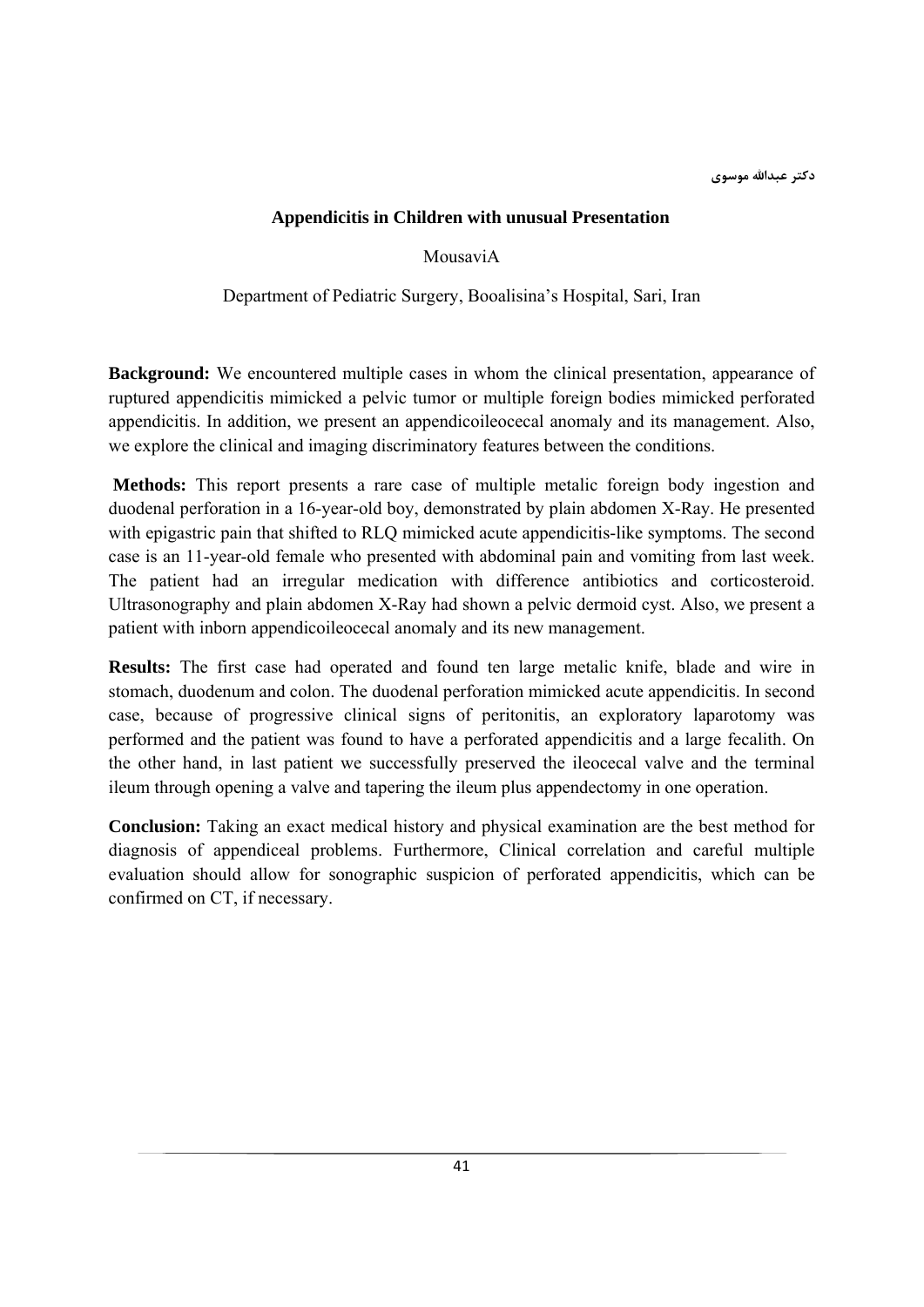دکتر فرید اسکندری، دکتر هوشنگ پورنگ، دکتر منصور ملائیان، دکتر مانا فرهنگی، دکتر اسماعیل دارابی، دکتر میترا آذرشاهین، دکتر **ابراهيم اسپهبدي، دكتر حجت االله راجي**

# **Laparoscopic Appendectomy in Pediatric Patients**

Eskandari F, Pourang H, Mollaeian M, Farhangi M, Darabi E, azarshahin M, Espahbodi E, Raji H

Pediatric Department of Surgery, Bahrami Children's Hospital, Tehran University of Medical Sciences, Tehran, Iran

**Background:** Appendicitis is one of the most common surgical emergencies in childhood. Open appendectomy has been the standard treatment for decades for all forms of this disease with excellent results. Nowadays, with development of minimally invasive techniques for an increasing number of surgical conditions, laparoscopic appendectomy is going to become a common approach and even the treatment of choice for appendicitis in childhood in many centers.

**Patients and Methods:** We did a prospective study of all patients who underwent laparoscpic appendectomy from September 2011 to December 2013 in Bahrami Children's Hospital. Outcomes including demographics, clinical and sonographic findings, final diagnosis, operative time, and length of stay, complications, subsequent readmissions, and the need for additional procedures were evaluated.

**Results:** A total of 292 patients underwent laparoscopic appendectomy in our center during the period. The majorities of the patients were male (76.4%).Most of patients were between 7 to 9 years old (49.4%), with mean age  $7.53 \pm 2.80$  years. Mean operating time was  $27.56 \pm 17.85$ minutes. Mean post operative feeding tolerance period was  $1.40 \pm 0.32$  days, and the average length of stay was  $2.75 \pm 1.49$  days. Sixty four patients (21.9%) had complicated appendicitis. Laparoscpic procedure converted to open surgery in 3 cases (1%). Four patients (1.4%) needed to be readmitted and reoperated because of collections: one intramural and interabdominal hematoma, one RLQ abscess and two pelvic abscesses.

**Conclusions:** Laparoscopic appendectomy is a safe and effective alternative technique in acute pediatric appendicitis surgery. Both operative and postoperative complications are not increased. The need for rehospitalization, reoperation, and postoperative abscess drainage is small, so in our hospital, laparoscopic appendectomy has become the procedure of choice for treatment of appendicitis in children.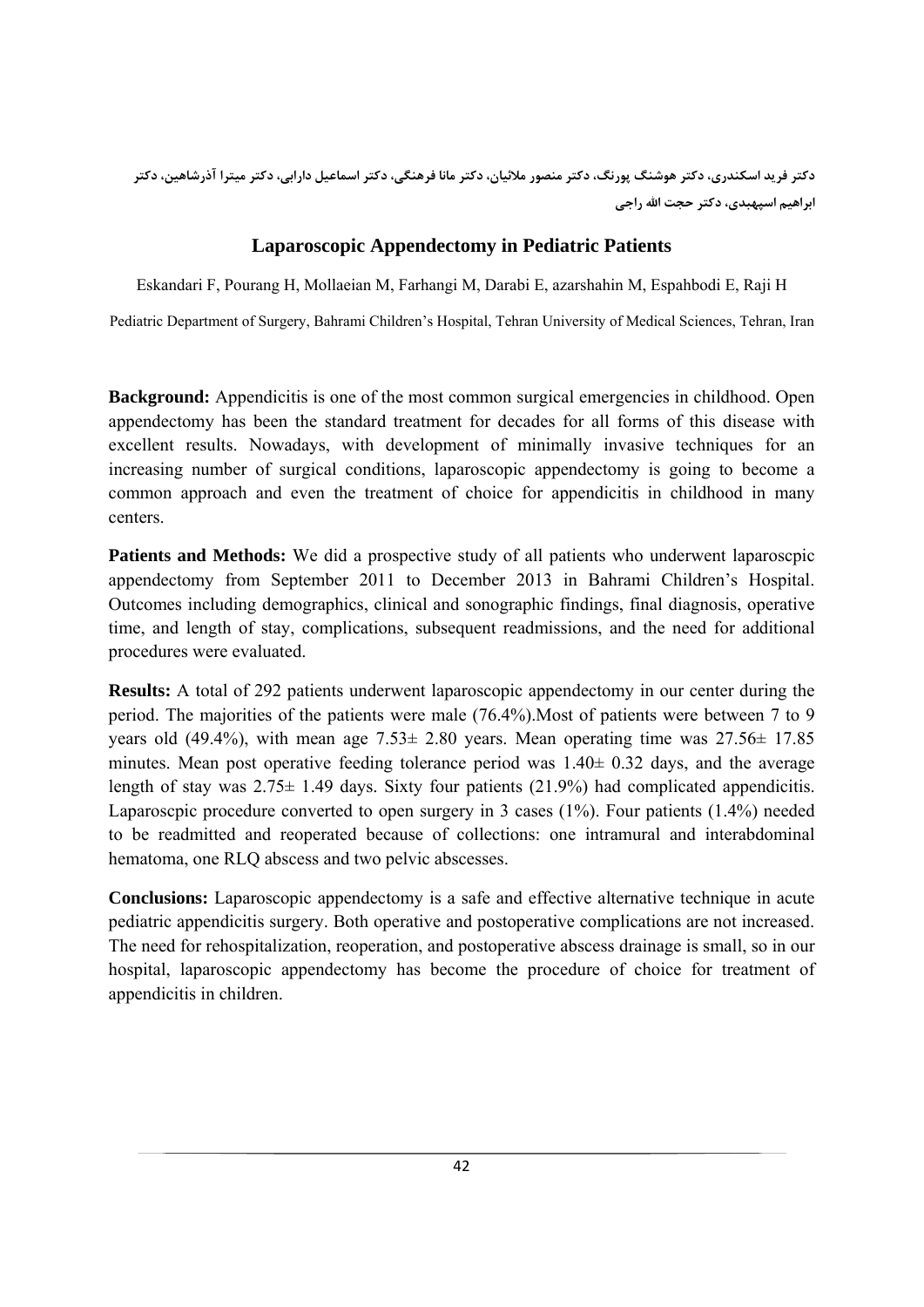**دكتر مسعود ناظم**

## **Sigmoid volvulus in children**

<sup>1</sup>Nazem M, <sup>2</sup>Hosseinpour M

<sup>1</sup>Department of Pediatric Surgery, Al-Zahra General Hospital, Isfahan University of Medical Sciences, Isfahan, Iran

**Introduction:** Sigmoid volvulus (SV) is a rare finding in children. The main predisposing factor to sigmoid volvulus is a large, redundant sigmoid colon with a narrow base ,but exact mechanism of SV is unclear. Associated mental retardation, hirschsprung disease, intestinal dismotility and chronic constipation.

**Abstract:** Seven children with acute intestinal obstruction from sigmoid volvulus are reported. The mediane age of presentation was (1.5 to 12 years). Abdominal pain, distension, vomiting and constipation were the main feature. Treatment was by resection and anastomosis in 4 case and 3 children were by resection and colostomy. The diagnosis is established at BE (3 patients) and laparotomy (4patients). The prognosis is good.

**Material and methods:** In the period 1373 t0 1390, 7 patients less than 14 years was treated for sigmoid volvulus at the Alzahra and Kashani hospital. Two had intraoperative confirmation of sigmoid volvulus, 3 of whom had ischemic sigmoid voloulas .

**Result:** There were five boys and 2 girls whose ranged from 1.5 to 12 years (median 5.4 years). Five presented with features of acute intestinal obstruction.The duration of symptoms ranged from 1 day to 1 month. Laparatomy was performed. Sigmoid volvulus with ischemic was found in 3 cases and sigmoid volvulus alone in 4 cases. Deterioration only was done in 3 children that segment was resected sigmoid colectomy with colostomy and mucous fistula. All the others under wend sigmoid resection and end to end anastomosis. Wound in fections occoured in 3 patients. Follow up was done and there have been no recurrence.

**Discussion:** sigmoid volvulus is a rare occurrence in children. Several predisposing factors to sigmoid volvulus have been reported, no predisposing cause could indentified in 4 patients, in two the sigmoid colon was large and in one cause was a band. Although mortality can be high meticulous attention to the rapid correction of fluid and electrolyte depletion, appropriate use of antibiotics, and early surgical intervention should ensure survival.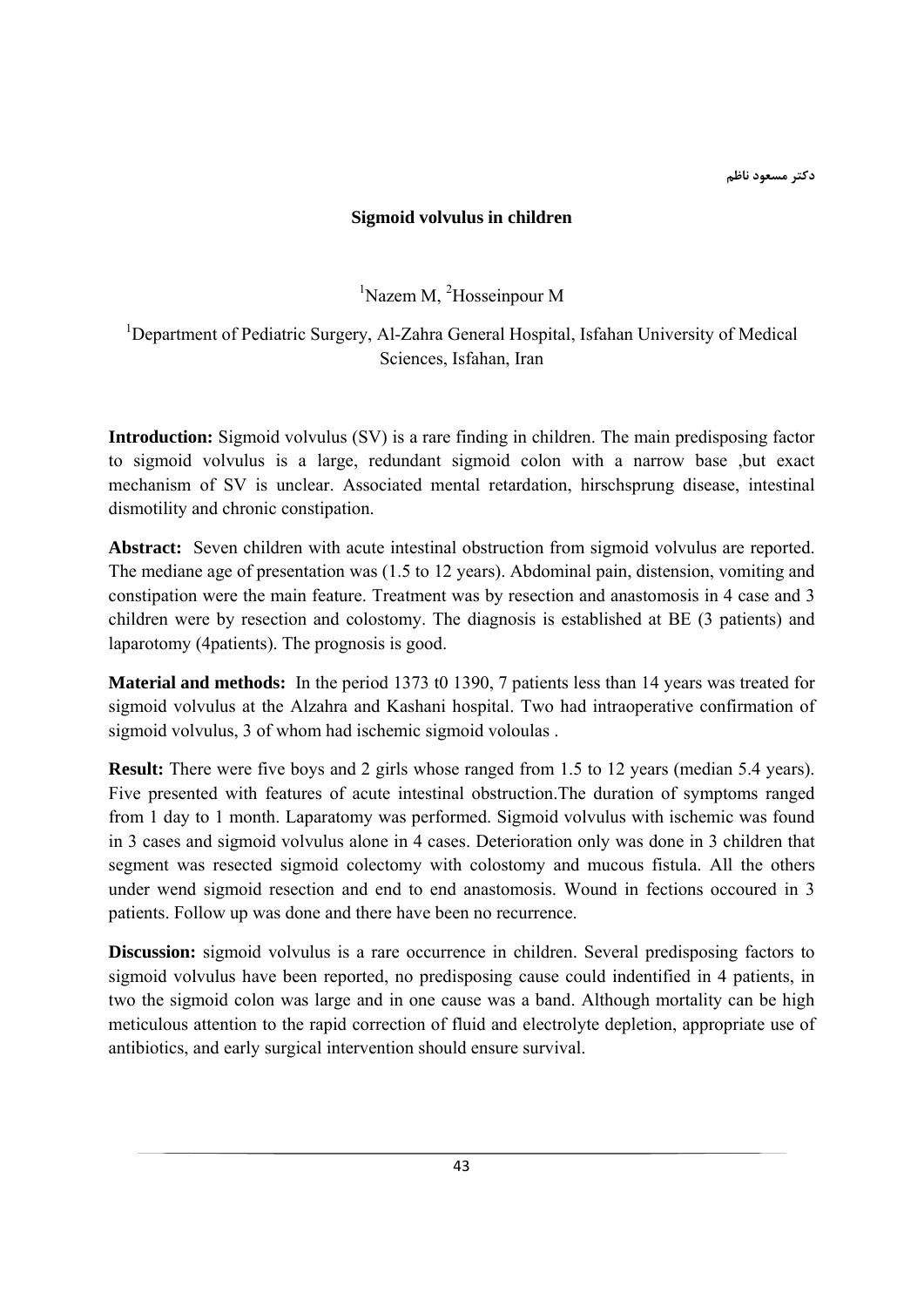# **Mild Anterior location of the anus would be as a hidden cause of intractable constipation. Review of our experience.**

Nassiri J, Jahangir F, Farhoud P, Ghavami Adel M, Delshad S

Ali Asghar Children's Hospital, Iran University of Medical Sciences, Tehran, Iran

Anterior location of a normal anus may be a cause of intractable constipation in some children. We have done a retrospective review of our cases which were treated for this problem over the past six years, at the Iran University of Medical Sciences, Aliasghar Children's Hospital. In all of the cases the anal verge had a fish bone shape instead of circumferential and Hirschsprung's disease had been ruled out by rectal biopsy or rectal manometery. Mean age of presentation of constipation was 7 month and mean age of surgical treatment was 3.2 years. In all of the patients after General anesthesia, lithotomy position, prep and drape; at first the external muscle contraction was checked, the distance between the posterior ring of the muscle during contraction and the posterior edge of the orifice of the anus was measured. For all cases, inverted Y-V plasty was done except in tow cases which had some posterior displacement by releasing the whole distal part of rectum. Two of the patients experienced anal stenosis, one of them cured by a minor surgery and the other cured by weekly anal dilatation. Mean follow up duration was 2 years. All the patients after a few months of bowel training had comfort defecation.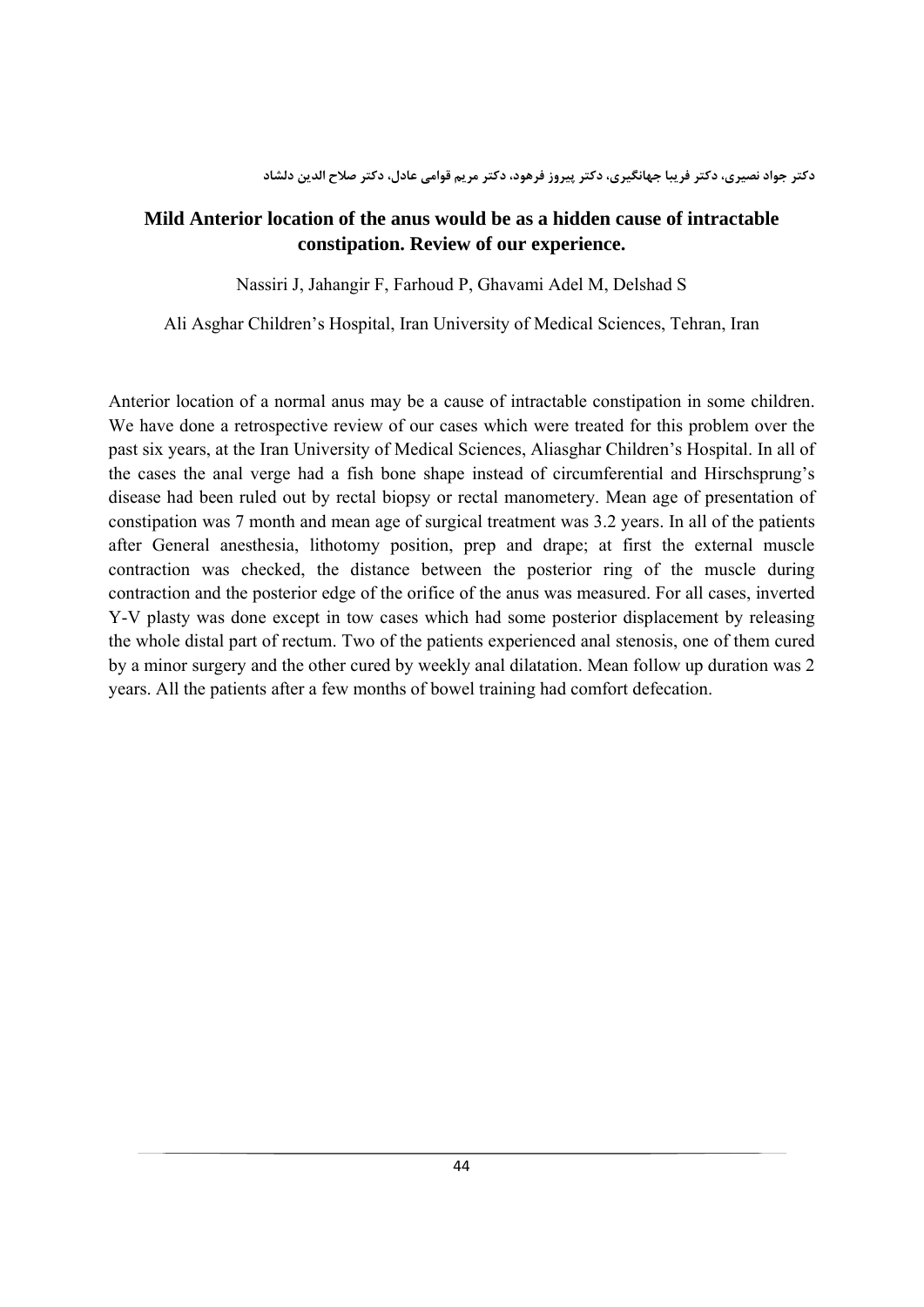# **Evaluation of Result of Surgical Treatment of 51 Children with Fecal Incontinency in 3 Hospitals in Tehran**  Delshad S

Department of Pediatric Surgery, Ali Asghar Children's Hospital, Iran University of Medical Sciences, Tehran, Iran **Introduction and the aim of study**: Fecal incontinence in children is one of the tormenting conditions and if untreated, leads to social disability (1). According to Surgical field, the incontinence can be divided in to two groups. The first, including the patients with normal pelvic floor and anal Sphincter, but the problem is in the innervation. Patients suffering from myelomeningocele, spina bifida, brain and spinal cord trauma are in this group. In the second group, the innervation of pelvic floor and anal Sphinefer is normal but the Problem is in the muscles. The patients have complete or partial rectal mislocation (misplacement) after anorectoplasty procedures for Anorectal malformations and pelvic floor muscles impairment due to trauma, are in this group.

The aim of this study is to assess long term results of surgical treatment and complications for each method in patients with fecal incontinence.

**Materials and method**: This is a descriptive and retrospective study of patients with fecal incontinence whom treated surgically by author in period between May 1992 and March 2010 in three Tehran hospitals

According to the division mentioned in the introduction, 14 patients were in first group (normal pelvic floor with problem in innervations). The causes of fecal incontinence in this group were Myelomeningocele in 10, spina bifida in 2, cerebral palsy in one and one patient had pull-through procedure for Hirschiprung's disease. For these cases and other two patients which they underwent unsuccessful anorectoplasty for imperforate anus in one and cloacal anomaly in the another, Antegrade Colonic Enema (ACE) have been don**e.**

From 38 cases in the second group, in 4 cases that had incontinence after perineo-abdominal procedure underwent second anorectoplasty (Alberto pena procedure). In 21 cases who had inconitinence after posterior sggitalanorectoplasty (Alberto Pena method), Partial rectal mislocation is detected in 14 patients in different ages and sphincteroplasty have made for them. In 6 cases with complete rectal mislocation treated by rectal relocation procedures. In 3 child impairment, Sphincteroplasty have done. In two cases suffered from incontinence after failed anorectoplasty procedure for cloacal anomalies anomalies, ileostomy in one and ACE in another have done.

**The Results:** All 15 patients who underwent ACE procedure, by making enema with water or saline, 2-3 time weekly, became dry. The defects of anal sphincter in partial rectal mislocations were at 12 o'clock with supine position in 6, at 3 o'clock in 2, at 6 o'clock in 5 and at 9 o'clock in one patient. After repair of anal sphincter (sphincteroplorsty) the results were as a good in 10 with some soiling in 2 and gas incontinence in 2 patients.

**Conclusion:** According to the causes more of the patients with fecal incontinence, can be treated surgically. After anorectoplasty procedures for imperforate anus partial rectal mislocation due to anal sphincter defect is the most cause of incontinence. The common areas of the defect are 12 and 6 o'clock in supine position. So the pediatric surgeons should be pay more attention when do reconstruction procedures for imperforate anus. The ACE procedure is the best surgical management for incontinent patients with neurologic origine and those with pelvic floor muscles agenesis.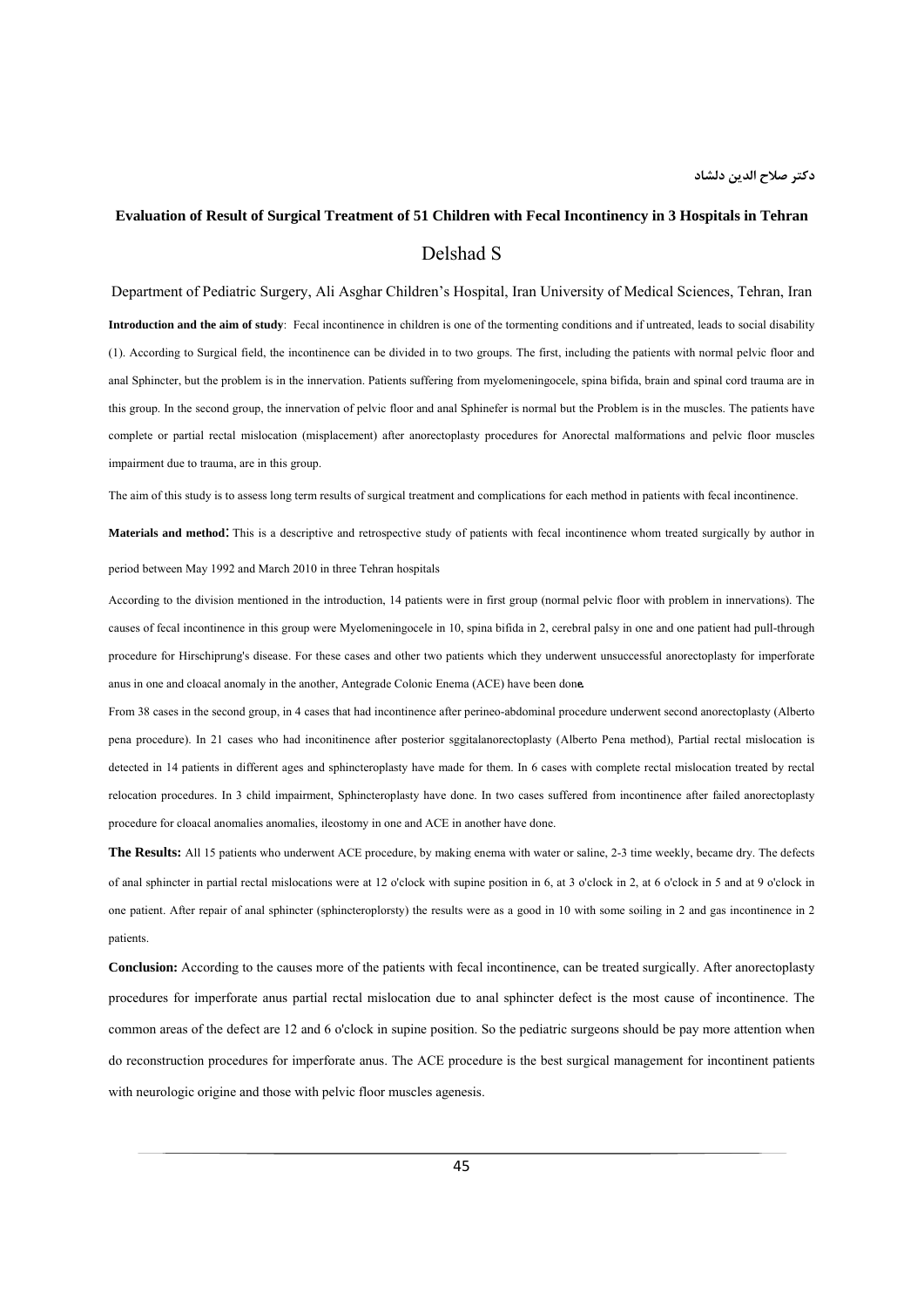**دكتر محمدرضا وحداد، دكتر علي فروتن، دكتر محسن سلطان نجفي، دكتر عباس بناني، دكتر حميدرضا فروتن**

## **Totally Transanal Laparo-endoscopic Pull-Through Colectomy**

### **Single-site ileal J-pouch (TLPC-J)**

#### **Experimental study of a novel approach for avoiding abdominal wall**

### **Incision for total colectomy**

<sup>1</sup>Vahdad M, <sup>2</sup>Foroutan A, <sup>2</sup>Soltan Najafi M, <sup>1</sup>Cernaianu G, <sup>1</sup>Bodo Trobs R, <sup>2</sup>Banani A, <sup>2</sup>Foroutan H,

<sup>1</sup>Marien Hospital, Bochum University, Bochum, Germany

<sup>2</sup> Mother and Child Hospital, Shiraz University of Medical Sciences, Shiraz, Iran

**Introduction:** Minimally invasive surgery in patients requiring total colectomy undergoes constant modifications with the aim to avoid abdominal wall incisions. This goal was reached by the combination of Laparo-endoscopic single-site (LESS) surgery and natural orifice transluminal endoscopic surgery (NOTES™) for totally transanal LESS pull-through colectomy (TLPC).

We further developed TLPC and describe a novel technique for the creation of a totally transanalileal J-pouch (TLPC-J).

**Methods:** TLPC-J was performed in four dogs. The TLPC-J procedure consisted of an endorectal technique with submucosal dissection starting 1 cm orally from the dentate line to above the peritoneal reflection, where the rectal muscle was divided circumferentially. After ligation of the rectal mucosa, the proximal bowel was replaced into the abdominal cavity and a TriPort® was introduced transanally. Mesenterial resection of the complete colon, mobilization of a distal ileal segment, and extra corporeal suture of an ileal J-loop were accomplished via the transanal approach. The mobilized ileum was reached and pulled down to the site of anastomosis. An incision in the J-loop was accomplished transanally. The J-pouch was created with an Endo-GIA®. After removal of the TriPort® the J-pouch was sutured to the rectal wall.

**Results:** All animals displayed regular bowel movements and were complication-free during the follow-up period of up to 6 months.

**Conclusion:** TLPC-J combines the minimally invasive LESS surgery with the scarless concept of NOTES™ and allows creation of an ileal J-pouch without abdominal incision. TLPC-J is a safe, effective, and feasible surgical procedure in total colectomy.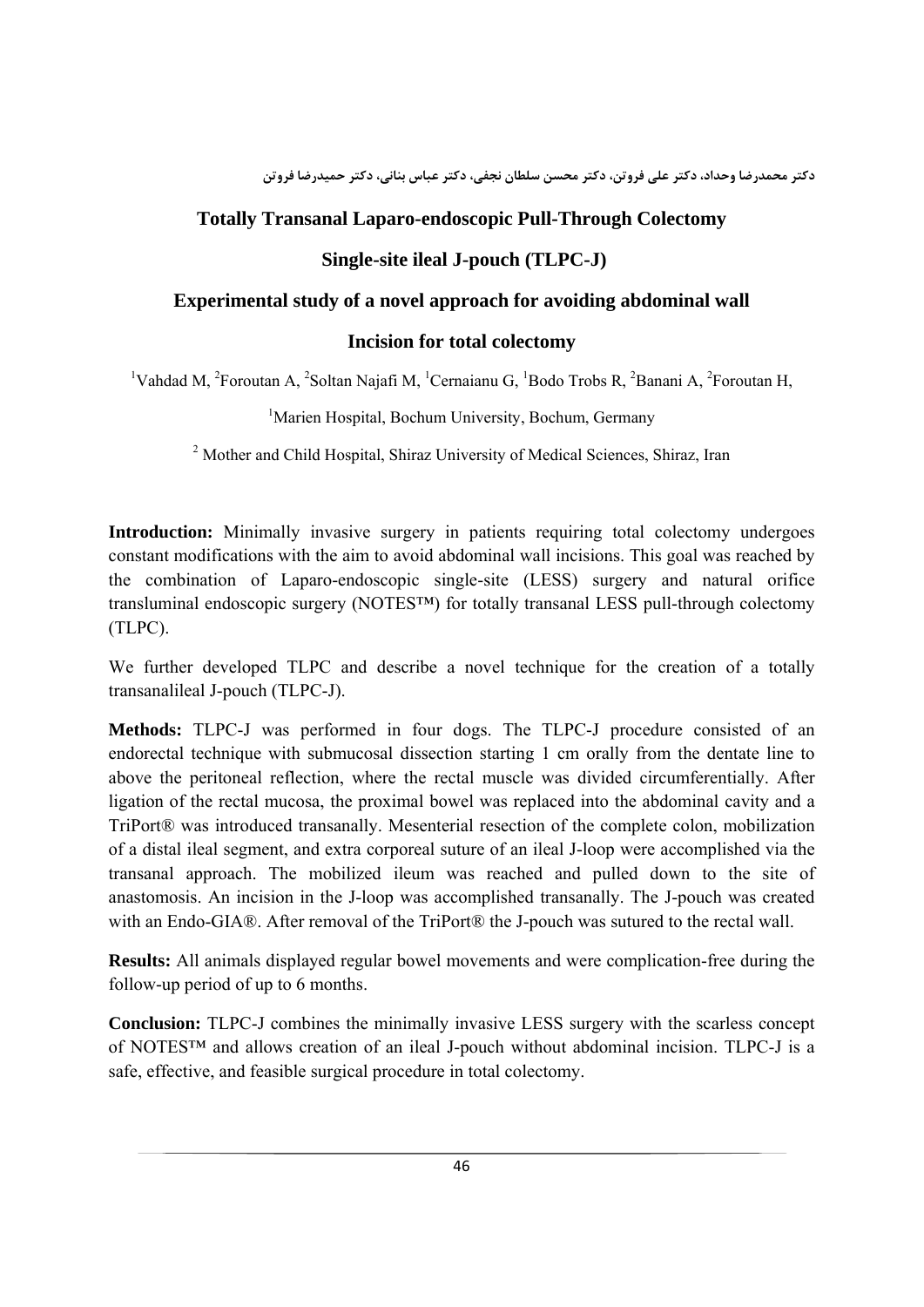# **Intrasphincteric botulinum toxin injection in treatment of chronic idiopathic constipation in children**

Ahmadi J, Ashjaei B

Department of pediatric surgery, Tehran University of Medical Science, Tehran, Iran

**Background:** Constipation is a common problem in children, accounts for about 25% of a paediatric gastroenterologist's work and is one of the 10 most common problems seen by general paediatricians, and when it becomes chronic fecal impaction , overflow soiling and megarectum may develop. Children with chronic idiopathic constipation (IC) may not respond to conventional treatments of laxatives, enemas, and toilet training. However, a number of surgical options may be considered when medical treatment fails. Myectomy of the internal anal sphincter (IAS) has been performed on some children after failure of medical treatment to treat idiopathic constipation. botulinum toxin is a new therapeutic agent in the treatment of chronic idiopathic constipation in children and less invasive than myectomy of the internal anal sphincter (IAS). The aims of the study were to evaluate the outcome of intrasphincteric injection of botulinum toxin into for treatment of chronic idiopathic constipation and to assess the symptoms with control group.

**Methods:** This was a randomized control trial(RCT).Patients were included in the study if they had failed to respond to laxative treatment for chronic idiopathic constipation and pediatricians referred the patients to the pediatric surgeons, for further management of chronic idiopathic constipation. Perineal examination in first step provided that they did not have macroscopic anomalies. Also, manometry and rectal biopsy was performed in all children. Those with ganglion cells in rectal biopsy and who had high rectal threshold rectoanal inhibitory reflex or absent RAIR in manometry entered the study. The patients were randomly divided into cases and control group. The control group received no injection and was treated exclusively with stool softeners. The case group received botulinum toxin injection in addition to this therapy.

**Results:** The sample size was 127 patients. The case group was 70 patients and the control group was 57 patients. Defecation of painful stool existed in 51(89.47%) of patients before botox injection and it was reduced to 7(12.28%) after botox injection. In the control group, 65(92.85%) of patients had painful defecation, which reduced to  $59(84.28%)$  after medical treatment (P=0.0001). Stool was hard in 46(80.70%) of patients before was reduced to 12(21.05%) after botox injection. In the control group, it existed in 57(81.42%) of children and reduced to 56(80%) after medical treatment (P=0.0001). Soiling existed in 38(66.66%) of patients before and was reduced to 6(10.52%) after botox injection, but in the control group it reduced from  $45(64.28\%)$  to  $28(40\%)$  after medical treatment (P=0.0001).

**Conclusion:** Our study results showed that injection of botulinum toxin into anal sphincter is an effective and safe new treatment of chronic idiopathic constipation in children.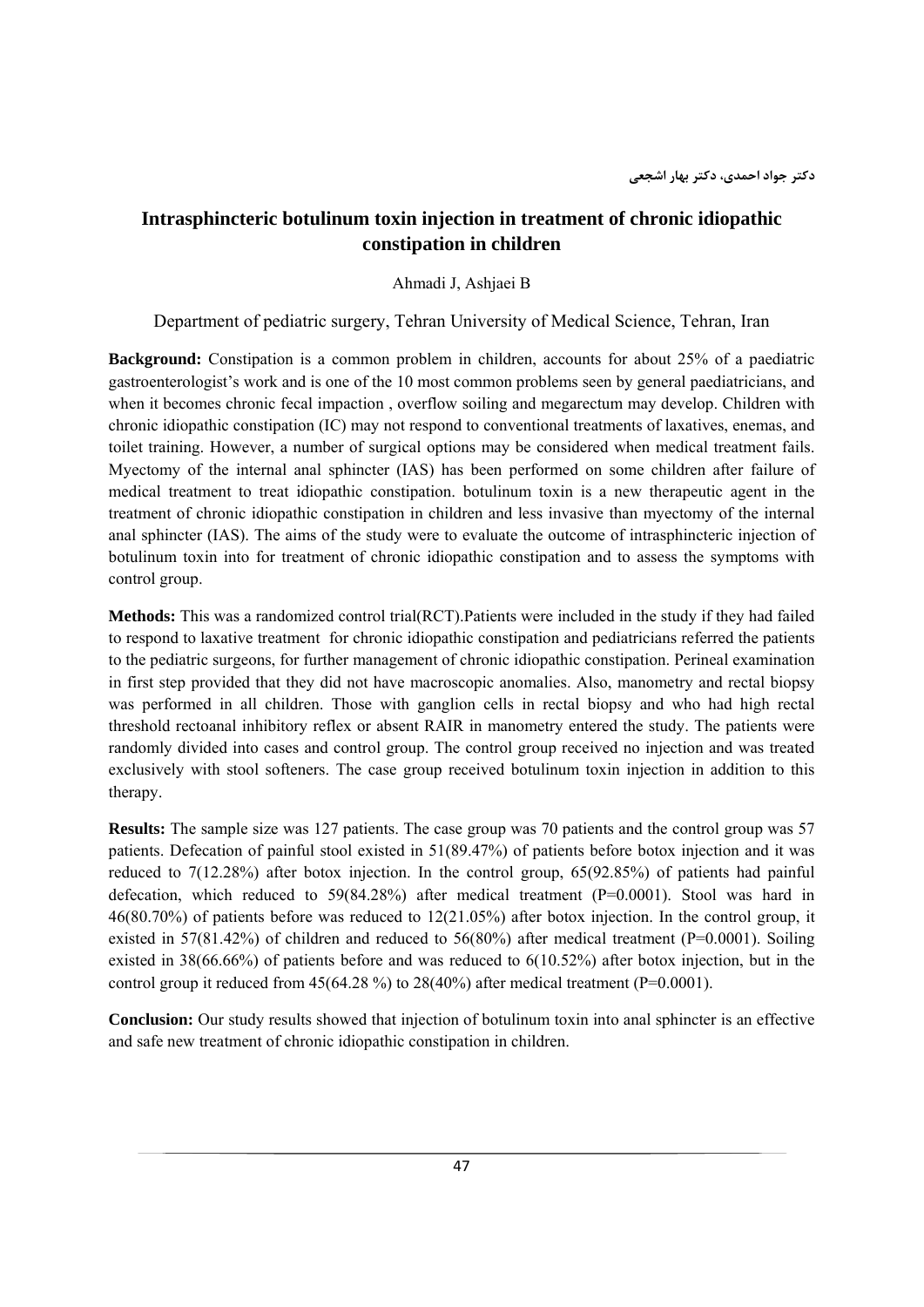# **Comparison of one stage and conventional triple-stage repair in imperforated auns with rectovestibular fistula**

Amanollahi O, Ketabchian S

Department of Pediatric Surgery, Mohammad Kermanshah's Hospital,

Kermanshah University of Medical Sciences, Kermanshah, Iran

**Background:** This study is a blind, randomized clinical trial. Purpose of this study is comparison between complications of two methods of surgery (single stage and conventional triple stage) in repair of imperforated anus with rectovestibular fistula in female infants who are candidates for surgical repair.

**Methods:** A total of 40 patients are randomly allocated to two groups of intervention. In first group (single stage surgery) patients after primary preparations undergo Posterior Sagittal Anorectoplasty procedure. In second group (conventional triple stage surgery) at first stage, patients undergo sigmoid colostomy and then at second stage, a Posterior Sagital Ano Recto Plasty (PSRP) had been done and at third stage, patients underwent colostomy closure. Both groups will be followed intraoperatively and in first week, first month, third month and sixth month after surgery and complications (wound infection, dehiscence, anal deformity and stricture or displacement, and vaginal trauma, or fistula, and fecal continency) compared.

**Results:** There was a significant difference between wound infection and dehiscence rate in two groups. But there were no differences in other major and important complications and final continency in both groups.

**Conclusion:** Despite some minor complications, it seems that the single stage surgery is a safe and advisable method in these patients.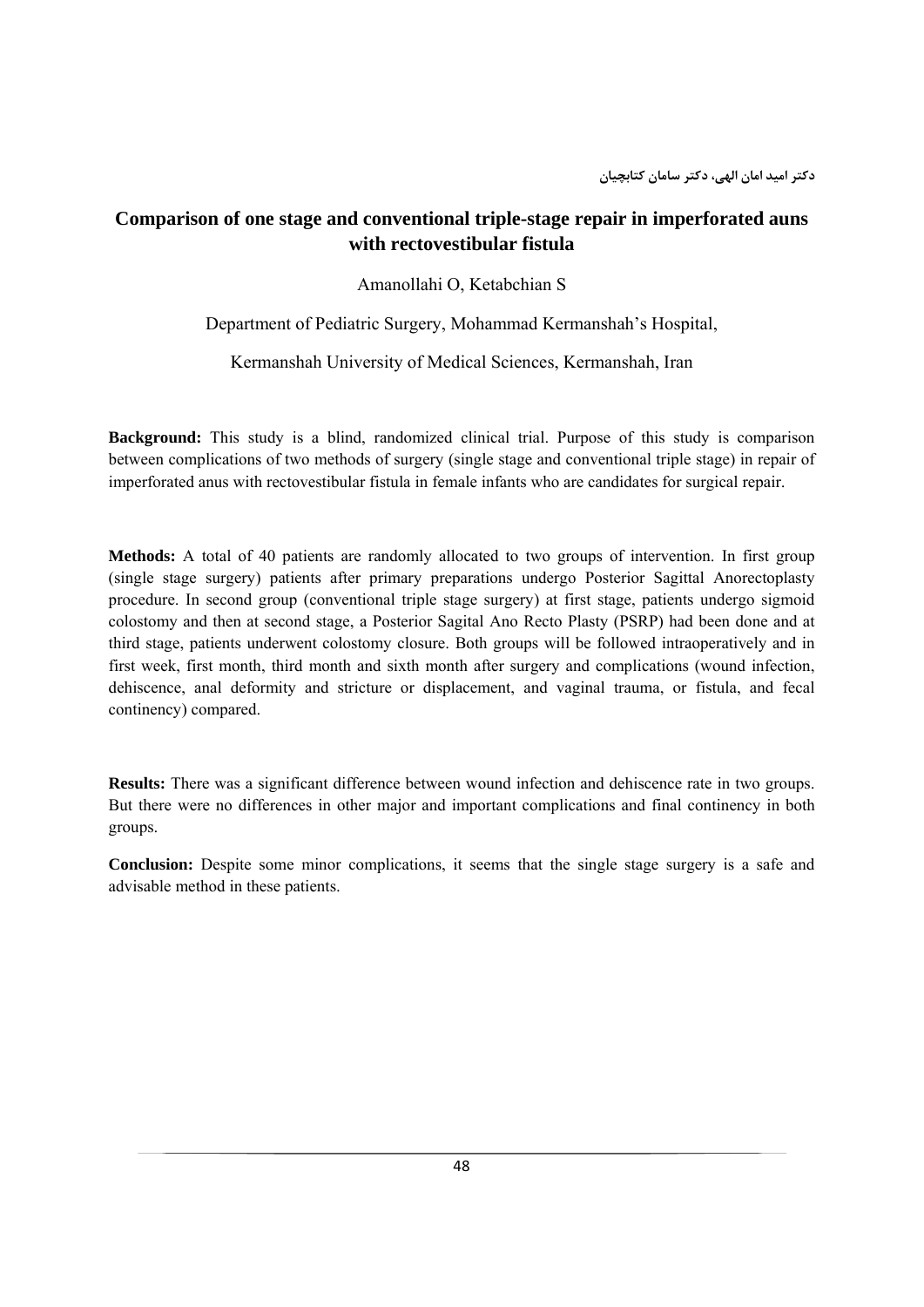## **Outcom of anorectal malformations' surgery during 10 Years**

Davari H, Sabet B, Mazahery M

Pediatric surgery Department, Al-Zahra General Hospital, Isfahan University of Medical Sciences, Isfahan, Iran

**Background &Purpose:** Anorectal malformations are among the most common disorders of children .the prevalence is 1 over 5000 alive birth. These anomalies are accompanied other congenital disorders in 50 to 60% of cases. In this study, we evaluated the early and late outcome of surgical treatment of patients with imperforate anus during 10 years.

**Materials& Methods:** In a cross- sectional study, children referred to Al-Zahra hospital for imperforate anus who treated by surgical intervention were evaluated. Data were collected by hospital data sheet and re-examination of patients. In some cases follow up done by dialing the parents.

**Results:** One hundred forty two patients were studied (83 boys, 59 girls). In 72.5 % of patients imperforate anus was high type. 69% of patients had fistula. Mortality rate of patients was 15.5% (22 cases) .All of expired cases had high type anomaly.

The most common type of operation was PSARP (40. 8%). Constipation was the most common early complication (20.4%).

Rectal prolepses were the rarest complication (4.6%). Constipation (12.5%) and incontinence (10.5%) were most common late complications. Late complications were more common in high type imperforate anus.

**Conclusion:** Mortality and late complications were more common in high type imperforate anus, inpatient with associated anomalies and in them with major procedures.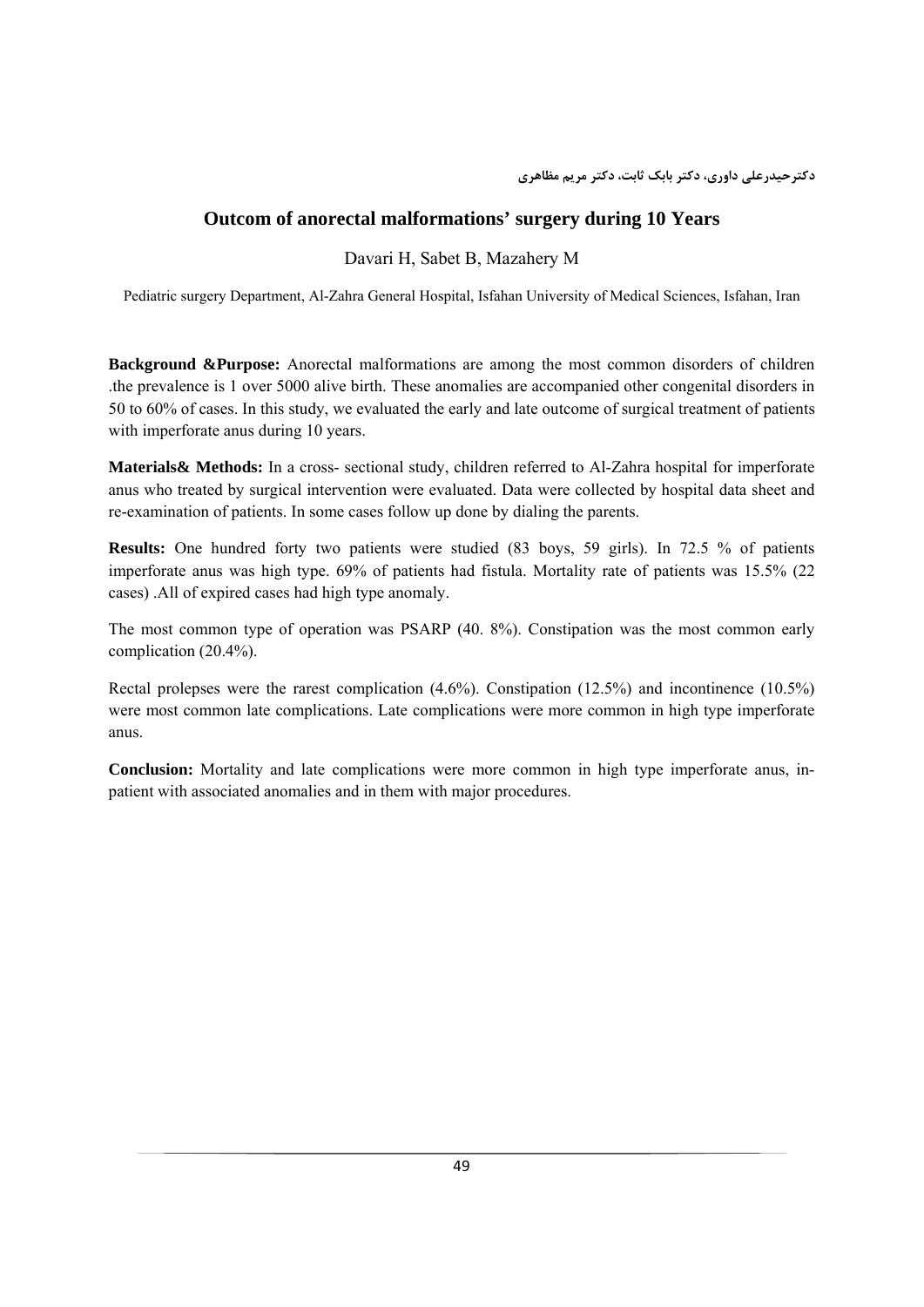#### **Our experience with: Familial Adenomatous Polyposis (FAP)**

Farhoud P

Ali Asghar Children's Hospital, Iran University of Medical Science, Tehran, Iran

FAP is distinguished by the progressive development of hundreds to thousands of adenomatous polyps in the colon. By 15 years of age 50% of those that carry the FAP gene will have polyps. The lifetime riskFor developing colorectal cancer is 100%.We had two cases of FAP during two years, one 8 years old boy and one 18 months old girl. The boy had thousands adenomatous polyps in the colon and terminal ileum and a few in the duodenum. His brother and father had FAP. The first sign was rectal bleeding and colonoscopy and gastroduodenoscopy was performed which confirmed FAP. Total colectomy and resection of terminal ileom and ileoanal pouch procedure was performed for him. After two years post surgery he is well. The girls's chief complaint was rectal bleeding and in ultra sonography in 18 months old she had intussusception and in laparatomy for reduction intussusception we found the entire colon and small bowel had thousands polyps. In gastroduodenoscopy she had a few polyps in duodenum .She had three times laparatomy for reduction intussusceptions with two months interval and now she needs intestine transplantation for relief.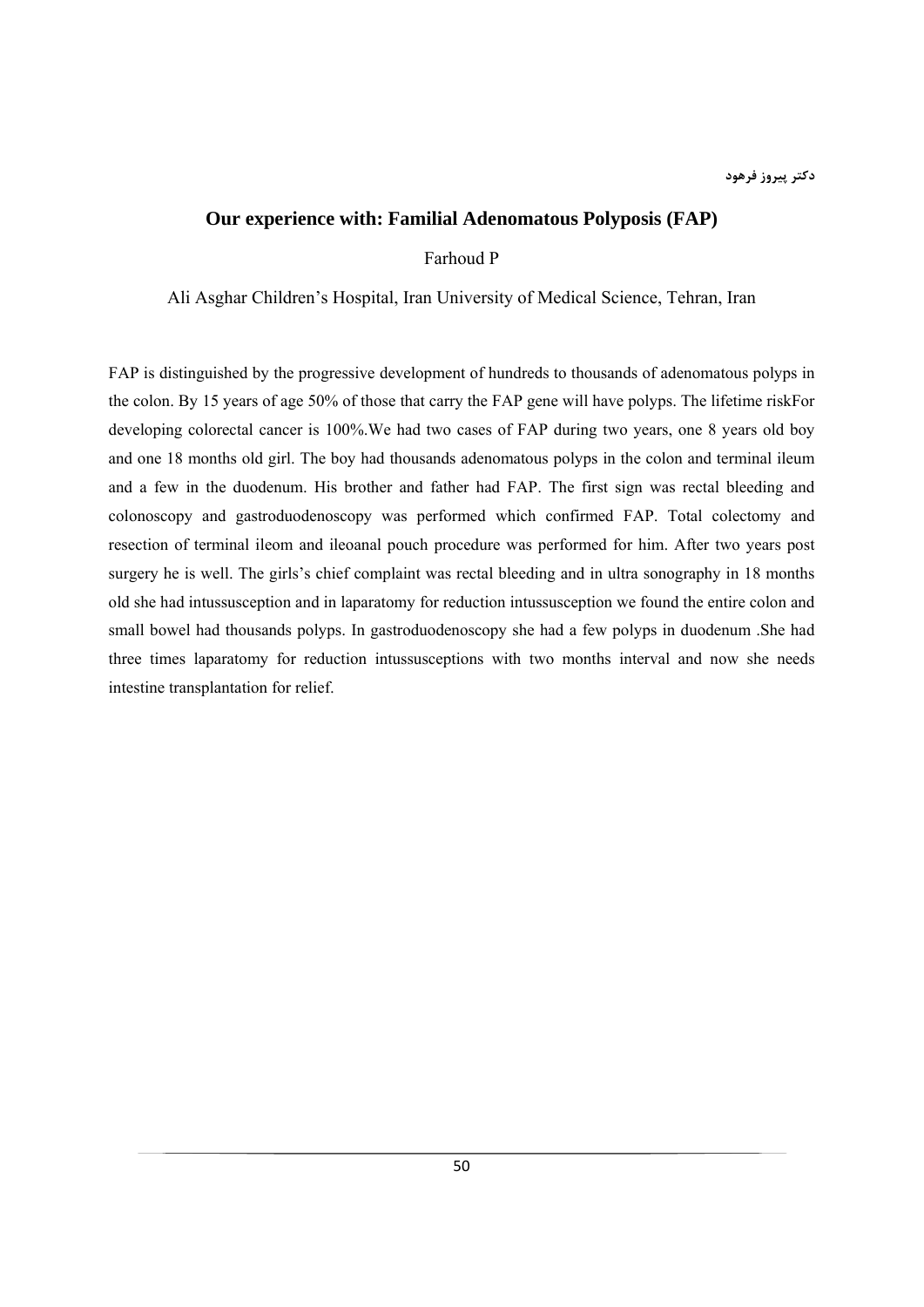#### **Treatment of constipation in children based on anorectal mannometery findings**

#### vahidhosseini M

Department of Pediatric Surgery, Hormozgan University of Medical Sciences,

Bandar Abbas Children's Hospital, Bandar Abbas, Iran

**Background:** Constipation is a common symptom in children and manometery can be a useful diagnostic method in choosing suitable therapeutic methods for these patients.

**Aim:** the aim of this study was to assess the mannometeric findings and determine its role in the management of children with constipation referred to our hospital.

Setting and Design: This was a descriptive cross-sectional study.

**Materials and Methods:** It was carried out on patients referred from September 2006 to December 2009 to the children hospital for performance of anorectal mannometery because of constipation. They received their treatment according to findings at mannometery (normal, absent, dilated, and retentive) with Botolinium toxin (BT) injection, surgery, enema, and medications, respectively. For each patient, variables such as age, sex, chief complaint, mannometery result, food regimen, and treatment method were recorded. Symptom severity scale was assessed using a scored questionnaire.

Statistical Analysis: Data were analyzed using SPSS 17 and descriptive statistics, t-test, and X2.

**Results:** Seventy-one patients were included in our study. The mean age of the participants was  $4.98 \pm 1$ . Sixteen (22%) had acut, and 49 (55.7%) had chronic constipation. Seventeen (25.4%) had a diagnosis Hirschsprung's disease and 22 patients (31%) had retentive type constipation. Nineteen patients (28.8%) received pull through treatment and 27 (38%) received BT, while 34 (47.9%) received medical treatment. Mean symptom severity score after treatment was 3.88 and 4.59 in males and females, respectively. This difference was statistically significant ( $p= 0.03$ ). There was no statistically significant difference after treatment according to other variables.

**Conclusions:** our study results were comparable with studies that reported as an effective role for mannometery in diagnosis and planning the type of treatment in constipated children. And is a useful physiologic tool for measuring anorectal complex function.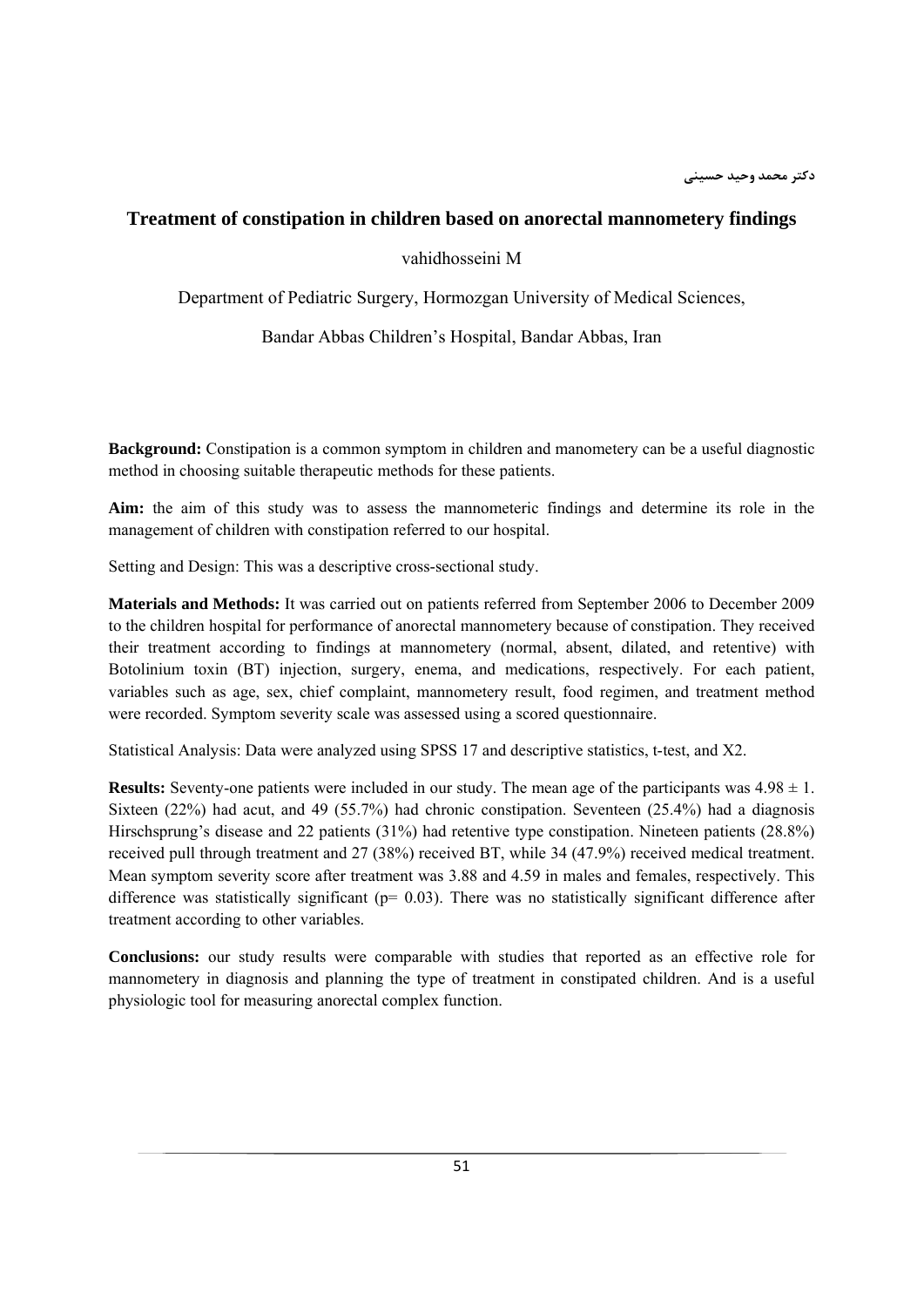دکتر هوشنگ پورنگ، دکتر منصور ملائیان، دکتر فرید اسکندری، دکتر حجت الله راجی، دکتر مانا فرهنگی، دکتر اسماعیل دارابی، دکتر **ميترا آذر شاهين، دكتر ابراهيم اسپهبدي**

# **Colonic Atresia – three Case Report**

Pourang H, Mollaeian M, Eskandari F, Raji H, Farhangi M, Darabi E, Azarshahin M, Espahbodi E

Department of Pediatric Surgery, Bahrami Children's Hospital, Tehran University of Medical Sciences, Tehran, Iran

The etiology of atresia of the intestine is still uncertain. Duodenal atresia appears to be caused mainly by a developmental arrest in the proliferative stage, whereas jejunal, ileal, and colonic atresia may be caused by impairment of the blood supply.

Colonic Atresia (CA) is one of the rarest causes of neonatal intestinal obstructions. The incidence is one out of every 15,000 to 60,000 neonates, accounting for 1.8% to 15% of all congenital atresia cases. The treatment of colonic atresia is either by resection and primary anastomosis or colostomy and delayed anastomosis, according to the condition of the patient.

In a short period of 2 years we report 3 cases of colon atresia in our center. One was 17days-old female with colon atresia and other 2 were 3months-old male with a web in the sigmoid colon .All the three presented with abdominal distension and bilious vomiting. Barium enema demonstrated filling defect at the junction between descending colon and sigmoid colon. Laparotomy and resection of the atretic segment with proximal stoma was performed in each case. In one patient, histologic examination revealed agangliosis in the colostomy site and the diagnosis of Hirschsprung's in combination with colon atresia was made.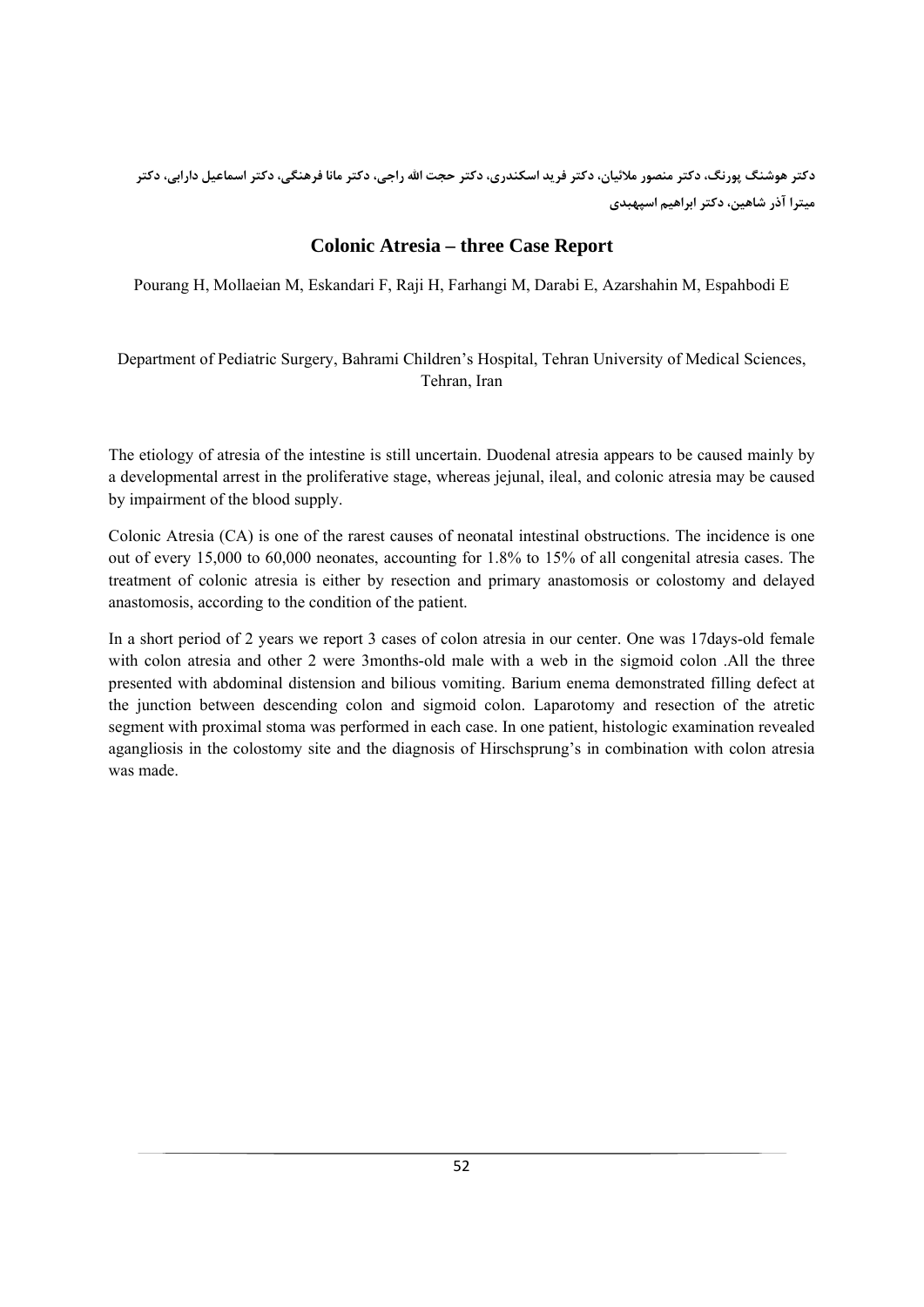دکتر هوشنگ پورنگ، دکتر منصور ملائیان، دکتر فرید اسکندری، دکتر حجت الله راجی، دکتر مانا فرهنگی، دکتر اسماعیل دارابی، دکتر **ميترا آذر شاهين، دكتر ابراهيم اسپهبدي**

# **Colonic duplication**

Pourang H, Mollaeian M, Eskandari F, Raji H, Farhangi M, Darabi E, Azarshahin M, Espahbodi E

Department of Pediatric Surgery, Bahrami Children's Hospital, Tehran University of Medical Sciences, Tehran, Iran

Colonic duplications may exist in a variety of shapes and sizes. A Colonic duplications may originate at any point on the intestinal circumference and shares both the blood supply and the

Muscular wall of the typical colon. Colonic duplications are also referred to as a true diverticula, because they contain all the layers of the typical colon.

There is no typical presentation for Colonic duplications. Most are detected early in life, especially when there are associated genitourinary, anorectal, or vertebral malformations (60%-75%).

Otherwise, they can stay hidden for a long period, exhibiting only certain minor symptoms. The clinical presentation is different, ranging from an absence of symptoms to a fully developed picture of an acute abdomen. Mostly, the symptoms are related to intestinal obstruction, volvulus, and focal intestinal infarction. The treatment of Colonic duplications in symptomatic patients is surgical. Radical resection is considered to be the best treatment but it is not always possible to do solely without resection of adjacent bowel. It should be kept in mind that these are benign lesions and so should be treated without jeopardizing vital structures.

This paper introduces some patients whom were finally diagnosed with colonic duplication, and being treated in Bahrami Children's Hospital.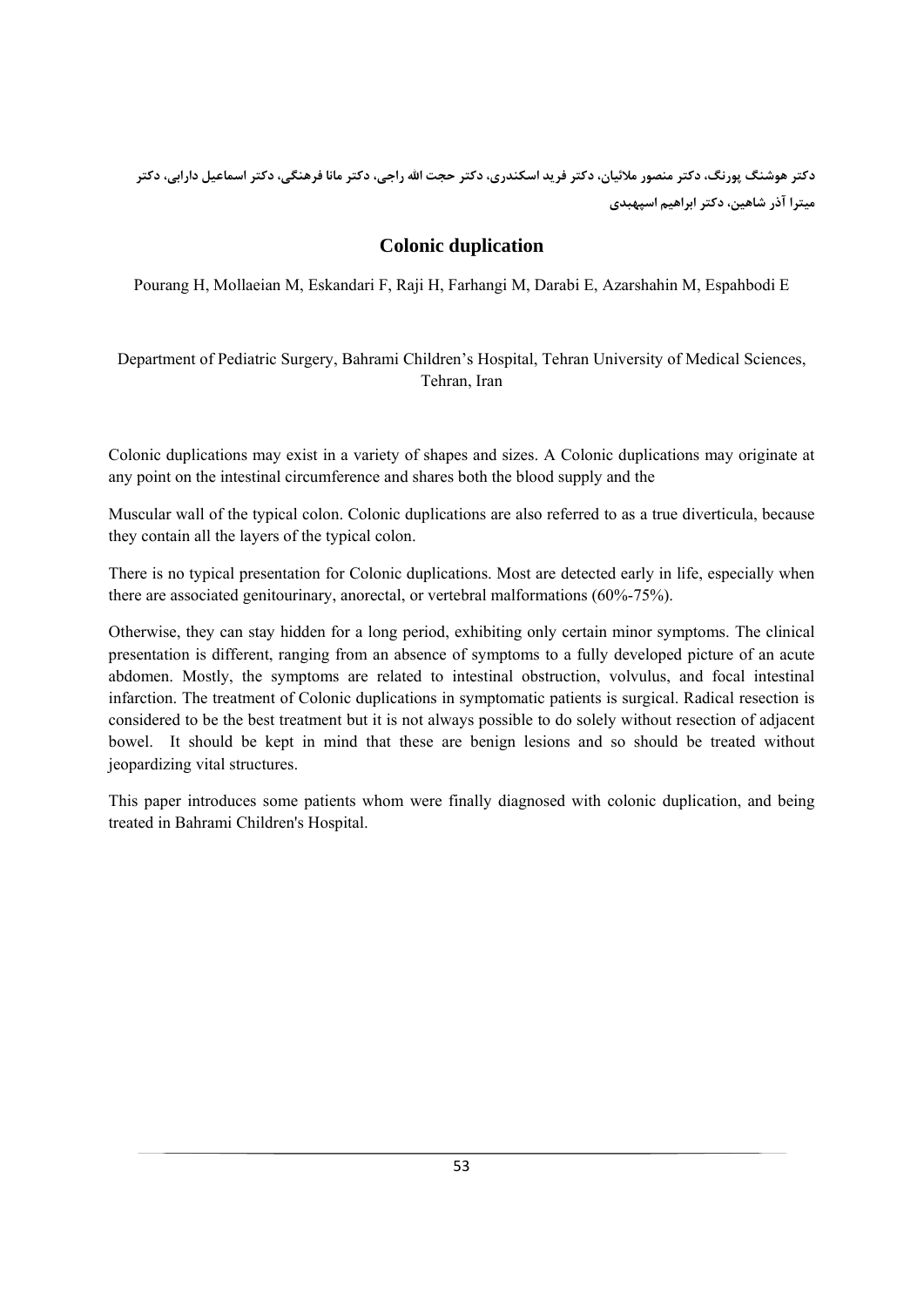**دكتر احمد خالق نژاد طبري، دكتر نسيبه خالق نژاد طبري، دكتر عليرضا ميرشميراني**

### **Complete colonic duplication presented as pelvic mass and rectocele**

KhaleghnejadTabari A, KhaleghnejadTabari N, Mirshemirani AR

Pediatric Surgery Research Center

Shahid Beheshti University of Medical Sciences, Tehran, Iran

**Purpose:** complete colonic duplication is very rare anomalies that may have different presentation according its location and size. Complete colorectal duplication can occur in 15% of gastrointestinal duplication. This report presents a complete colorectal duplication that presented as chronic constipation, pelvic mass and rectocele.

**Case Report:** a 2 years old boy presented to clinic with abdominal protrusion, difficulty to defecate, chronic constipation and prolapse of mucosa covered bulging (rectocele) since age 6 months. On examination abdomen was soft with palpable pelvic mass with doughy consistency. Rectal exam confirmed prerectal mass with soft consistency. Plain abdominal X-ray showed dilated bowel loops and soft tissue pelvic mass that pushed rectum anteriorly and cervical hemi-vertebra. Barium enema and abdominal and pelvic CT confirmed the same finding. US revealed absence of right kidney that confirmed by DMSA scan, VCUG was normal. Laparatomy was performed, there was a complete colorectal duplication with one blinded end and accumulation of huge amount of stool that protruded as mucosa covered bulging during defecation (rectocele). The duplicated colon has common mesentery and resection of one part was impossible. The mucosal web was resected and the two ends of duplicated colon were fenestrated to each other and opened to common anal canal and all fecal impaction was evacuated and patient had very good post operation recovery and discharged from hospital in a week time. In two year follow up has normal defecation and good weight gain without any problem with duplicated colon.

**Conclusion:** The side to side total colorectal duplication may associated with urinary and vertebral anomalies and can be treated with simple resection of distal common wall, fenestration.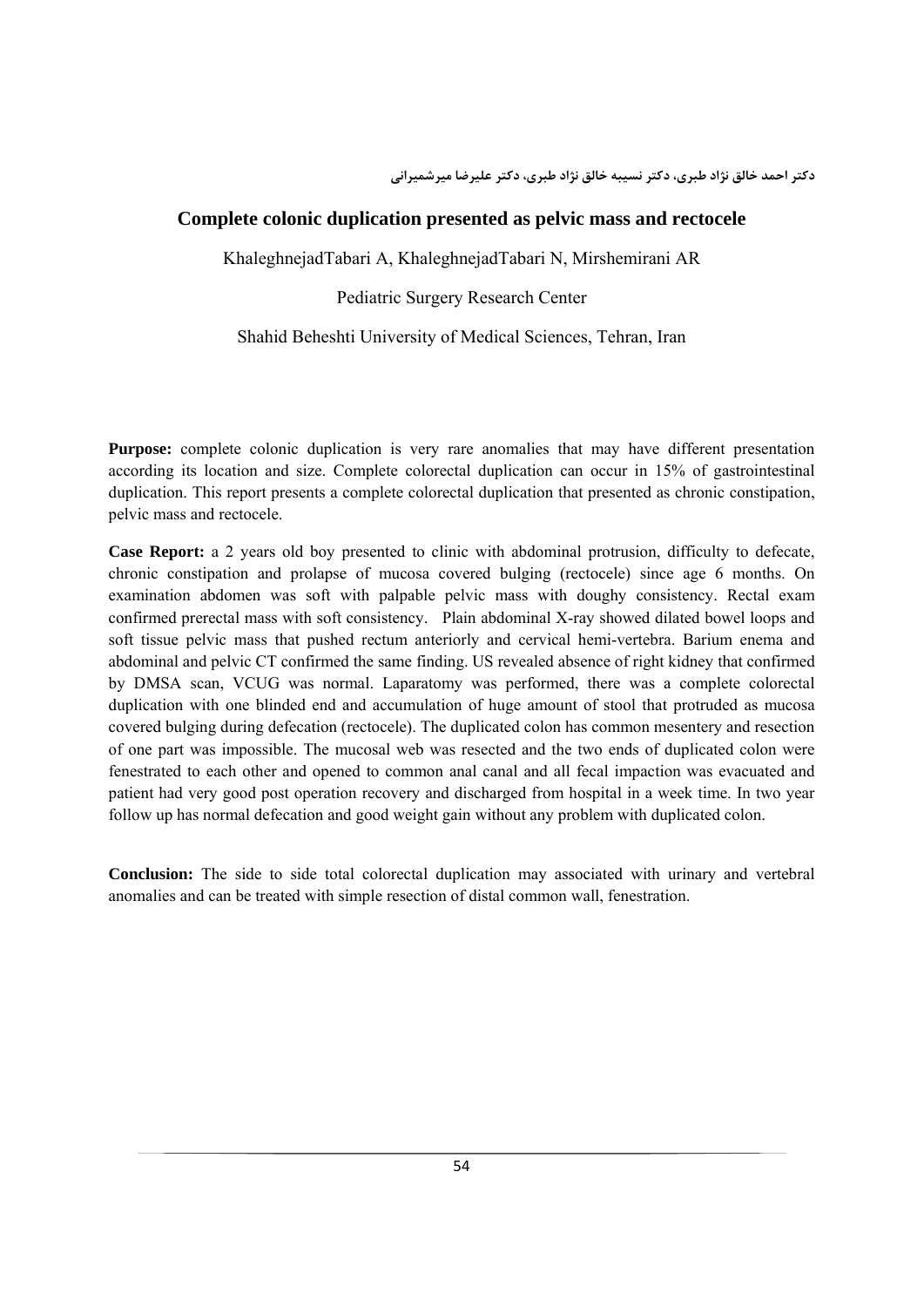## **Redo in Posterio Sugital Ano Recto Plasty (PSARP) in children**

Mollaeian M, Pourang H, Eskandari F

Department of Surgery, Bahrami children's Hospital, Tehran Univerity of Medical Sciences, Tehran, Iran

Secondary operations are performed in patients who fall into one of the followings:

A. Patients who underwent an attempted repair of an anorectal defect that failed. These patients suffered a severe post op complication that may include complete dehiscence of the pulled- through rectum, stricture, or recurrence of a fistula.

B. Patients suffering from fecal incontinence subsequent to a repaired anorectal malformation in the A group there are Recurrent rectourethral fistula, strictured lower rectum, damaged levator muscle and muscle complex, Giant urethral diverticulum, anteriorly mislocatedanus, persistent urogenital sinus, failed repair of a cloaca. Ideal candidate for secondary operations are those who have very clear clinical or radiologic evidence of a mislocated rectum with evidence of good muscles and a good sacrum. Patients with more than three vertebrae missing or with poor muscles have been poor in terms of bowel control.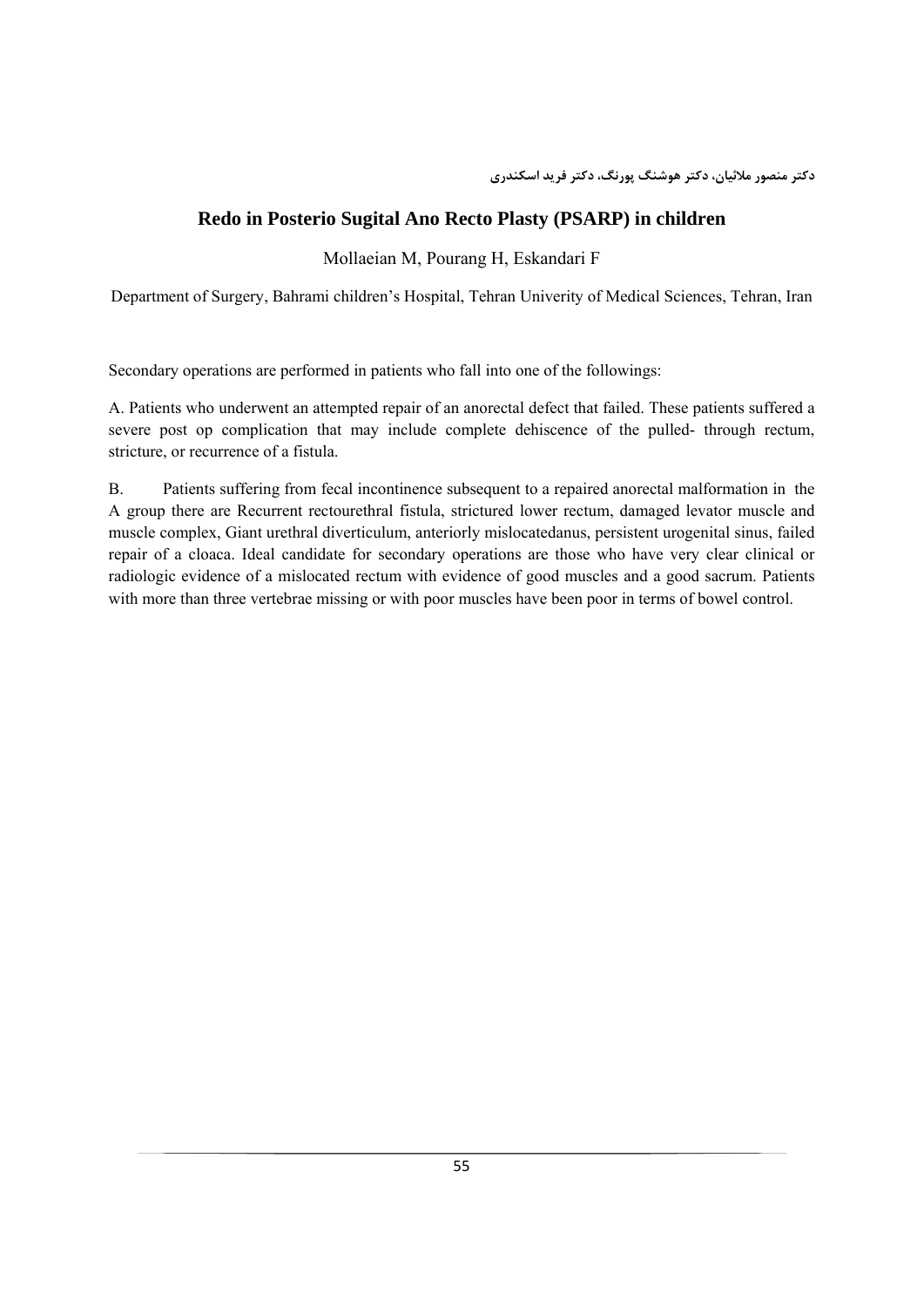**دكتر منصور ملائيان، دكتر هوشنگ پورنگ، دكتر فريد اسكندري**

## **Damaged anal canal as a cause of fecal incontinence after surgical repair for H.D.**

#### **A preventable and under reported complication**

### Mollaeian M, Pourang H, Eskandari F

Department of Surgery, Bahrami children's Hospital, Tehran Univerity of Medical Sciences, Tehran, Iran

Continence is the result of a complex physiologic function, dependent on motor function, sensory input, extrinsic neural modulation, spinal pathways, and cerebral control. Normally, water is absorbed as fecal material passes along the colon. There is slowing of forward propulsion in the sigmoid area with feces being normally stored above therectum. Excision of the distal aganglionic bowel removes

A segment that normally slows fecal progress, Therefore peristalsis carries feces rapidly to the anal area, without further water absorpsion.

 Pelvic dissection produces at least neuropraxia and often Division of nerve tracts, thereby disturbing sensory pathways to the spinal cord. The anorectal mobilization similarly vigorously stretches the anal sphincters and removes or disturbs the mucosal attachment to the underlying muscles.

Continence also has a social dimension.

The data don't suggest that one procedure is clearly superior; and consensus of surgical opinion is that the best results are achieved by a procedure the surgeon is well trained to perform and use frequently.

In Iran we have not studied the problem routinely, but we have some form of functional disturbance in many cases. We will discuss the problem in different techniques.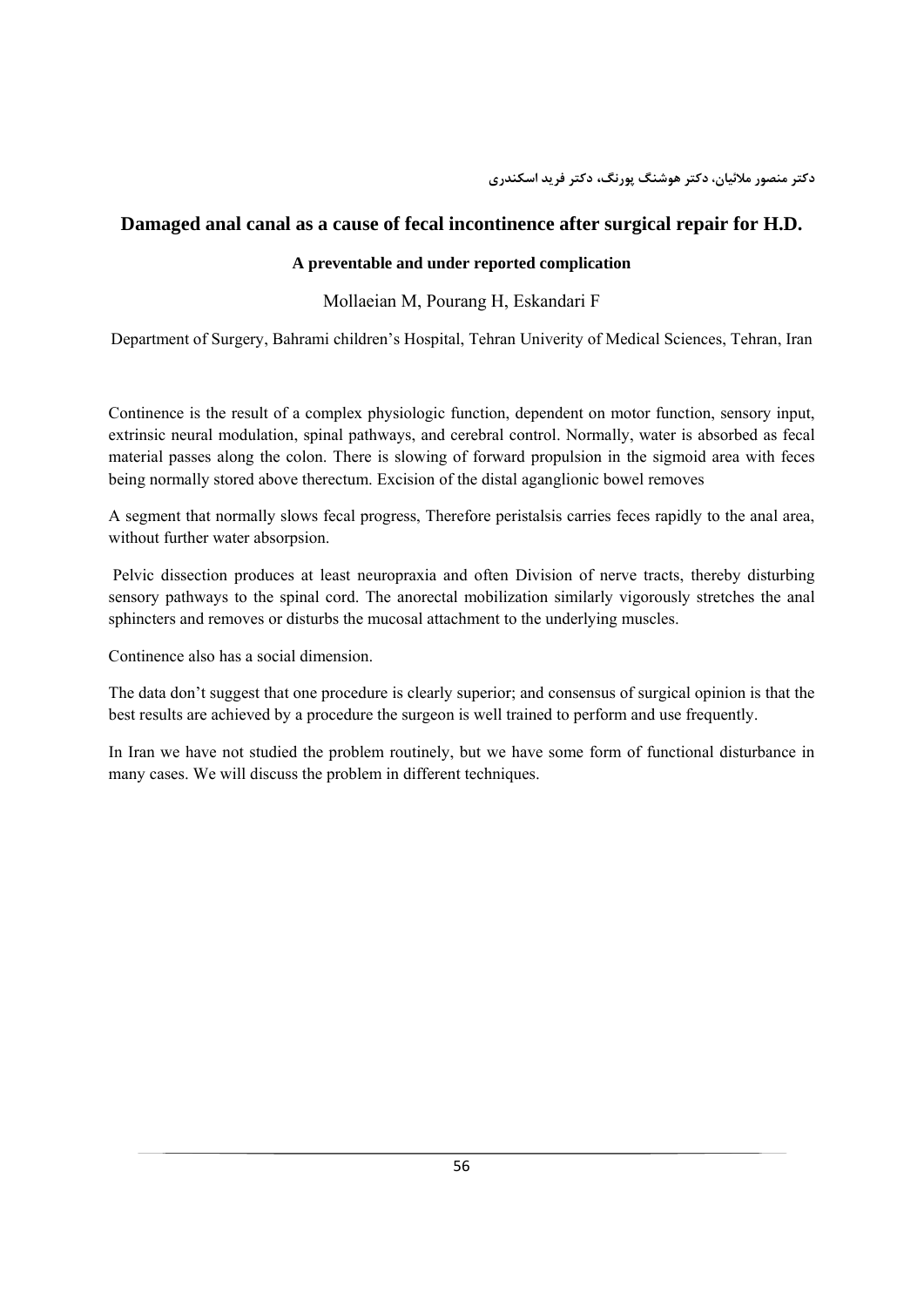**دكتر مجتبي موسوي خوشدل، دكتر جواد نصيري، دكتر صلاح الدين دلشاد**

### **Early insertion of trans-prineal port in laparoscopic anorectoplasty: A new concept**

# Mousavi Khoshdel M, Nasiri J, Delshad S

Aliasghar Children's Hospital, Iran University of Medical Sciences, Tehran, Iran

**Background:** High imperforate anus and persistent cloac are among complex diseases in pediatric surgery. Traditionally this patients treated trough postersagital and laparotomy approach for closure of rectovesical fistula or cloac anomaly fistula. Laparoscopic approach is alternative treatment that is in beginning of way and is chose of therapy in some centers .Intra corporal suturing and sometimes knotting is necessary for closure of fistula. This sometimes is difficult and time consuming process.

We decided to discuss some first cases operated in our center and modifications in the technique.

Surgical technique: All patients operated under general anesthesia in lithotomy position. In classic method rectal fistula must be suturerd and Ligated after laparoscopic dissection of rectum that sometimes is difficult. Perineal port must be inserted after this for pulling out of the rectum. We inserted perineal port after dissection of rectum and before cutting off fistula and used it for manipulation and clipping of fistula .Then we removed the port and pulled out the rectum by right angle clamp. Remainder of the operation was done classically.

**Material &Method:** We have done 3 laparoscopic anorectoplasty on 2 cases of persistentcloac and 1 case of high imperforated anus patients.

**Results:** In this manner suturing and ligation time was saved and all operations were done easily without complication.

**Conclusion:** We think these modifications can reduce the operation time and simplify the operation so that there is no need to suturing and knotting skill.